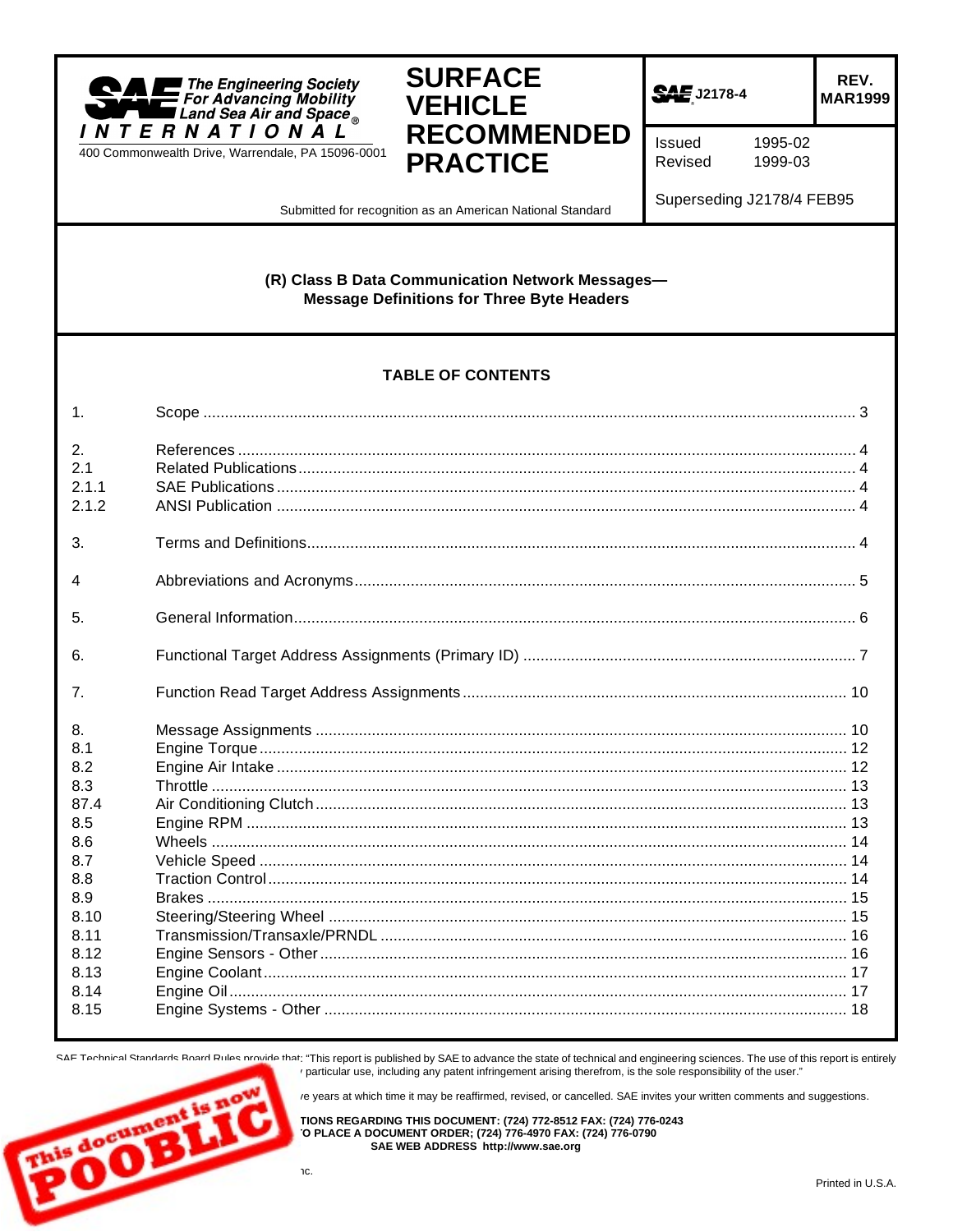| 8.17<br>8.18<br>8.19<br>8.20<br>8.21<br>8.22<br>8.23<br>8.24<br>8.25<br>8.26<br>8.27<br>8.28<br>8.29<br>8.30<br>8.31<br>8.32<br>8.33<br>8.34<br>8.35<br>8.36<br>8.37<br>8.38<br>8.39<br>8.40<br>8.41<br>8.42<br>8.43<br>8.44<br>8.45<br>8.46<br>9.<br>9.1<br>9.2<br>9.3<br>9.4<br>9.5<br>9.6<br>9.7<br>9.8<br>9.9<br>10.<br>10.1 | 8.16 |  |
|----------------------------------------------------------------------------------------------------------------------------------------------------------------------------------------------------------------------------------------------------------------------------------------------------------------------------------|------|--|
|                                                                                                                                                                                                                                                                                                                                  |      |  |
|                                                                                                                                                                                                                                                                                                                                  |      |  |
|                                                                                                                                                                                                                                                                                                                                  |      |  |
|                                                                                                                                                                                                                                                                                                                                  |      |  |
|                                                                                                                                                                                                                                                                                                                                  |      |  |
|                                                                                                                                                                                                                                                                                                                                  |      |  |
|                                                                                                                                                                                                                                                                                                                                  |      |  |
|                                                                                                                                                                                                                                                                                                                                  |      |  |
|                                                                                                                                                                                                                                                                                                                                  |      |  |
|                                                                                                                                                                                                                                                                                                                                  |      |  |
|                                                                                                                                                                                                                                                                                                                                  |      |  |
|                                                                                                                                                                                                                                                                                                                                  |      |  |
|                                                                                                                                                                                                                                                                                                                                  |      |  |
|                                                                                                                                                                                                                                                                                                                                  |      |  |
|                                                                                                                                                                                                                                                                                                                                  |      |  |
|                                                                                                                                                                                                                                                                                                                                  |      |  |
|                                                                                                                                                                                                                                                                                                                                  |      |  |
|                                                                                                                                                                                                                                                                                                                                  |      |  |
|                                                                                                                                                                                                                                                                                                                                  |      |  |
|                                                                                                                                                                                                                                                                                                                                  |      |  |
|                                                                                                                                                                                                                                                                                                                                  |      |  |
|                                                                                                                                                                                                                                                                                                                                  |      |  |
|                                                                                                                                                                                                                                                                                                                                  |      |  |
|                                                                                                                                                                                                                                                                                                                                  |      |  |
|                                                                                                                                                                                                                                                                                                                                  |      |  |
|                                                                                                                                                                                                                                                                                                                                  |      |  |
|                                                                                                                                                                                                                                                                                                                                  |      |  |
|                                                                                                                                                                                                                                                                                                                                  |      |  |
|                                                                                                                                                                                                                                                                                                                                  |      |  |
|                                                                                                                                                                                                                                                                                                                                  |      |  |
|                                                                                                                                                                                                                                                                                                                                  |      |  |
|                                                                                                                                                                                                                                                                                                                                  |      |  |
|                                                                                                                                                                                                                                                                                                                                  |      |  |
|                                                                                                                                                                                                                                                                                                                                  |      |  |
|                                                                                                                                                                                                                                                                                                                                  |      |  |
|                                                                                                                                                                                                                                                                                                                                  |      |  |
|                                                                                                                                                                                                                                                                                                                                  |      |  |
|                                                                                                                                                                                                                                                                                                                                  |      |  |
|                                                                                                                                                                                                                                                                                                                                  |      |  |
|                                                                                                                                                                                                                                                                                                                                  |      |  |
|                                                                                                                                                                                                                                                                                                                                  |      |  |
|                                                                                                                                                                                                                                                                                                                                  |      |  |
|                                                                                                                                                                                                                                                                                                                                  |      |  |
|                                                                                                                                                                                                                                                                                                                                  |      |  |

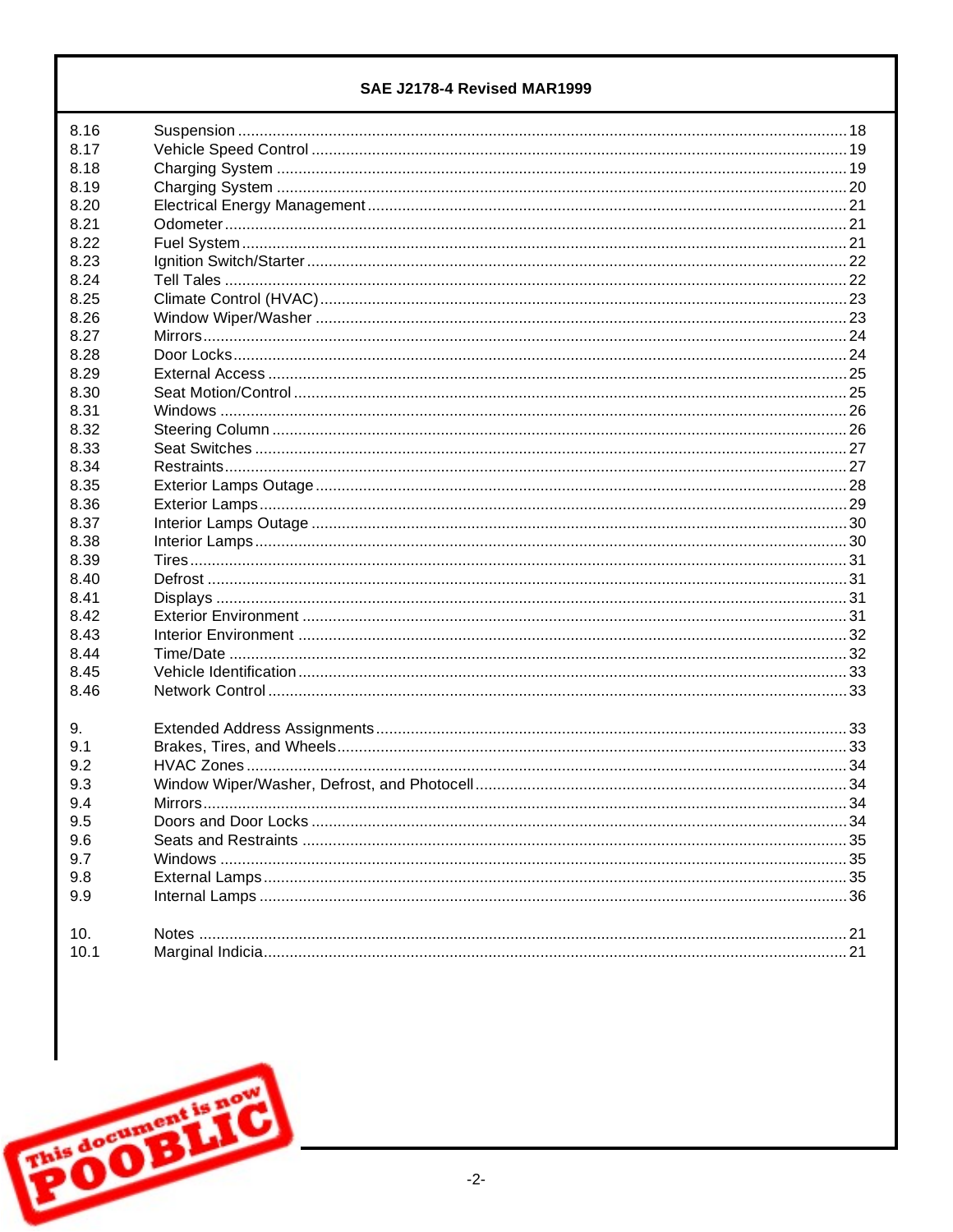*1. Scope—* This SAE Recommended Practice defines the information contained in the header and data fields of non-diagnostic messages for automotive serial communications based on SAE J1850 Class B networks. This document describes and specifies the header fields, data fields, field sizes, scaling, representations, and data positions used within messages.

The general structure of a SAE J1850 message frame without in-frame response is shown in Figure 1. The structure of a SAE J1850 message with in-frame response is shown in Figure 2. Figures 1 and 2 also show the scope of frame fields defined by this document for non-diagnostic messages. Refer to SAE J1979 for specifications of emissions related diagnostic message header and data fields. Refer to SAE J2190 for the definition of other diagnostic data fields. The description of the network interface hardware, basic protocol definition, the electrical specifications, and the CRC byte are given in SAE J1850.

|            | <----- SAE J2178 -----> |            |          |     |
|------------|-------------------------|------------|----------|-----|
| <b>SOF</b> | <b>Header Field</b>     | Data Field | CRC byte | EOF |

FIGURE 1— SCOPE OF SAE J2178 FOR A SAE J1850 FRAME WITHOUT IN-FRAME RESPONSE (IFR)

|            | $\leftarrow$ SAE J2178 -----> |            |          |            | $\leftarrow$ SAE J2178 --> |     |
|------------|-------------------------------|------------|----------|------------|----------------------------|-----|
| <b>SOF</b> | <b>Header Field</b>           | Data Field | CRC byte | <b>EOD</b> | <b>IFR</b>                 | EOF |

FIGURE 2— SCOPE OF SAE J2178 FOR A SAE J1850 FRAME WITH IN-FRAME RESPONSE (IFR)

SAE J1850 defines two and only two formats of message headers. They are the Single Byte header format and the Consolidated header format. The Consolidated header format has two forms, a Single Byte form and a three byte form. This document covers all of these formats and forms to identify the contents of messages which could be sent on a SAE J1850 network.

This document consists of four parts, each published separately.

SAE J2178-1 (Titled: Detailed Header Formats and Physical Address Assignments) describes the two allowed forms of message header formats, single byte and consolidated. It also contains the physical node address range assignments for the typical sub-systems of an automobile.

SAE J2178-2 (Titled: Data Parameter Definitions) defines the standard parametric data which may be exchanged on SAE J1850 (Class B) networks. The parameter scaling, ranges, and transfer functions are specified. Messages that refer to these parametric definitions shall always adhere to these parametric definitions. It is intended that at least one of the definitions for each parameter in this part match the SAE J1979 definition.

SAE J2178-3 (Titled: Frame IDs for Single Byte Forms of Headers) defines the message assignments for the single byte header format and the one byte form of the consolidated header format.



Ed: Message Definition for Three Byte Headers) defines the message assignments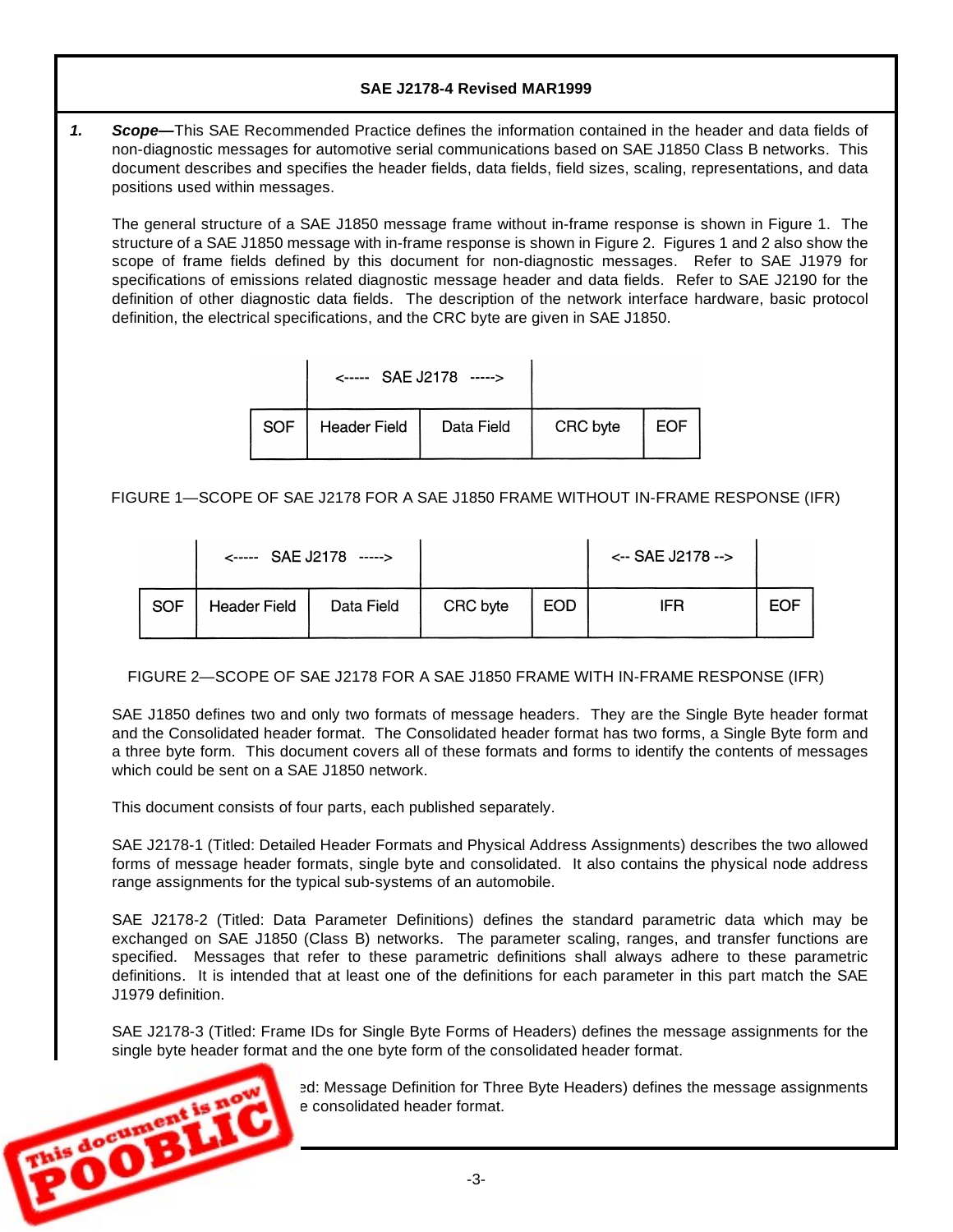### *2. References*

- **2.1 Related Publications—** The following publications are provided for information purposes only and are not a required part of this document.
- 2.1.1 SAE PUBLICATIONS— Available from SAE, 400 Commonwealth Drive, Warrendale, PA 15096-0001.

SAE J1213/1 JUN91— Glossary of Vehicle Networks for Multiplex and Data Communication SAE J1850 AUG91— Class B Data Communication Network Interface SAE J1930 SEP91— Electrical/Electronic Systems Diagnostic Terms, Definitions, Abbreviations, and Acronyms SAE J1979 DEC91— E/E Diagnostic Test Modes SAE J2190 JUN93— Enhanced E/E Diagnostic Test Modes

2.1.2 ANSI PUBLICATION— Available from ANSI, 11 West 42nd Street, New York, NY 10036-8002.

ANSI/IEEE Std 754-1985, August 12, 1985— IEEE Standard for Binary Floating-Point Arithmetic

*3. Terms and Definitions*

**ENGINEERING** 

- **3.1 Data [Data Field]—** Data and data field are used interchangeably in this document and they both refer to a field within a frame that may include bytes with parameters pertaining to the message and/or secondary ID and/or extended addresses and/or test modes which further defines a particular message content being exchanged over the network.
- **3.2 Extended Address—** The extended address is a means to allow a message to be addressed to a specific geographical location or zone of the vehicle, independent of any node's physical address.
- **3.3 Frame**—A frame is one complete transmission of information which may or may not include an In-Frame Response. The frame is enclosed by the start of frame and end of frame symbols. For Class B networks, each frame contains one and only one message (see "message" definition below).
- **3.4 Frame ID—** The Frame ID is the header byte for the Single Byte Header format and the one byte form of the Consolidated header format. The definition of the frame ID is found in SAE J2178/3. This header byte defines the target and source and content of the frame.
- **3.5 Functional Addressing—** Functional addressing allows a message to be addressed or sent to one or more nodes on the network interested in that function. Functional addressing is intended for messages that may be of interest to more than a single node. For example, an exterior lamp "off" message could be sent to all nodes controlling the vehicle exterior lamps by using a functional address. The functional address consists of a primary ID and may include a secondary ID and may also include an extended address.
- **3.6 Header [Header Field]—** The header (or header field, used interchangeably) is a one or three byte field within a frame that contains information about the message priority, message source and target addressing, message type, and in-frame response type.
- **3.7 In-Frame Response (IFR) Type—** The IFR type identifies the form of the in-frame response which is expected within that message.
- **3.8 Load—** The load command indicates the operation of directly replacing the current/existing value of a er value(s) contained in the message.

1sists of all of the bytes of a frame excluding the delimiter symbols (SOF, EOD,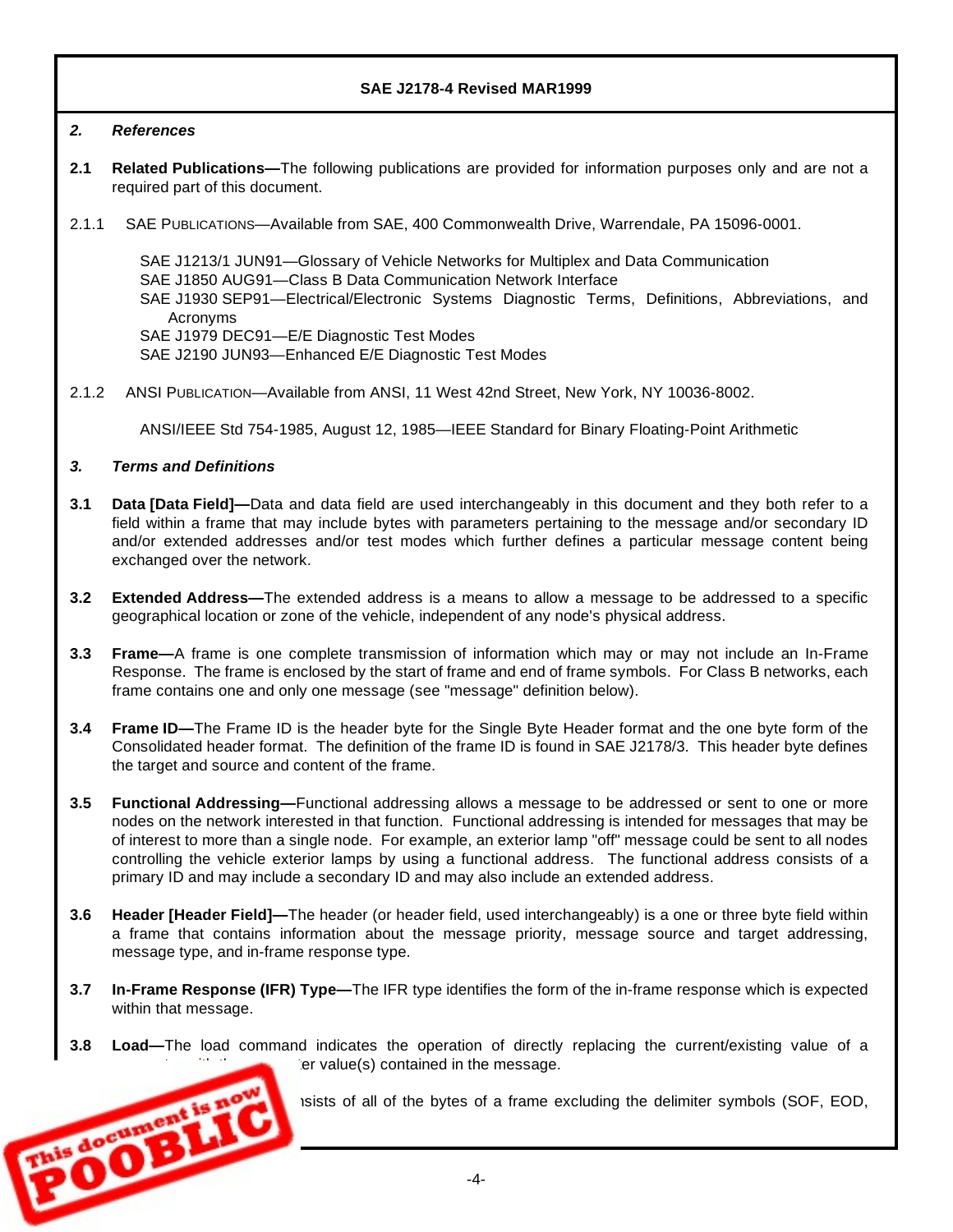- **3.10** Modify—The modify command indicates the operation of using the message data parameter value to change (e.g., increment, decrement, or toggle) the current/existing value.
- **3.11 Parameter—**A parameter is the variable quantity included in some messages. The parameter value, scaling, offset, units, transfer function, etc., are unique to each particular message. (The assigned parameters are contained herein.)
- **3.12 Physical Addressing—** Physical addressing allows a message to be addressed to a specific node or to all nodes or to a non-existent, null node. The information in this message is of relevance only to a particular node, so the other nodes on the bus should ignore the message, except for the case of the "all nodes" address.
- **3.13** Primary ID—The primary ID identifies the target for this functional message. This is the primary discriminator used to group functions into main categories.
- **3.14 Priority—** The priority describes the rank order and precedence of a message. Based upon the SAE J1850, Class B arbitration process, the message with the highest priority will win arbitration.
- **3.15 Report—** A report indicates the transmission of parametric data values, based on: a change of state; a change of value; on a periodic rate basis; or as a response to a specific request.
- **3.16 Request—** A request is a command to, or a query for data, or action from another node on the network.
- **3.17 Response Data—The response data is the information from a node on the network in response to a request** from another node on the network. This may be an in-frame response or a report type of message.
- **3.18 Secondary ID—The secondary ID (along with the primary ID or Frame ID) identifies the functional target node** for a message. The purpose of the secondary ID field within the frame is to further define the function or action being identified by the primary ID.

### *4. Abbreviations and Acronyms*

- A/C Air Conditioning
- ASC ASCII Encoded SLOT
- BCD Binary Coded Decimal (BCD) SLOT
- BMM Bit Mapped with Mask SLOT
- BMP Bit Mapped without Mask SLOT
- CRC Cyclic Redundancy Check
- CS Checksum
- DTC Diagnostic Trouble Code
- EOD End of Data
- EOF End of Frame
- ERR Error Detection
- EV-ETS Electric Vehicle Energy Transfer System
- EVSE Electric Vehicle Supply Equipment
- HVAC Heating, Ventilation, Air Conditioning
- ID Identifier
- IFR In-Frame Response
- LSB Least Significant Bit/Byte
- MSB Most Significant Bit/Byte
- NB Normalization Bit

Dentification (number, NOT the primary ID, (see Section 7)

-5-

**Imeter Packet SLOT** 

eference Number BLAOGRAPHONE ENCORAGE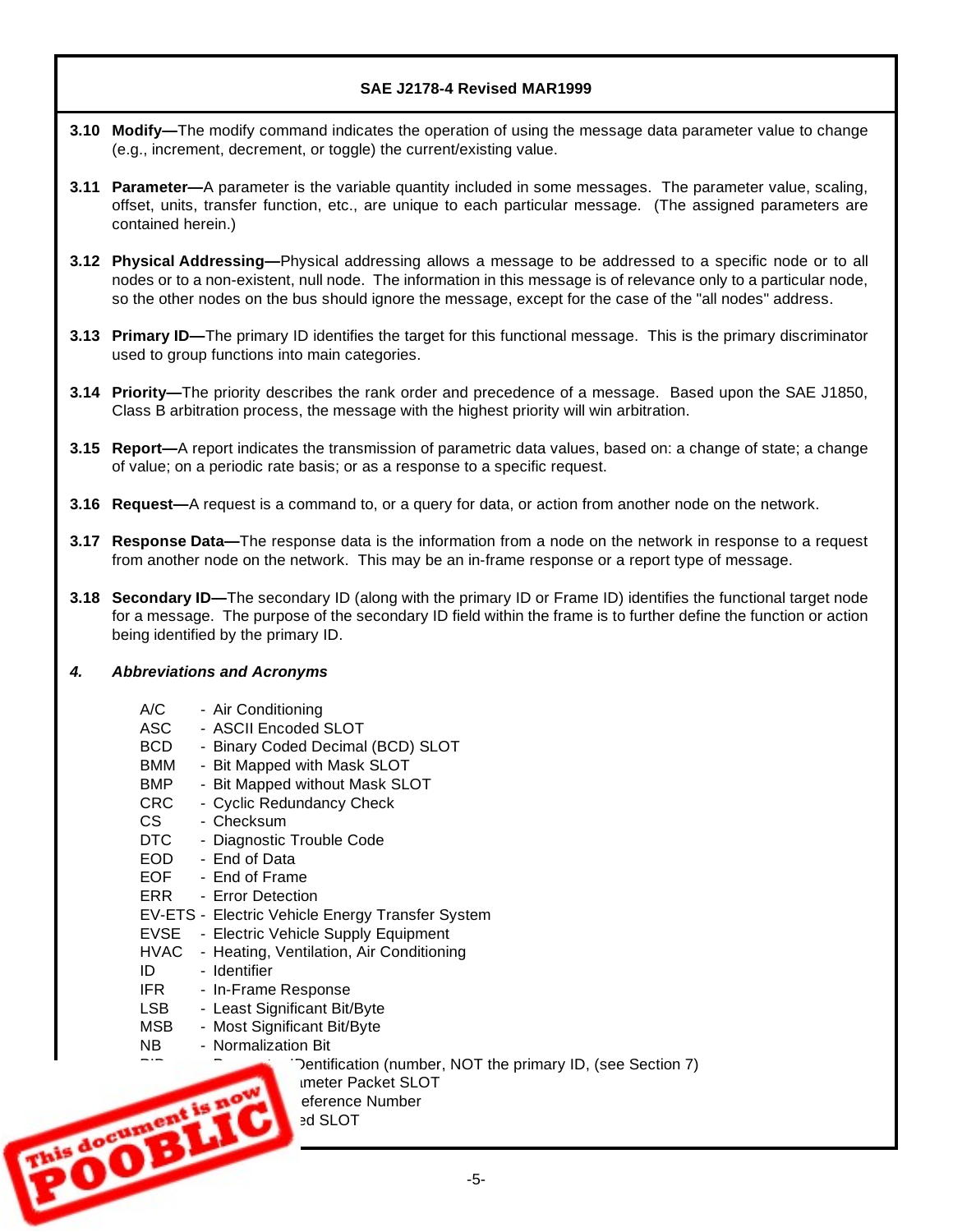- SFP Signed Floating Point (Scientific Notation) SLOT
- SLOT Scaling, Limit, Offset, and Transfer Function (see Section 8)
- SNM 2's Complement Signed Numeric SLOT
- SOF Start of Frame
- UNM Unsigned Numeric SLOT
- VIN Vehicle Identification Number
- *5. General Information—* The messages defined by this four part document are specified for networks using one byte headers or consolidated one and three byte headers as specified in SAE J1850. This part focuses on the message definition for the three byte form of the consolidated header format. Section 5 consists of the list of functional target addresses for all of the functionally addressed SAE J1850 messages except Type #3, Function Read. The SAE J1850 Type #3 messages have a separate address assignment because this message type does not support any secondary addressing. Functional target addresses (Primary IDs) are shown in Section 5 and secondary message definitions are shown in Section 7. Section 6 shows the valid extended address assignments which are referenced in the message definition tables.

The information in the header field contains target, source, priority and message type information, while the data field contains additional addressing and parametric information. This information is explicitly defined in some headers and implicitly defined in others. Messages can be classified generally into two types:

- a. Requests, that is, commands (load or modify) or queries for data, and
- b. Responses, that is, reports or acknowledgments.

When a node generates a request, the target node(s) which is/are responsible for the requested data or function must respond by sending the requested information or by performing the requested function. For responses (that is, reports or acknowledgments), data information that a node responds with may be requested by another node, or reported by the node when the desired information has changed, or reported by the node on a periodic basis.

This document defines a great number of specific messages which are expected to have wide application. Designers are required to use the defined messages on SAE J1850 networks in the exact way that they are defined here. There are a large number of message codes which are reserved for each manufacturer to define. If the user cannot find a needed message, he or she is expected to define a manufacturer specific message in these reserved codes. Therefore, messages on different manufacturer's products using these "Manufacturer Reserved" codes will have meaning only for that manufacturer or specific vehicle. These will most likely be different between manufacturers. The codes that are defined here, however, shall always carry the same meaning from one manufacturer to another and from one model and year to the next.

*6. Functional Target Address Assignments (Primary ID)—* Primary IDs are used to address a generic function. The second byte of the three byte header contains this primary ID. Each target function has a separate ID for command and status messages. The command ID is used to control a function while the status ID is used to report a condition or report that a command has been executed. Each primary ID pair then contains a secondary address, optional geographical extended address, and optional parametric data. Table 1 below lists the primary ID assignments, command and status, and a description. Those IDs labeled as "Reserved - SAE" are reserved for the SAE to define at a later time while those labeled "Reserved - MFG" are left for the individual manufacturers to use.

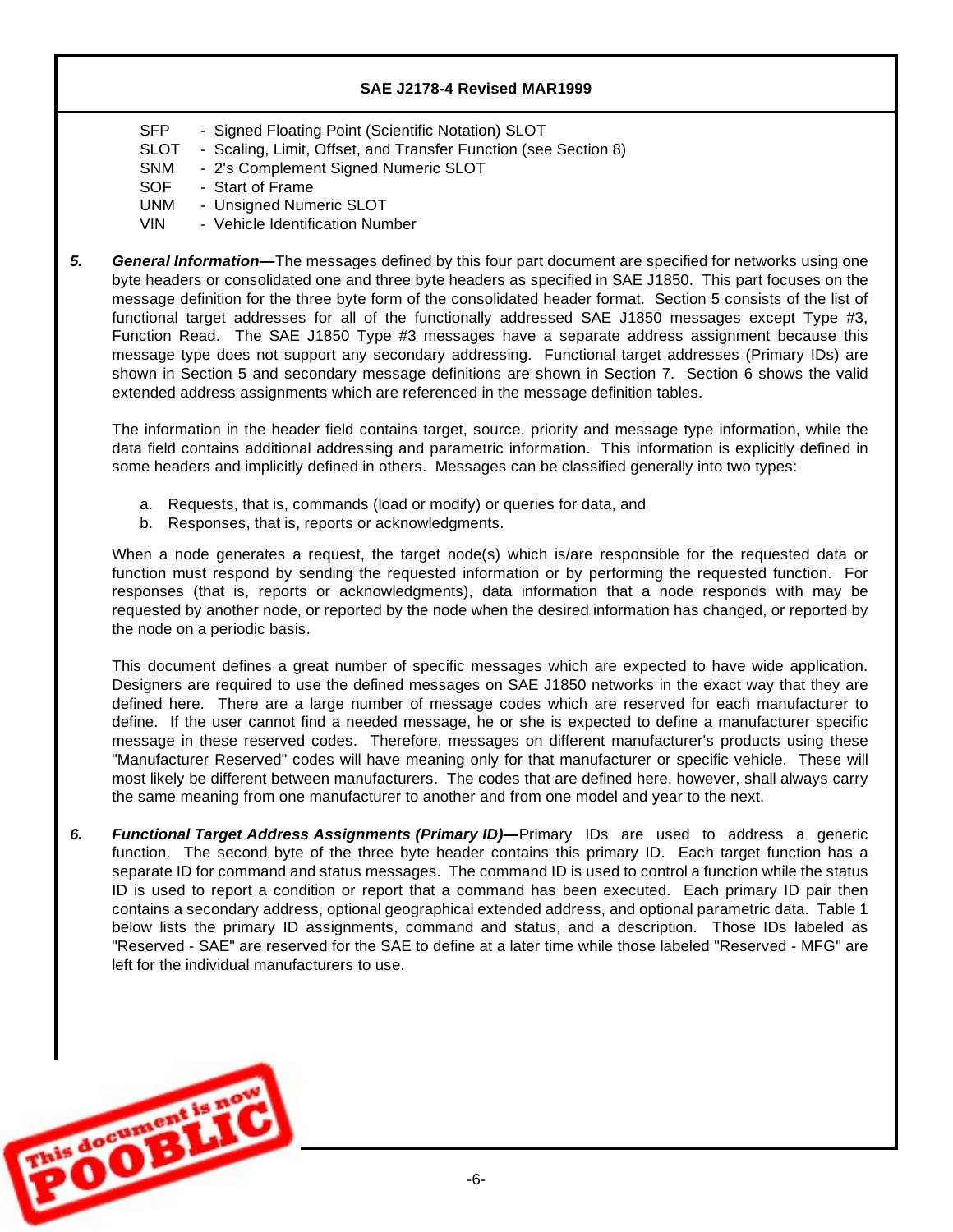| Command            | <b>Status</b> | <b>Function</b>                  |
|--------------------|---------------|----------------------------------|
| $00\,$             | 01            | Reserved - SAE                   |
| 02                 | 03            | Reserved - MFG                   |
| 04                 | 05            | Reserved - MFG                   |
| 06                 | 07            | Reserved - MFG                   |
| 08                 | 09            | <b>Engine Torque</b>             |
| 0A                 | 0B            | Engine Air Intake                |
| OC                 | 0D            | Reserved - MFG                   |
| 0E                 | 0F            | Reserved - MFG                   |
| 10                 | 11            | Reserved - SAE                   |
| 12                 | 13            | Throttle                         |
| 14                 | 15            | A/C Clutch                       |
| 16                 | 17            | Reserved - MFG                   |
| 18                 | 19            | Reserved - MFG                   |
| 1A                 | 1B            | Engine RPM                       |
| 1C                 | 1D            | Reserved - MFG                   |
| 1E                 | 1F            | Reserved - MFG                   |
| 20                 | 21            | Reserved - SAE                   |
| 22                 | 23            | Reserved - MFG                   |
| 24                 | 25            | Wheels                           |
| 26                 | 27            | Reserved - MFG                   |
| 28                 | 29            | Vehicle Speed                    |
| 2A                 | 2B            | <b>Traction Control</b>          |
| 2C                 |               |                                  |
|                    | 2D            | Reserved - MFG                   |
| 2E                 | 2F            | Reserved - MFG                   |
| 30                 | 31            | Reserved - SAE                   |
| 32                 | 33            | <b>Brakes</b>                    |
| 34                 | 35            | Steering/Steering Wheel          |
| 36                 | 37            | Reserved - SAE                   |
| 38                 | 39            | Reserved - MFG                   |
| 3A                 | 3B            | Transmission / Transaxle / PRNDL |
| 3C                 | 3D            | Reserved - MFG                   |
| 3E                 | 3F            | Reserved - MFG                   |
| 40                 | 41            | Reserved - SAE                   |
| 42                 | 43            | Reserved - MFG                   |
| 44                 | 45            | Reserved - MFG                   |
| 46                 | 47            | <b>Engine Sensors</b>            |
| 48                 | 49            | Engine Coolant                   |
| 4A                 | 4B            | Engine Oil                       |
| 4C                 | 4D            | Reserved - MFG                   |
| 4E                 | 4F            | Reserved - MFG                   |
| 50                 | 51            | Reserved - SAE                   |
| 52                 | 53            | Engine Systems Other             |
| 54                 | 55            | Reserved - MFG                   |
| 56                 | 57            | Reserved - SAE                   |
| 58                 | 59            | Suspension                       |
|                    | 5B            | Non-Legislated Diagnostics       |
|                    | 5D            | Reserved - MFG                   |
| is document is now | 5F            | Reserved - MFG                   |
|                    |               |                                  |

## **TABLE 1— PRIMARY ID ASSIGNMENTS BYTE 2 OF MESSAGE TYPES 0, 1, 2, 8, 9, 10, 11**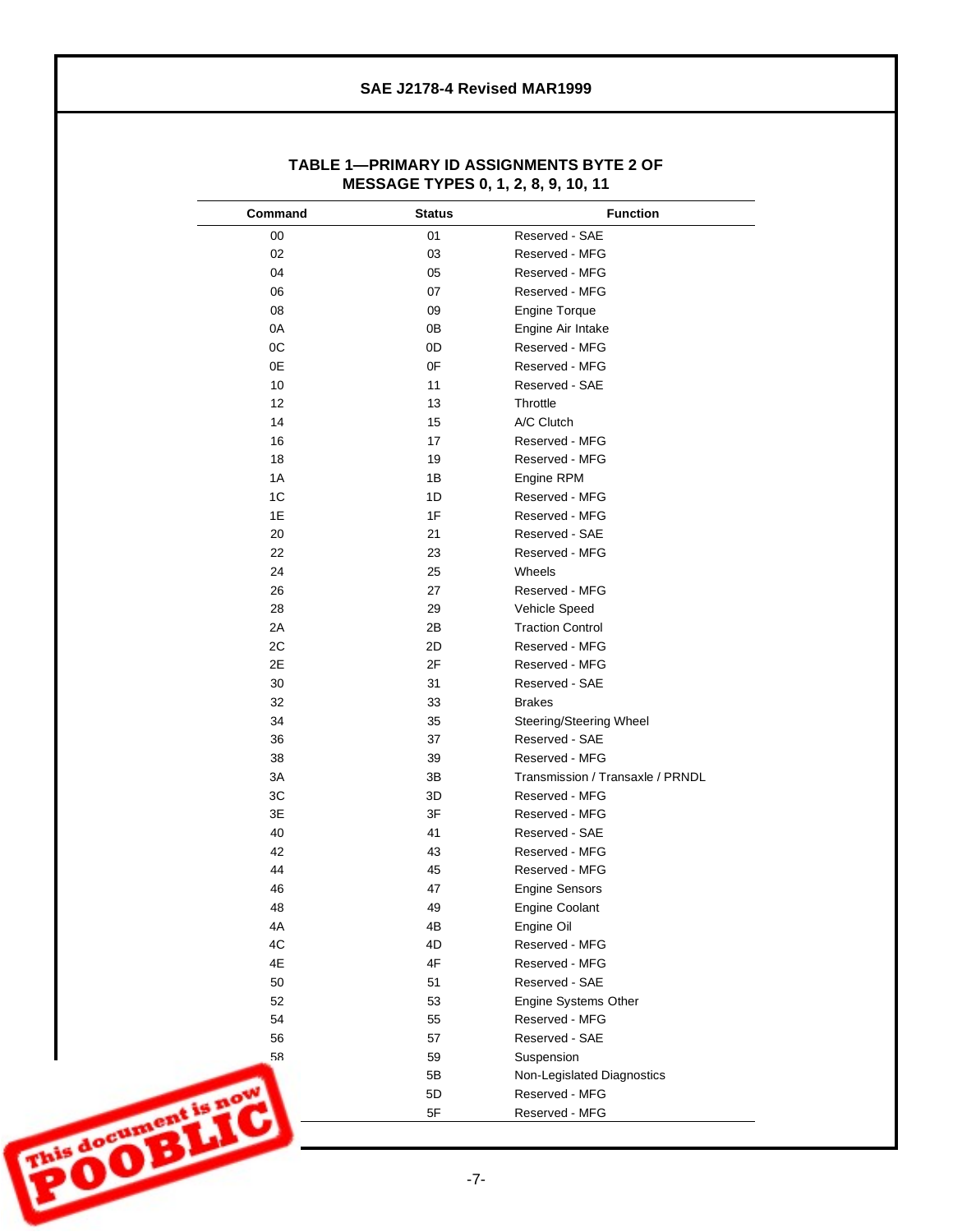### **TABLE 1— PRIMARY ID ASSIGNMENTS BYTE 2 OF MESSAGE TYPES 0, 1, 2, 8, 9, 10, 11 (CONTINUED)**

| Command             | <b>Status</b>  | <b>Function</b>                         |
|---------------------|----------------|-----------------------------------------|
| 60                  | 61             | Reserved - SAE                          |
| 62                  | 63             | Vehicle Speed Control                   |
| 64                  | 65             | Reserved - MFG                          |
| 66                  | 67             | Reserved - SAE                          |
| 68                  | 69             | Reserved - MFG                          |
| 6A                  | 6B             | <b>Legislated Diagnostics</b>           |
| 6C                  | 6D             | Reserved - MFG                          |
| 6E                  | 6F             | Reserved - MFG                          |
| 70                  | 71             | Electric Vehicle Energy Transfer System |
| 72                  | 73             | Charging System                         |
| 74                  | 75             | <b>Electrical Energy Management</b>     |
| 76                  | 77             | Reserved - SAE                          |
| 78                  | 79             | Reserved - MFG                          |
| 7A                  | 7B             | Odometer                                |
| ${\mbox{7C}}$       | 7D             | Reserved - MFG                          |
| 7E                  | $7\mathsf{F}$  | Reserved - MFG                          |
| 80                  | 81             | Reserved - SAE                          |
| 82                  | 83             | Fuel System                             |
| 84                  | 85             | Vehicle Motion                          |
| 86                  | 87             | Ignition Switch / Starter               |
| 88                  | 89             | <b>Tell Tales</b>                       |
| 8A                  | 8B             | Reserved - MFG                          |
| 8C                  | 8D             | Reserved - MFG                          |
| 8E                  | 8F             | Reserved - MFG                          |
| 90                  | 91             | Reserved - SAE                          |
| 92                  | 93             | <b>Vehicle Security</b>                 |
| 94                  | 95             | Audio Control                           |
| 96                  | 97             | Audible Warnings                        |
| 98                  | 99             | Reserved - MFG                          |
| <b>9A</b>           | 9B             | Compact Disc                            |
| 9C                  | 9D             | Reserved - MFG                          |
| 9E                  | 9F             | Reserved - MFG                          |
| A <sub>0</sub>      | A <sub>1</sub> | Reserved - SAE                          |
| A2                  | A <sub>3</sub> | Digital Audio Tape                      |
| A4                  | A <sub>5</sub> | Audio Tuner / Receiver                  |
|                     |                |                                         |
| A <sub>6</sub>      | $\mathsf{A}7$  | Cassette Tape<br>Reserved - MFG         |
| A8                  | A <sub>9</sub> |                                         |
| AA                  | AB             | Cellular Phone                          |
| $\mathsf{AC}$       | AD             | Reserved - MFG                          |
| AE                  | AF             | Reserved - MFG                          |
| ${\sf B0}$          | <b>B1</b>      | Reserved - SAE                          |
| B <sub>2</sub>      | B <sub>3</sub> | Climate Control (HVAC)                  |
| B4                  | B <sub>5</sub> | Reserved - MFG                          |
| B <sub>6</sub>      | B7             | Reserved - SAE                          |
| B8                  | B <sub>9</sub> | Window Wiper/Washer                     |
| BA                  | BB             | Reserved - MFG                          |
| $D \cap$            | <b>BD</b>      | Reserved - MFG                          |
|                     | BF             | Reserved - MFG                          |
| his document is now | C <sub>1</sub> | Reserved - SAE                          |
|                     | C <sub>3</sub> | Mirrors                                 |
|                     |                |                                         |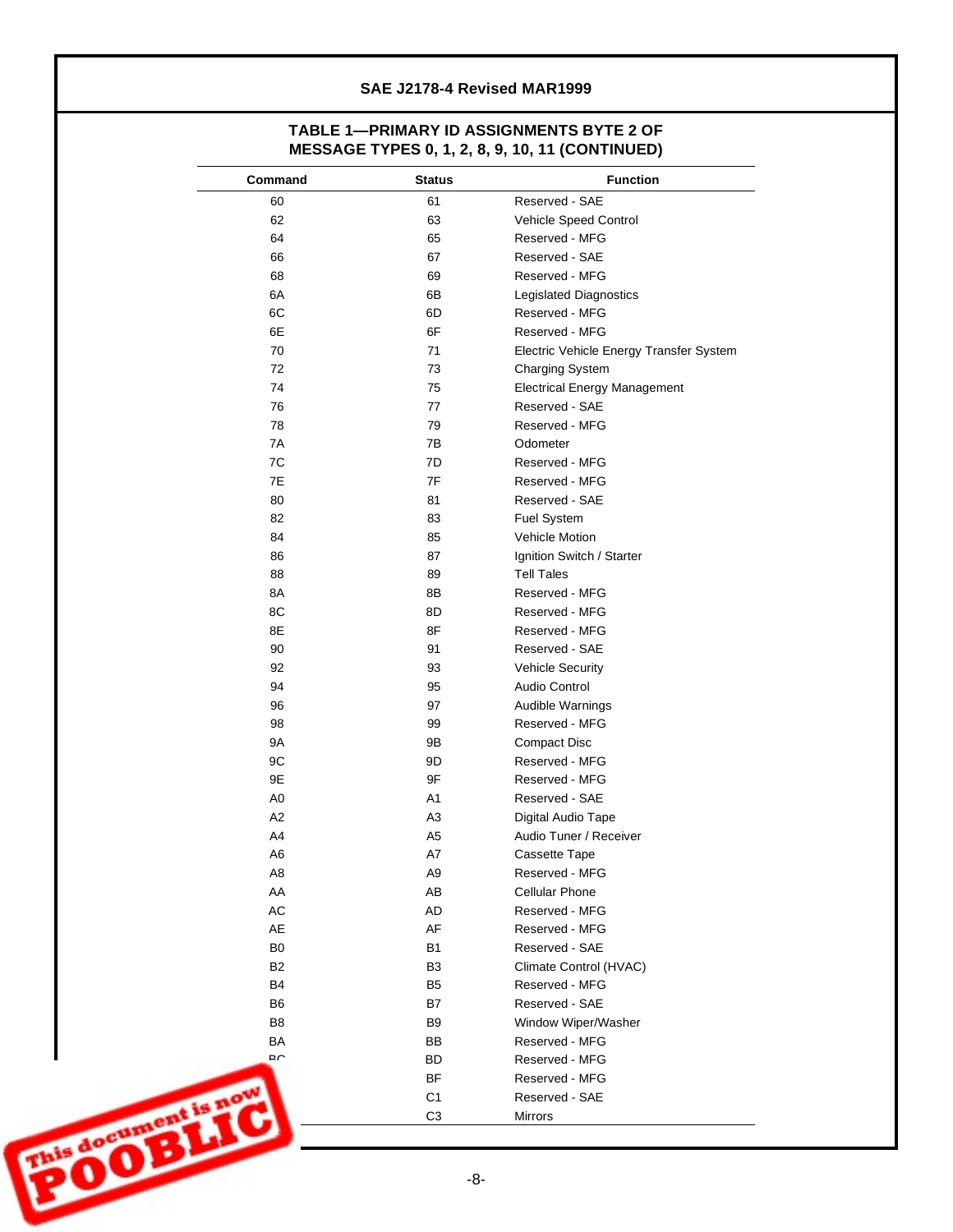## **TABLE 1— PRIMARY ID ASSIGNMENTS BYTE 2 OF MESSAGE TYPES 0, 1, 2, 8, 9, 10, 11 (CONTINUED)**

| Command        | <b>Status</b>  | <b>Function</b>             |
|----------------|----------------|-----------------------------|
| C <sub>4</sub> | C <sub>5</sub> | Door Locks                  |
| C <sub>6</sub> | C7             | <b>External Access</b>      |
| C <sub>8</sub> | C <sub>9</sub> | Seat Motion/Control         |
| CA             | C <sub>B</sub> | Windows                     |
| CC             | <b>CD</b>      | Steering Column             |
| <b>CE</b>      | <b>CF</b>      | Reserved - MFG              |
| D <sub>0</sub> | D <sub>1</sub> | <b>Seat Switches</b>        |
| D <sub>2</sub> | D <sub>3</sub> | <b>Restraints</b>           |
| D <sub>4</sub> | D <sub>5</sub> | Reserved - MFG              |
| D <sub>6</sub> | D7             | Reserved - MFG              |
| D <sub>8</sub> | D <sub>9</sub> | <b>External Lamp Outage</b> |
| <b>DA</b>      | <b>DB</b>      | <b>External Lamps</b>       |
| <b>DC</b>      | <b>DD</b>      | Interior Lamp Outage        |
| DE             | DF             | <b>Interior Lamps</b>       |
| E <sub>0</sub> | E <sub>1</sub> | Reserved - SAE              |
| E <sub>2</sub> | E <sub>3</sub> | Reserved - MFG              |
| E <sub>4</sub> | E <sub>5</sub> | <b>Tires</b>                |
| E <sub>6</sub> | E7             | <b>Electric Defrost</b>     |
| E <sub>8</sub> | E <sub>9</sub> | Navigation                  |
| EA             | EB             | Displays                    |
| EC             | <b>ED</b>      | Reserved - MFG              |
| EE.            | EF             | Reserved - MFG              |
| F <sub>0</sub> | F1             | Reserved - SAE              |
| F <sub>2</sub> | F <sub>3</sub> | <b>Exterior Environment</b> |
| F <sub>4</sub> | F <sub>5</sub> | <b>Interior Environment</b> |
| F <sub>6</sub> | F7             | Reserved - SAE              |
| F <sub>8</sub> | F <sub>9</sub> | Time                        |
| FA             | <b>FB</b>      | Vehicle ID (VIN)            |
| <b>FC</b>      | <b>FD</b>      | Reserved - MFG              |
| <b>FE</b>      | FF             | <b>Network Control</b>      |

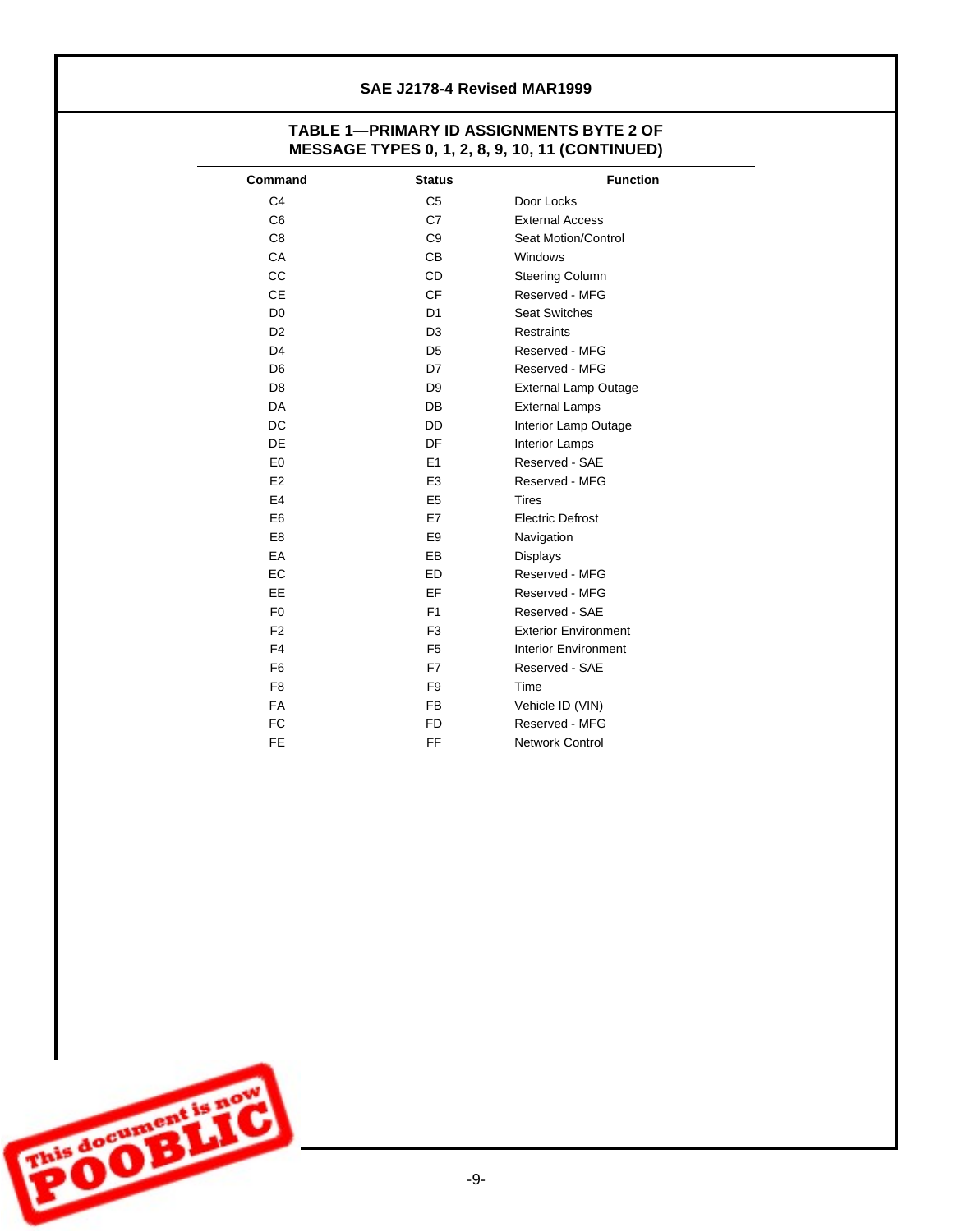7. *Function Read Target Address Assignments—Function Read IDs are used to address a specific function in* a type 3 message. The second byte of the three byte header contains this function read ID. In a type 3 message (Function Read) the data is returned to the transmitting node in the In-Frame Response (IFR) portion of the message. The data returned is identified by a Parameter Reference Number (PRN). Table 2 lists the function read ID assignments, description, and PRN. Those IDs labeled as "Reserved - SAE" are reserved for the SAE to define at a later time while those labeled "Reserved - MFG" are left for the individual manufacturers to use.

| ID        | <b>Function</b> |
|-----------|-----------------|
| $00 - 0F$ | Reserved - MFG  |
| $10 - 1F$ | Reserved - SAF  |
| 20 - 4F   | Reserved - MFG  |
| $50 - 5F$ | Reserved - SAF  |
| 60 - 8F   | Reserved - MFG  |
| $90 - 9F$ | Reserved - SAF  |
| $AO - CF$ | Reserved - MFG  |
| $D0 - DF$ | Reserved - SAF  |
| $FO - FF$ | Reserved - MFG  |

## **TABLE 2— FUNCTION READ ID ASSIGNMENTS BYTE 2 OF MESSAGE TYPE 3**

*8. Message Assignments—* The following tables contain the message assignments associated with the primary IDs for message types 0, 1, 2, 8, 9, 10, and 11. A separate table is included for each primary ID pair that has at least one secondary ID currently defined. Table 3 is an example of how to interpret the tables to follow.

| <b>TABLE 3—EXAMPLE OF MESSAGE TABLES TO FOLLOW</b> |     |    |  |
|----------------------------------------------------|-----|----|--|
|                                                    | Mea | c. |  |

|                          |          | Msg      |          |          | Ext      |            |
|--------------------------|----------|----------|----------|----------|----------|------------|
| <b>Secondary ID Name</b> | Sec ID   | Op       | O        | С        | Addr     | <b>PRN</b> |
| Secondary ID Name #1     | ХX       | າ        |          |          |          | ◠          |
| Secondary ID Name #2     | ХX       | 2        |          |          |          |            |
| $\cdots$                 | $\cdots$ | $\cdots$ | $\cdots$ | $\cdots$ | $\cdots$ | $\cdots$   |
| Secondary ID Name #n     | XX       |          |          |          |          |            |

Each primary ID pair can have up to 64 secondary IDs. If a secondary ID is not defined here, it is assumed to be manufacturer specific. Future definitions of secondary IDs can be brought to the attention of the SAE J2178 task force and if all manufacturers agree, a new secondary ID can be defined. Following each secondary ID name is the 6-bit hexadecimal secondary ID. The secondary ID byte is made up of the Q bit (bit 7), C bit (bit 6), and 6-bit ID as listed in the table. Following the secondary ID is the message operation column. Up to three operations can be defined for any secondary ID. Table 4 lists the valid message operations and the appropriate primary ID (i.e., command or status) and C bit definitions for the operation.

### **TABLE 4— MESSAGE OPERATIONS**

| Operation           | Msg Op | <b>Primary ID</b> | C-bit (bit $6$ ) |
|---------------------|--------|-------------------|------------------|
| Report Data         |        | <b>Status</b>     |                  |
| Load Data           |        | Command           |                  |
| <b>Modify State</b> | М      | Command           |                  |

Each secondary ID can support one or more of the operations listed above. Typically, a secondary ID will support report data only (R), report and load data (L/R), or report data, load data, and modify state (L/R/M). The other combinations are very unlikely.



 $Imn$  is Q bit usage. Each secondary ID will have an entry under Q bit = "1" and Q Q bit (bit 7) is used in the message. Table 5 lists the valid options.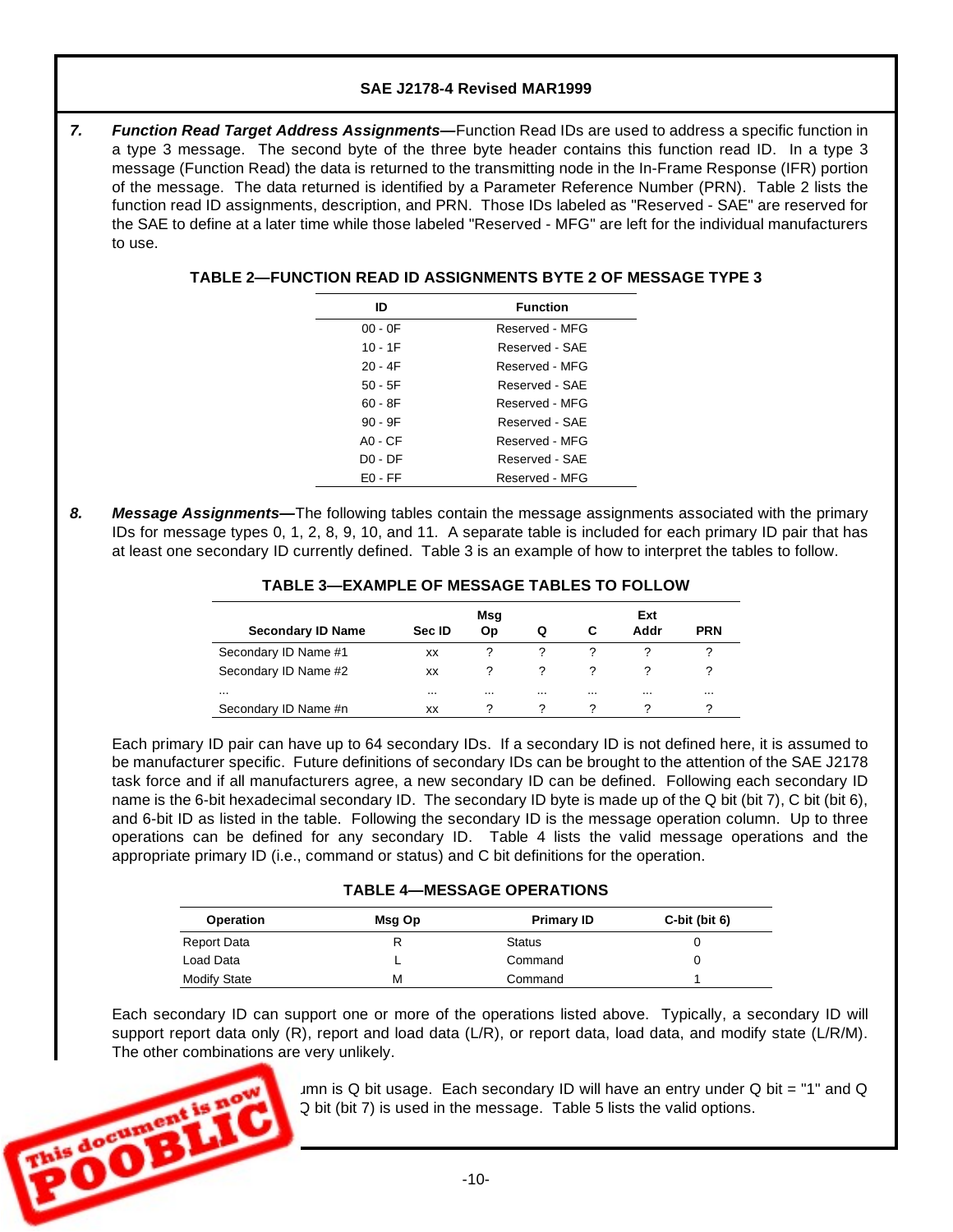| $Q$ bit = "1" | $Q$ bit = "0" | <b>Meaning</b>                        |
|---------------|---------------|---------------------------------------|
| --            | x             | Q bit not used, Defaults to logic "0" |
| x             | --            | Q bit not used, Defaults to logic "1" |
| Set           | --            | Q bit must be logic "1" and means Set |
| Е             | D             | Enable(d) / Disable(d)                |
| Inc           | Dec           | Increment / Decrement                 |
| O             | С             | Open(ed) / Close(d)                   |
| L             | U             | Lock(ed) / Unlock(ed)                 |
| On            | Off           | On / Off                              |
| R             | ~R            | Reset / Not Reset                     |
| Υ             | N             | Yes / No                              |

## **TABLE 5— Q BIT DEFINITIONS**

The next column after the Q bit definitions is the Extended Address column. If extended addressing is used for a particular secondary ID, the paragraph number (in Section 9) which defines the valid extended addresses is listed. Otherwise, "--" is found.

The final column is used for those secondary IDs which contain data (e.g., coolant temperature, vehicle speed, etc.) that cannot be encoded in the Q bit field (i.e., non-boolean). The PRN number is essentially a lookup into SAE J2178-2 where the complete data encoding, size, resolution, etc., can be found.

The specific message tables can be found as follows:

- Table 6 Engine Torque
- Table 7 Engine Air Intake
- Table 8 Throttle
- Table 9 Air Conditioning Clutch
- Table 10 Engine RPM
- Table 11 Wheels
- Table 12 Vehicle Speed
- Table 13 Traction Control
- Table 14 Brakes
- Table 15 Steering/Steering Wheel
- Table 16 Transmission/Transaxle/PRNDL
- Table 17 Engine Sensors Other
- Table 18 Engine Coolant
- Table 19 Engine Oil
- Table 20 Engine Systems Other
- Table 21 Suspension
- Table 22 Vehicle Speed Control
- Table 23 Electric Vehicle Energy Transfer System
- Table 24 Charging System
- Table 25 Electrical Energy Management
- Table 26 Odometer
- Table 27 Fuel System
- Table 28 Ignition Switch/Starter
- Table 29 Tell Tales

 $T^*$   $\alpha$ <sup>VV</sup>

**Accument** 

Table 30 - Climate Control (HVAC)

er/Washer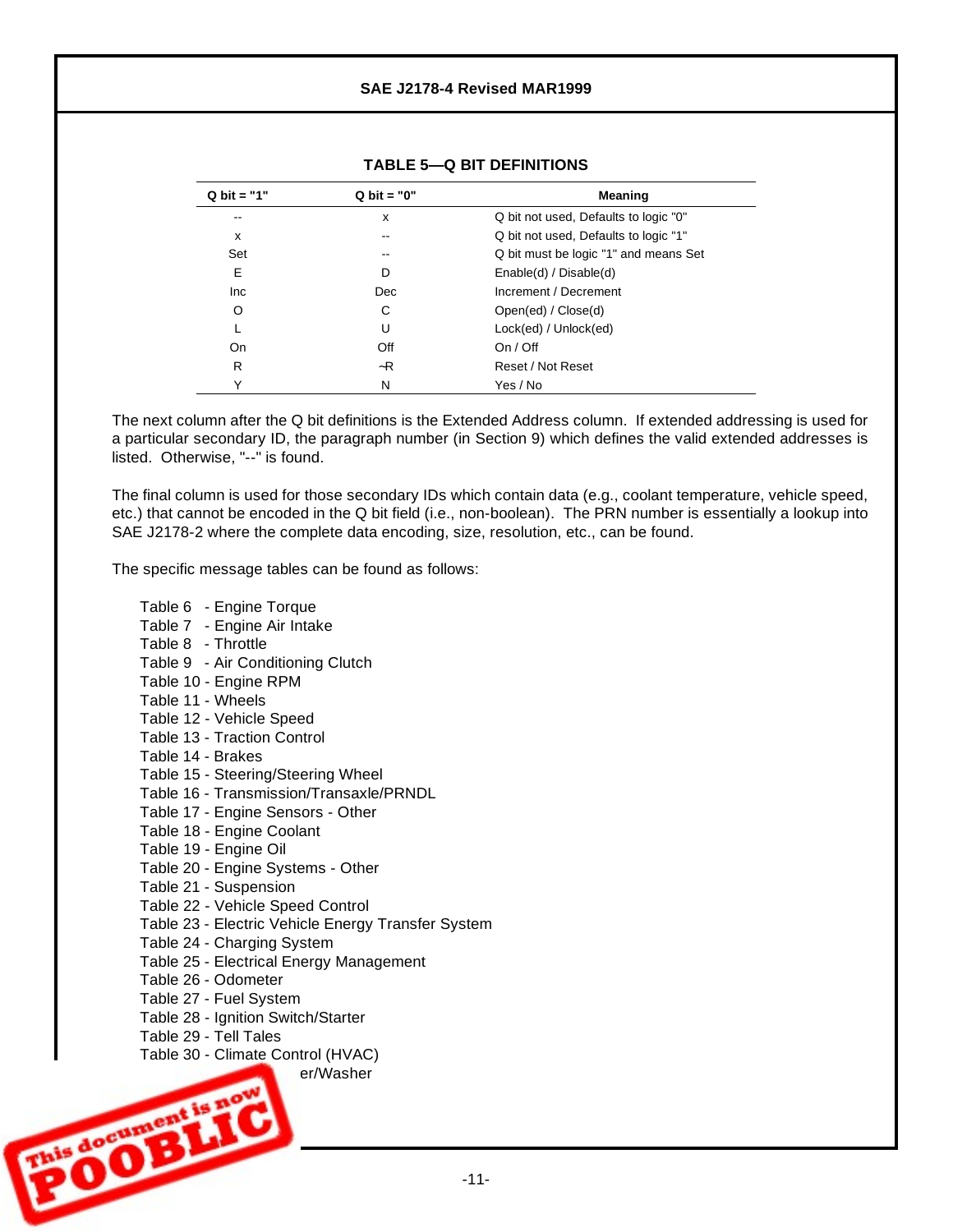| SAE J2178-4 Revised MAR1999       |  |
|-----------------------------------|--|
| Table 34 - External Access        |  |
| Table 35 - Seat Motion/Control    |  |
| Table 36 - Windows                |  |
| Table 37 - Steering Column        |  |
| Table 38 - Seat Switches          |  |
| Table 39 - Restraints             |  |
| Table 40 - Exterior Lamps Outage  |  |
| Table 41 - Exterior Lamps         |  |
| Table 42 - Interior Lamps Outage  |  |
| Table 43 - Interior Lamps         |  |
| Table 44 - Tires                  |  |
| Table 45 - Defrost                |  |
| Table 46 - Displays               |  |
| Table 47 - Exterior Environment   |  |
| Table 48 - Interior Environment   |  |
| Table 49 - Time/Date              |  |
| Table 50 - Vehicle Identification |  |
| Table 51 - Network Control        |  |
|                                   |  |

## 8.1 **Engine Torque**—(See Table 6.)

Primary ID: Engine Torque Command ID: \$08 Status ID: \$09

## **TABLE 6— ENGINE TORQUE MESSAGES**

|                              | Sec | Msg   |                          |    | Ext                      |            |
|------------------------------|-----|-------|--------------------------|----|--------------------------|------------|
| <b>Secondary ID Name</b>     | ID  | Op    | Q1                       | Q0 | Addr                     | <b>PRN</b> |
| Crankshaft Torque - Percent  | 01  | L/R   | $\overline{\phantom{a}}$ | x  | $\overline{\phantom{a}}$ | 1020       |
| Crankshaft Torque - Absolute | 02  | L / R | $\overline{\phantom{a}}$ | x  | $\sim$ $\sim$            | 1019       |
| Maximum Crankshaft Torque    | 10  | R     | $\overline{\phantom{a}}$ | x  | $\overline{\phantom{a}}$ | 1033       |

# **8.2 Engine Air Intake**—(See Table 7.)

| Primary ID: | Engine Air Intake |
|-------------|-------------------|
| Command ID: | - SOA             |
| Status ID:  | \$0 <sub>B</sub>  |

### **TABLE 7— ENGINE AIR INTAKE MESSAGES**

|                            | <b>Sec</b> | Msg |                          |     | Ext                      |            |
|----------------------------|------------|-----|--------------------------|-----|--------------------------|------------|
| <b>Secondary ID Name</b>   | ID         | Op  | Q1                       | Q0  | Addr                     | <b>PRN</b> |
| Boost On/Off               | 01         | L/R | On                       | Off | $- -$                    | --         |
| Boost Value                | 02         | R   | $- -$                    | x   | $\overline{\phantom{a}}$ | 1021       |
| Mass Air Flow Rate         | 08         | R   | $\overline{\phantom{m}}$ | x   | $\overline{\phantom{a}}$ | 0010       |
| Manifold Absolute Pressure | 11         | R   | $\overline{\phantom{m}}$ | x   | $-$                      | 000B       |
| Intake Air Temperature     | 20         | R   | $- -$                    | x   | $\overline{\phantom{a}}$ | 000F       |

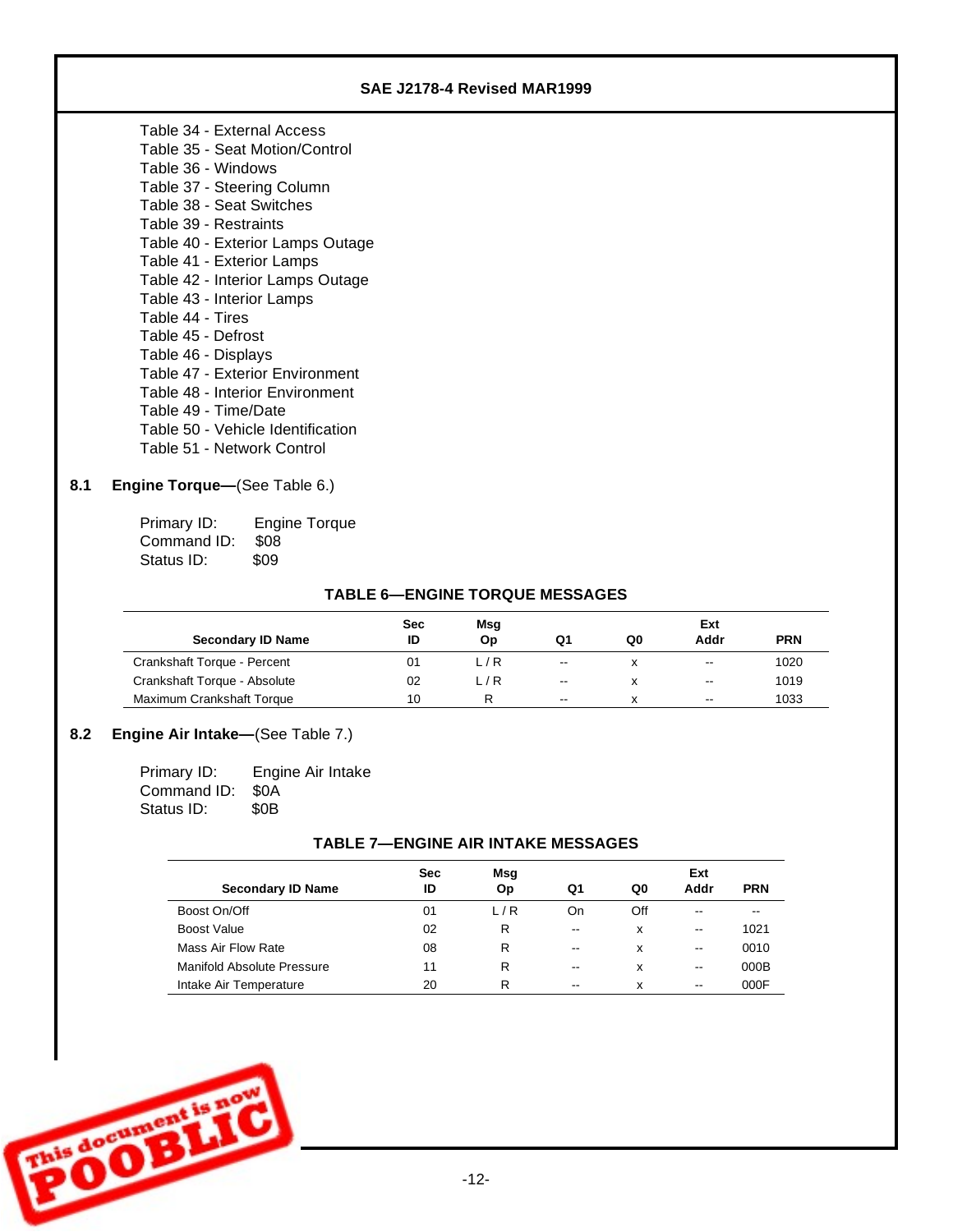## 8.3 **Throttle**—(See Table 8.)

| Primary ID: | Throttle |
|-------------|----------|
| Command ID: | \$12     |
| Status ID:  | \$13     |

## **TABLE 8— THROTTLE MESSAGES**

|                          | <b>Sec</b> | Msg   |                          |    | Ext                      |            |
|--------------------------|------------|-------|--------------------------|----|--------------------------|------------|
| <b>Secondary ID Name</b> | ID         | Оp    | Q1                       | Q0 | Addr                     | <b>PRN</b> |
| Sensor 1 Position        | 01         | R     | $- -$                    | x  | $\overline{\phantom{m}}$ | 0011       |
| Sensor 2 Position        | 02         | R     | $- -$                    | x  | $- -$                    | 1035       |
| Sensor 3 Position        | 03         | R     | $\overline{\phantom{a}}$ | x  | --                       | 1036       |
| <b>Throttle Kicker</b>   | 10         | L / R | F                        | D  | --                       | $- -$      |
| Pedal Position           | 11         | R     | $- -$                    | x  | --                       | 1034       |

# **8.4 Air Conditioning Clutch—** (See Table 9.)

| Primary ID:      | Air Conditioning Clutch |
|------------------|-------------------------|
| Command ID: \$14 |                         |
| Status ID:       | \$15                    |

### **TABLE 9— AIR CONDITIONING CLUTCH MESSAGES**

|                          | <b>Sec</b> | Msg |                          |    | Ext                      |                          |
|--------------------------|------------|-----|--------------------------|----|--------------------------|--------------------------|
| <b>Secondary ID Name</b> | ID         | Op  | Q1                       | Q0 | Addr                     | <b>PRN</b>               |
| Enable                   | 01         | L/R | Е                        |    | $\overline{\phantom{m}}$ | $\overline{\phantom{a}}$ |
| Enable Pending           | 02         | L/R |                          | N  | $\overline{\phantom{m}}$ | $\overline{\phantom{a}}$ |
| Load                     | 03         | R   | $\overline{\phantom{a}}$ | x  | $\overline{\phantom{a}}$ | 100E                     |
| Required                 | 04         | L/R |                          | N  | $\overline{\phantom{m}}$ | $\overline{\phantom{a}}$ |

## 8.5 **Engine RPM**—(See Table 10.)

| Primary ID: | Engine RPM |
|-------------|------------|
| Command ID: | -S1A       |
| Status ID:  | \$1B       |

### **TABLE 10—ENGINE RPM MESSAGES**

| <b>Secondary ID Name</b> | <b>Sec</b><br>ID | Msg<br>Op | Q1                       | Q0 | Ext<br>Addr | <b>PRN</b> |
|--------------------------|------------------|-----------|--------------------------|----|-------------|------------|
| Low Resolution           | 01               |           | $\overline{\phantom{m}}$ | x  | $-$         | 1022       |
| <b>High Resolution</b>   | 02               |           | $-$                      | x  | $-$         | 000C       |
| <b>Idle Speed</b>        | 20               | ∟ / R     |                          | D  | $- -$       | 1023       |

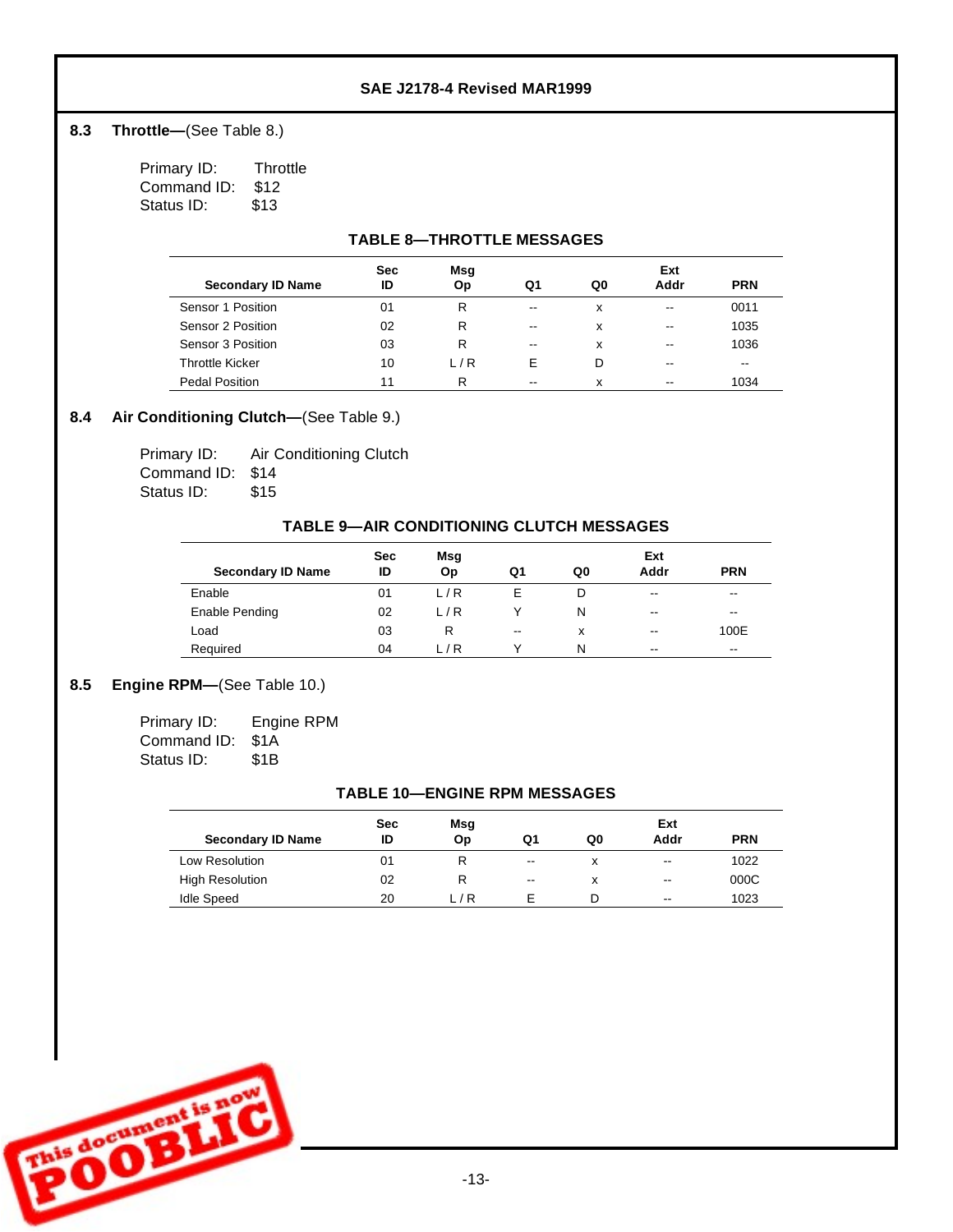## 8.6 **Wheels**—(See Table 11.)

Primary ID: Wheels Command ID: \$24 Status ID: \$25

### **TABLE 11— WHEELS MESSAGES**

|                               | <b>Sec</b> | Msg |                          |    | Ext  |            |
|-------------------------------|------------|-----|--------------------------|----|------|------------|
| <b>Secondary ID Name</b>      | ID         | Оp  | Q1                       | Q0 | Addr | <b>PRN</b> |
| Wheel Speed - Low Resolution  | 01         | R   | $\overline{\phantom{a}}$ |    | 8.1  | 2801       |
| Wheel Slip                    | 02         | R   | $\overline{\phantom{a}}$ |    | 8.1  | 2809       |
| Wheel Load                    | 04         | R   | $\overline{\phantom{a}}$ |    | 8.1  | 2839       |
| Wheel Speed - High Resolution | 11         | R   | $\overline{\phantom{a}}$ |    | 8.1  | 2802       |

### 8.7 **Vehicle Speed**—(See Table 12.)

| Primary ID:      | Vehicle Speed |
|------------------|---------------|
| Command ID: \$28 |               |
| Status ID:       | \$29          |

### **TABLE 12— VEHICLE SPEED MESSAGES**

|                          | <b>Sec</b> | Msg |                          |    | Ext                      |            |
|--------------------------|------------|-----|--------------------------|----|--------------------------|------------|
| <b>Secondary ID Name</b> | ID         | Op  | Q1                       | Q0 | Addr                     | <b>PRN</b> |
| Low Resolution           | 01         |     | $\overline{\phantom{a}}$ |    | $\overline{\phantom{a}}$ | 000D       |
| <b>High Resolution</b>   | 02         |     | $\overline{\phantom{a}}$ |    | $\overline{\phantom{a}}$ | 6001       |

### 8.8 **Traction Control**—(See Table 13.)

| Primary ID:      | <b>Traction Control</b> |
|------------------|-------------------------|
| Command ID: \$2A |                         |
| Status ID:       | \$2B                    |

## **TABLE 13— TRACTION CONTROL MESSAGES**

| <b>Secondary ID Name</b>      | <b>Sec</b><br>ID | Msg<br>Op | Q1 | Q0  | Ext<br>Addr              | <b>PRN</b>               |
|-------------------------------|------------------|-----------|----|-----|--------------------------|--------------------------|
| <b>Engine Traction Active</b> | 01               | R         |    | N   | $\overline{\phantom{a}}$ | $\overline{\phantom{a}}$ |
| <b>Brake Traction Active</b>  | 02               | R         |    | N   | $- -$                    | $- -$                    |
| System On/Off                 | 04               | L/R       | On | Off | --                       | $- -$                    |
| <b>System Active</b>          | 05               | R         |    | N   | $- -$                    | $\overline{\phantom{m}}$ |
| <b>System Faulted</b>         | 0A               | R         |    | N   | $-1$                     | $\overline{\phantom{m}}$ |
| System Enable Sw. Active      | 20               | R         |    | N   | --                       | $\overline{\phantom{m}}$ |

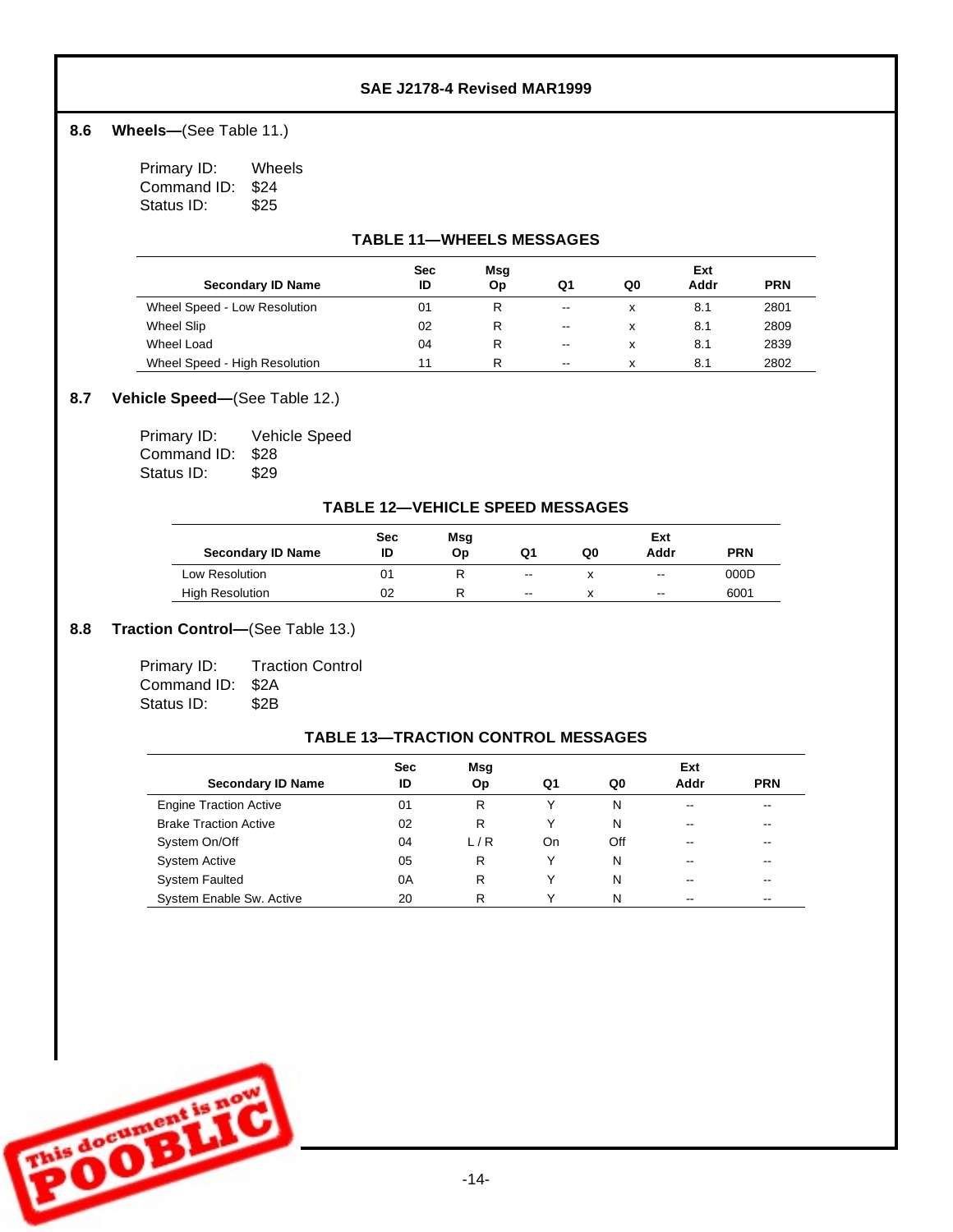### 8.9 **Brakes**—(See Table 14.)

Primary ID: Brakes Command ID: \$32<br>Status ID: \$33 Status ID:

### **TABLE 14— BRAKES MESSAGES**

|                               | <b>Sec</b> | Msg |       |                           | Ext  |            |
|-------------------------------|------------|-----|-------|---------------------------|------|------------|
| <b>Secondary ID Name</b>      | ID         | Op  | Q1    | Q0                        | Addr | <b>PRN</b> |
| <b>ABS Active</b>             | 03         | R   | Y     | N                         |      |            |
| ABS System On / Off           | 04         | L/R | On    | Off                       | --   |            |
| <b>Fluid Life Reset</b>       | 09         | L/R | R     | $-R$                      |      |            |
| <b>System Faulted</b>         | 0A         | R   | Y     | N                         | --   |            |
| <b>Fluid Temperature</b>      | 10         | R   | $- -$ | X                         | --   | 281A       |
| Supply Pump Fluid Pressure    | 11         | R   | --    | X                         | --   | 2819       |
| Fluid Level - Percent         | 12         | R   | --    | x                         | --   | 2841       |
| Fluid Level - Volume          | 13         | R   | --    | x                         | --   | 2842       |
| <b>Fluid Remaining Life</b>   | 14         | R   | --    | $\boldsymbol{\mathsf{x}}$ | --   | 2843       |
| <b>Fluid Capacity</b>         | 16         | R   | --    | x                         | --   | 2844       |
| Parking Brake Sw. Active      | 20         | R   | Υ     | N                         | --   |            |
| Torque Convertor Clutch -     | 21         | R   | Υ     | N                         |      |            |
| <b>Brake Sw. Active</b>       |            |     |       |                           |      |            |
| Brake Lamp - Brake Sw. Active | 22         | R   | Υ     | N                         | --   |            |
| Fluid Life Reset Sw. Active   | 29         | R   | Υ     | N                         |      |            |

# 8.10 **Steering/Steering Wheel**—(See Table 15.)

| Primary ID:      | Steering/Steering Wheel |
|------------------|-------------------------|
| Command ID: \$34 |                         |
| Status ID:       | \$35                    |

| <b>Secondary ID Name</b>     | <b>Sec</b><br>ID | Msg<br>Op | Q1 | Q0   | Ext<br>Addr | <b>PRN</b> |
|------------------------------|------------------|-----------|----|------|-------------|------------|
| <b>Fluid Life Reset</b>      | 09               | L/R       | R  | $-R$ |             |            |
| <b>Fluid Temperature</b>     | 10               | R         | -- | X    | --          | 3005       |
| <b>Fluid Pressure</b>        | 11               | R         | -- | x    |             | 3006       |
| Fluid Level - Percent        | 12               | R         | -- | x    |             | 3007       |
| Fluid Level - Volume         | 13               | R         |    | x    | --          | 3008       |
| <b>Fluid Remaining Life</b>  | 14               | R         | -- | x    | --          | 3009       |
| <b>Fluid Capacity</b>        | 16               | R         |    | x    |             | 300B       |
| Steering Wheel Angle         | 18               | R         |    | x    |             | 3001       |
| <b>Steering Wheel Rate</b>   | 19               | R         |    | X    | --          | 300C       |
| <b>Steering Wheel Torque</b> | 1A               | R         | -- | x    |             | 300D       |
| <b>Wheel Steer Angle</b>     | 20               | R         | -- | x    | 8.1         | 300E       |
| Fluid Life Reset Sw. Active  | 29               | R         | Υ  | N    |             | --         |

### **TABLE 15— STEERING/STEERING WHEEL MESSAGES**

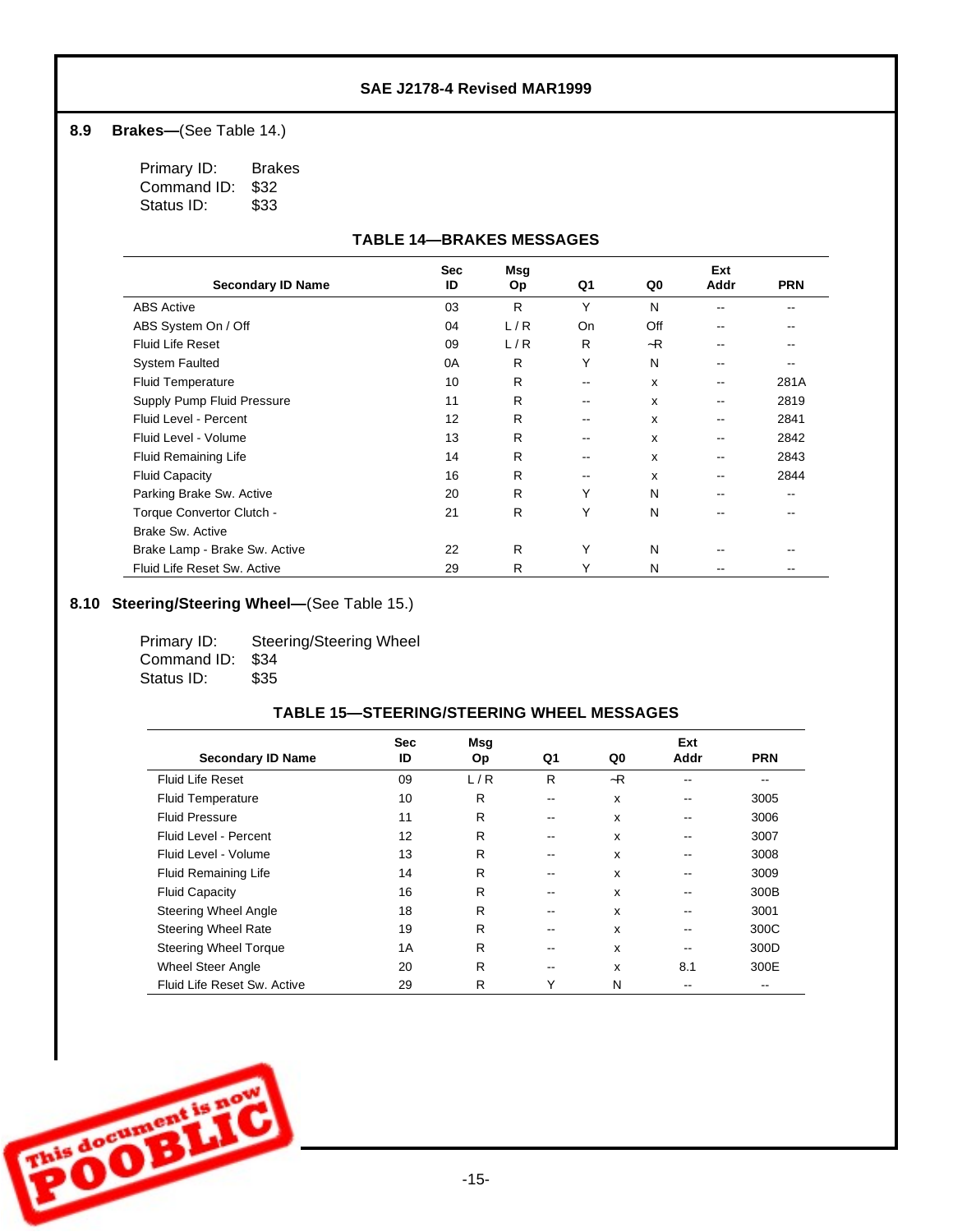### 8.11 **Transmission/Transaxle/PRNDL—**(See Table 16.)

Primary ID: Transmission/Transaxle/PRNDL Command ID: \$3A<br>Status ID: \$3B Status ID:

### **TABLE 16— TRANSMISSION/PRNDL MESSAGES**

|                                            | <b>Sec</b> | Msg |    |                           | Ext  |            |
|--------------------------------------------|------------|-----|----|---------------------------|------|------------|
| <b>Secondary ID Name</b>                   | ID         | Op  | Q1 | Q0                        | Addr | <b>PRN</b> |
| Torque Convertor Lock(ed)                  | 01         | L/R | Y  | N                         |      |            |
| <b>Clutch Enable</b>                       | 02         | L/R | E  | D                         | --   |            |
| Actual Gear Position w/ Shift in           | 03         | R   | Υ  | N                         | --   | 180E       |
| Progress                                   |            |     |    |                           |      |            |
| Range Selected (PRNDL position)            | 04         | R   | -- | $\boldsymbol{\mathsf{x}}$ | --   | 1809       |
| Transfer Case (4WD)                        | 05         | R   | -- | x                         | --   | 180A       |
| <b>Commanded Gear</b>                      | 06         | L/R | -- | X                         | --   | 180D       |
| Range Actual (PRNDL sense at transmission) | 07         | R   | -- | X                         | --   | 1806       |
| <b>Transmission Kickdown</b>               | 08         | L/R | Υ  | N                         | --   |            |
| <b>Fluid Life Reset</b>                    | 09         | L/R | R  | $-R$                      | --   |            |
| <b>Fluid Temperature</b>                   | 10         | R   | -- | x                         | --   | 180B       |
| <b>Fluid Pressure</b>                      | 11         | R   | -- | X                         | --   | 180C       |
| Fluid Level - Percent                      | 12         | R   | -- | x                         | --   | 1801       |
| Fluid Level - Volume                       | 13         | R   | -- | X                         | --   | 1802       |
| <b>Fluid Remaining Life</b>                | 14         | R   | -- | $\mathbf{x}$              | --   | 1804       |
| <b>Fluid Capacity</b>                      | 16         | R   | -- | X                         | --   | 1803       |
| Park/Neutral Sw. Active                    | 20         | R   | Y  | N                         |      |            |
| Fluid Life Reset Sw. Active                | 29         | R   | Y  | N                         | --   | --         |

## 8.12 **Engine Sensors - Other—** (See Table 17.)

Primary ID: Engine Sensors - Other Command ID: \$46 Status ID: \$47

### **TABLE 17— ENGINE SENSORS— OTHER MESSAGES**

|                                   | <b>Sec</b> | Msg       |                          |     | Ext                      |            |
|-----------------------------------|------------|-----------|--------------------------|-----|--------------------------|------------|
| <b>Secondary ID Name</b>          | ID         | <b>Op</b> | Q1                       | Q0  | Addr                     | <b>PRN</b> |
| Convertor Bank 1, Sensor 1 Heater | 01         | L/R       | On                       | Off | --                       | --         |
| Convertor Bank 1, Sensor 2 Heater | 02         | L/R       | On                       | Off | $\overline{\phantom{m}}$ | --         |
| Convertor Bank 2, Sensor 1 Heater | 03         | L/R       | On                       | Off | --                       | --         |
| Convertor Bank 2, Sensor 2 Heater | 04         | L/R       | On                       | Off | $\overline{\phantom{m}}$ | --         |
| Convertor Bank 1, Sensor 1        | 11         | R         | $\overline{\phantom{a}}$ | x   | $\qquad \qquad -$        | 1037       |
| Temperature                       |            |           |                          |     |                          |            |
| Convertor Bank 1, Sensor 2        | 12         | R         | $\overline{\phantom{a}}$ | x   | --                       | 1038       |
| Temperature                       |            |           |                          |     |                          |            |
| Convertor Bank 2, Sensor 1        | 13         | R         | $\overline{\phantom{a}}$ | X   | $\overline{\phantom{m}}$ | 1039       |
| Temperature                       |            |           |                          |     |                          |            |
| Convertor Bank 2, Sensor 2        | 14         | R         | $\overline{\phantom{a}}$ | x   | --                       | 103A       |
| Temperature                       |            |           |                          |     |                          |            |

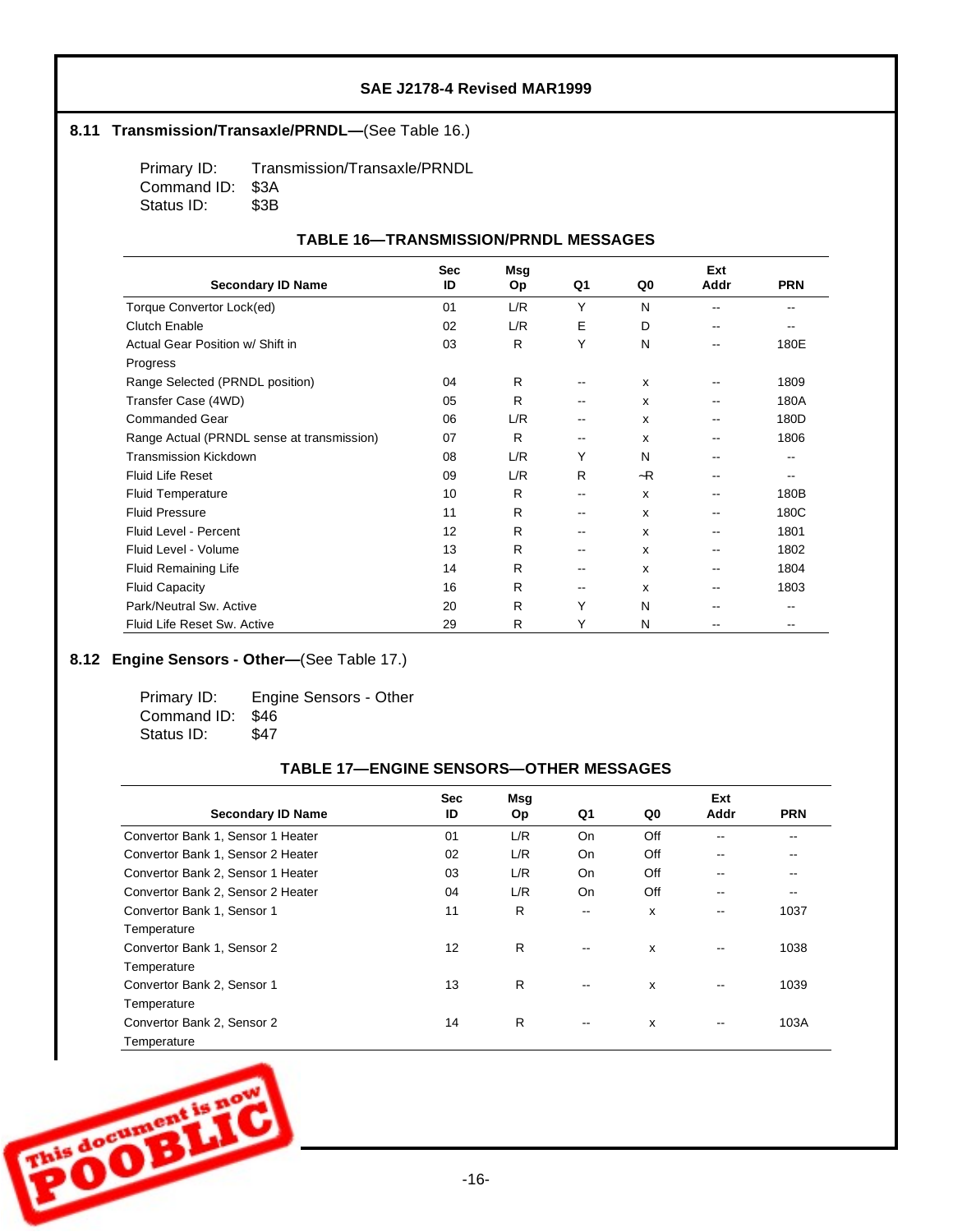## 8.13 **Engine Coolant**—(See Table 18.)

Primary ID: Engine Coolant Command ID: \$48 Status ID: \$49

### **TABLE 18— ENGINE COOLANT MESSAGES**

|                             | <b>Sec</b> | Msg |       |      | Ext  |            |
|-----------------------------|------------|-----|-------|------|------|------------|
| <b>Secondary ID Name</b>    | ID         | Op  | Q1    | Q0   | Addr | <b>PRN</b> |
| Fan 1 Speed                 | 01         | L/R | On    | Off  | --   | 102A       |
| Fan 2 Speed                 | 02         | L/R | On    | Off  | --   | 103B       |
| Fan 1 Clutch                | 06         | L/R | Е     | D    | --   | --         |
| Fan 2 Clutch                | 07         | L/R | E     | D    | --   | $- -$      |
| <b>Fluid Life Reset</b>     | 09         | L/R | R     | $-R$ |      |            |
| <b>Fluid Temperature</b>    | 10         | R   | --    | x    | --   | 0005       |
| <b>Fluid Pressure</b>       | 11         | R   | $- -$ | x    | --   | 1029       |
| Fluid Level - Percent       | 12         | R   | --    | x    | --   | 1026       |
| Fluid Level - Volume        | 13         | R   | --    | x    | --   | 1027       |
| <b>Fluid Remaining Life</b> | 14         | R   | --    | x    | --   | 103D       |
| <b>Fluid Capacity</b>       | 16         | R   | $- -$ | x    | --   | 1028       |
| Fluid Life Reset Sw. Active | 29         | R   | Υ     | N    | --   | $- -$      |
| Fluid Temperature High      | 30         | R   | Υ     | N    |      | --         |
| <b>Low Coolant Level</b>    | 32         | R   | Υ     | N    |      |            |

# 8.14 **Engine Oil—** (See Table 19.)

| Primary ID:      | Engine Oil |
|------------------|------------|
| Command ID: \$4A |            |
| Status ID:       | \$4B       |

### **TABLE 19— ENGINE OIL MESSAGES**

|                             | <b>Sec</b> | Msg       |       |      | Ext  |            |
|-----------------------------|------------|-----------|-------|------|------|------------|
| <b>Secondary ID Name</b>    | ID         | <b>Op</b> | Q1    | Q0   | Addr | <b>PRN</b> |
| <b>Fluid Life Reset</b>     | 09         | L/R       | R     | $-R$ |      | --         |
| <b>Fluid Temperature</b>    | 10         | R         | --    | x    |      | 102B       |
| <b>Fluid Pressure</b>       | 11         | R         | --    | x    |      | 102F       |
| Fluid Level - Percent       | 12         | R         | --    | x    |      | 102C       |
| Fluid Level - Volume        | 13         | R         | --    | x    |      | 102D       |
| <b>Fluid Remaining Life</b> | 14         | R         | $- -$ | x    |      | 1030       |
| Oil Viscosity               | 15         | R         |       | x    |      | 103F       |
| <b>Fluid Capacity</b>       | 16         | R         | --    | x    |      | 102E       |
| Fluid Life Reset Sw. Active | 29         | R         | Υ     | N    |      |            |
| Fluid Temperature High      | 30         | R         | Υ     | N    |      |            |
| Low Oil Level               | 32         | R         | Υ     | N    |      |            |

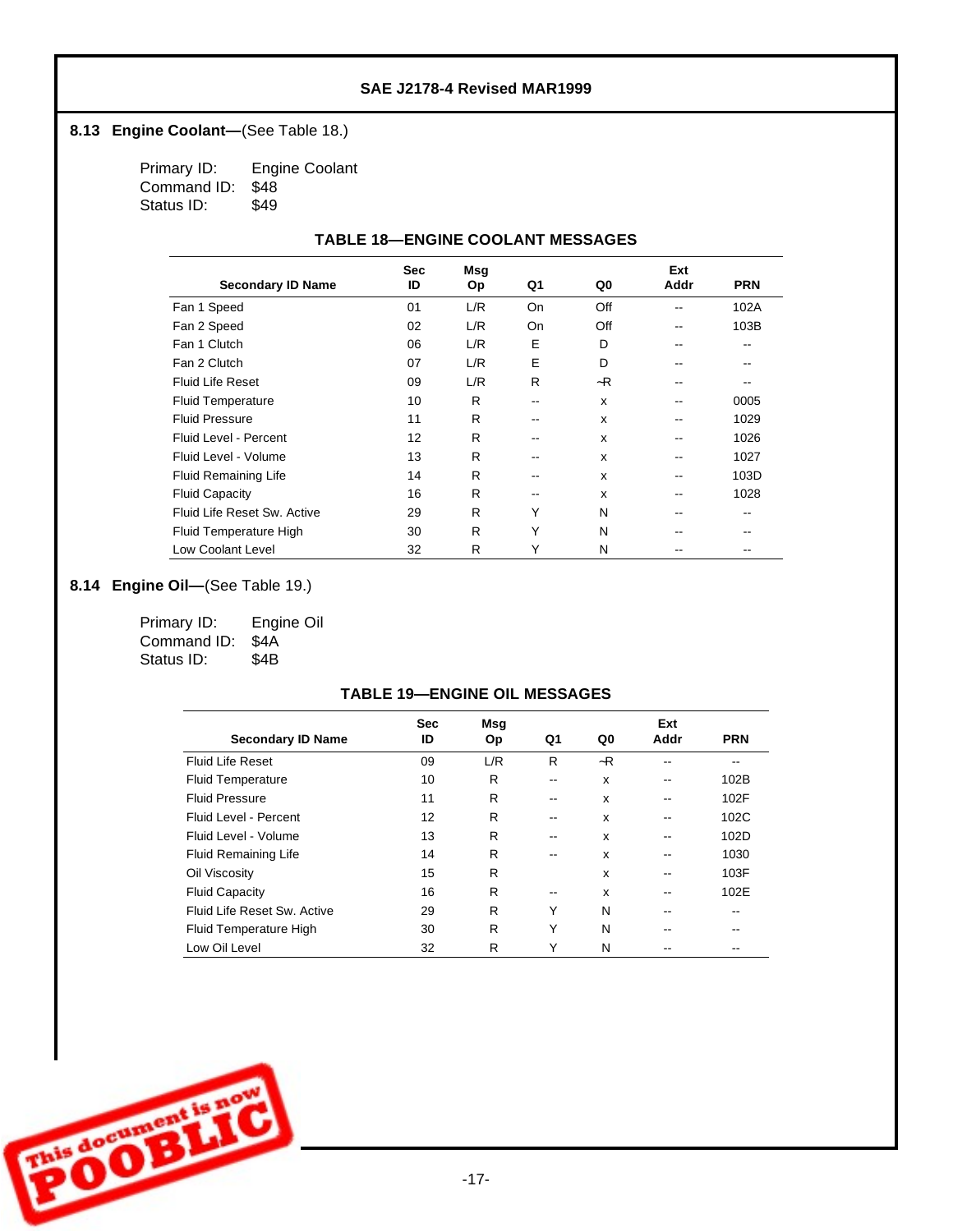### 8.15 **Engine Systems - Other—** (See Table 20.)

Primary ID: Engine Systems - Other Command ID: \$52 Status ID: \$53

### **TABLE 20— ENGINE SYSTEMS— OTHER MESSAGES**

|                                  | <b>Sec</b> | Msg |                   |    | Ext  |            |
|----------------------------------|------------|-----|-------------------|----|------|------------|
| <b>Secondary ID Name</b>         | ID         | 0p  | Q1                | Q0 | Addr | <b>PRN</b> |
| Engine Redline - Low Resolution  | 01         | R   | --                | x  |      | 1048       |
| Number Engine Cylinders          | 02         | R   | $\qquad \qquad -$ | x  |      | 1040       |
| Number Valves/Cylinder           | 03         | R   | $\qquad \qquad -$ | x  | --   | 1041       |
| Engine Running                   | 04         | R   | Y                 | N  |      | --         |
| Engine Displacement              | 05         | R   | $- -$             | x  | --   | 1043       |
| Engine Redline - High Resolution | 10         | R   | $\qquad \qquad -$ | x  | --   | 1049       |
| <b>Engine Accelerating</b>       | 20         | R   | ٧                 | N  |      | --         |

## 8.16 **Suspension**—(See Table 21.)

| Primary ID:      | Suspension |
|------------------|------------|
| Command ID: \$58 |            |
| Status ID:       | \$59       |

|                             | <b>Sec</b> | <b>Msq</b> |    |    | Ext  |            |
|-----------------------------|------------|------------|----|----|------|------------|
| <b>Secondary ID Name</b>    | ID         | Op         | Q1 | Q0 | Addr | <b>PRN</b> |
| Ride Setting                | 01         | L/R        |    | x  |      | 3804       |
| Fluid Life Reset            | 09         | L/R        | R  | ~R |      |            |
| System Faulted              | 0A         | R          | Y  | N  |      |            |
| <b>Fluid Temperature</b>    | 10         | R          | -- | x  |      | 3805       |
| Fluid Pressure              | 11         | R          | -- | x  |      | 3806       |
| Fluid Level - Percent       | 12         | R          | -- | x  |      | 3807       |
| Fluid Level - Volume        | 13         | R          |    | x  |      | 3808       |
| Fluid Remaining Life        | 14         | R          |    | x  |      | 3809       |
| <b>Fluid Capacity</b>       | 16         | R          | -- | x  |      | 380A       |
| Fluid Life Reset Sw. Active | 29         | R          | Υ  | N  |      | --         |

#### **TABLE 21— SUSPENSION MESSAGES**

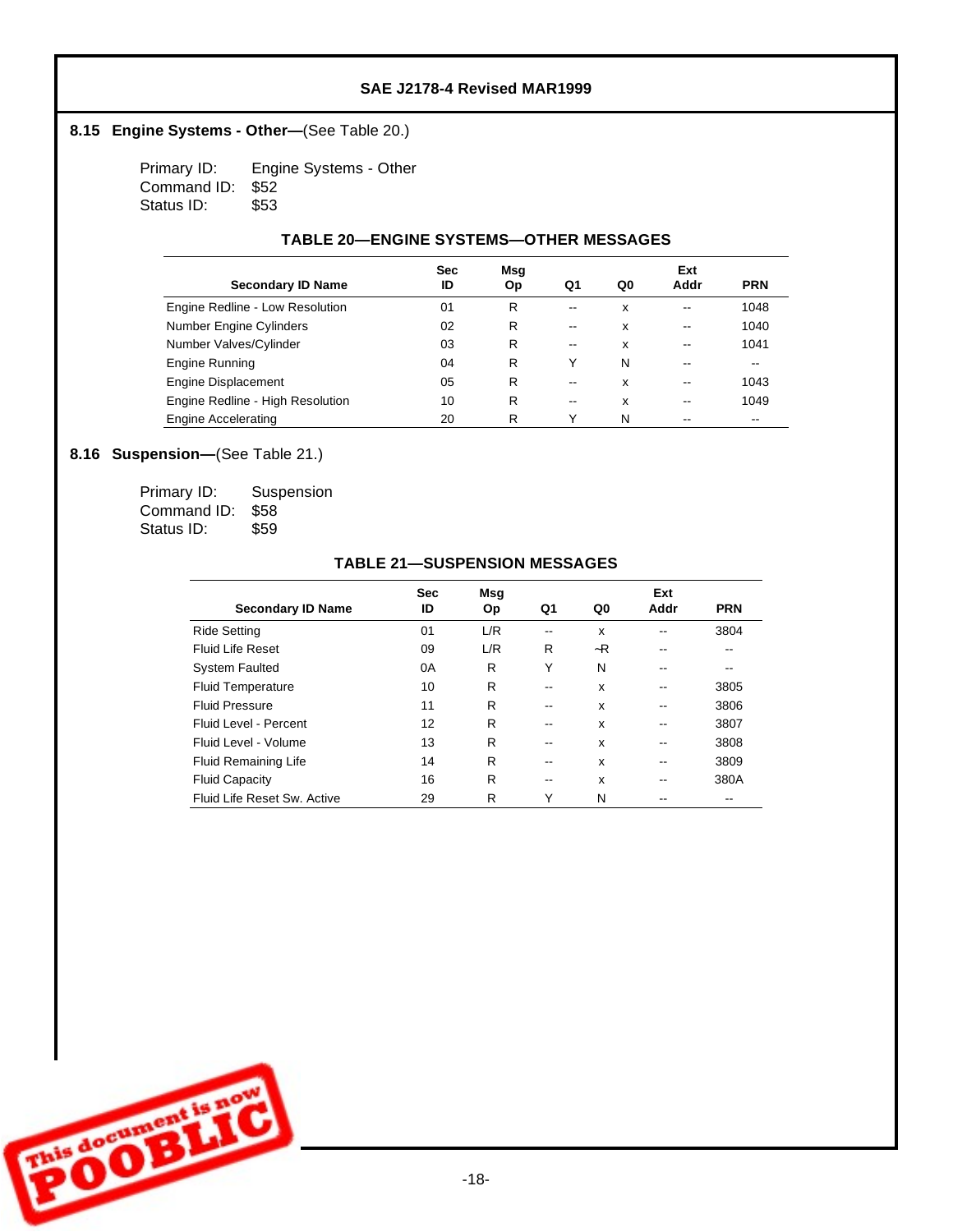## 8.17 Vehicle Speed Control-(See Table 22.)

Primary ID: Vehicle Speed Control Command ID: \$62 Status ID: \$63

#### **TABLE 22— VEHICLE SPEED CONTROL MESSAGES**

|                             | <b>Sec</b> | Msg |    |     | Ext  |            |
|-----------------------------|------------|-----|----|-----|------|------------|
| <b>Secondary ID Name</b>    | ID         | Оp  | Q1 | Q0  | Addr | <b>PRN</b> |
| System On/Off               | 01         | L/R | On | Off |      |            |
| <b>Set Speed</b>            | 02         | L/R | E  | D   |      | A015       |
| Coast Mode                  | 03         | L/R | E  | D   |      |            |
| Resume Mode                 | 04         | L/R | E  | D   | --   |            |
| Accelerate Mode             | 05         | L/R | E  | D   |      |            |
| <b>Speed Control Active</b> | 06         | R   | Υ  | N   |      |            |
| On/Off Sw. Active           | 21         | R   | Υ  | N   | --   | --         |
| Set Speed Sw. Active        | 22         | R   | Υ  | N   |      |            |
| Coast Sw. Active            | 23         | R   | Υ  | N   |      |            |
| Resume Sw. Active           | 24         | R   | Υ  | N   | --   |            |
| Accelerate Sw. Active       | 25         | R   | Υ  | N   |      |            |

## **8.18 Electric Vehicle Energy Transfer System**

| Primary ID:      | Electric Vehicle Energy Transfer System |
|------------------|-----------------------------------------|
| Command ID: \$70 |                                         |
| Status ID:       | -S71                                    |

#### **TABLE 23— ELECTRIC VEHICLE ENERGY TRANSFER SYSTEM**

|                                    | <b>Sec</b> | Msq       |    |                | Ext  |             |
|------------------------------------|------------|-----------|----|----------------|------|-------------|
| <b>Secondary ID Name</b>           | ID         | <b>Op</b> | Q1 | Q <sub>0</sub> | Addr | <b>PRN</b>  |
| <b>ETS Sleep</b>                   | 01         | L/R/M     | Y  | N              |      |             |
| <b>Delay Timer Expired</b>         | 02         | L/R/M     | Y  | N              |      |             |
| App Comm State                     | 03         | L/R/M     |    | X              |      | C825        |
| <b>EVSE Configuration</b>          | 04         | L/R/M     |    |                |      | C808        |
| <b>Transfer Type</b>               | 05         | L/R/M     |    |                |      | <b>C81E</b> |
| Voltage Mode Control               | 06         | L/R/M     |    |                |      | C823        |
| Pulse Mode Enabled                 | 07         | L/R/M     | Y  | N              |      |             |
| Vehicle Ready                      | 08         | L/R/M     |    |                |      | C821        |
| <b>EVSE Ready</b>                  | 09         | L/R/M     |    |                |      | C809        |
| <b>Coupling Proximity Detected</b> | 0A         | L/R/M     | Υ  | N              |      |             |
| Power Out of Range                 | 0B         | L/R/M     |    |                |      | C817        |
| Sw DC Present                      | OC         | L/R/M     | Y  | N              |      |             |
| Sw AC Present                      | 0D         | L/R/M     | Υ  | N              |      |             |
| <b>Transfer Ready</b>              | 0E         | L/R/M     | Υ  | N              |      |             |
| <b>Pulse Period</b>                | 0F         | L/R/M     |    |                |      | C81A        |
| Power Level                        | 10         | L/R/M     |    |                |      | C816        |
| <b>Max Transfer Power</b>          | 16         | L/R/M     |    |                |      | C813        |
| <b>Covnersion Power Range</b>      | 17         | L/R/M     |    |                |      | C803        |
| Requested Stage Index              | 18         | L/R/M     |    |                |      | C81B        |
| Ctono Doutor Donno                 | 19         | L/R/M     |    |                |      | C81D        |
| le                                 | 1A         | L/R/M     | Y  | N              |      |             |
| nt is now<br>ride                  | 1B         | L/R/M     | Υ  | N              |      |             |
| ete                                | 1C         | L/R/M     | Υ  | N              |      |             |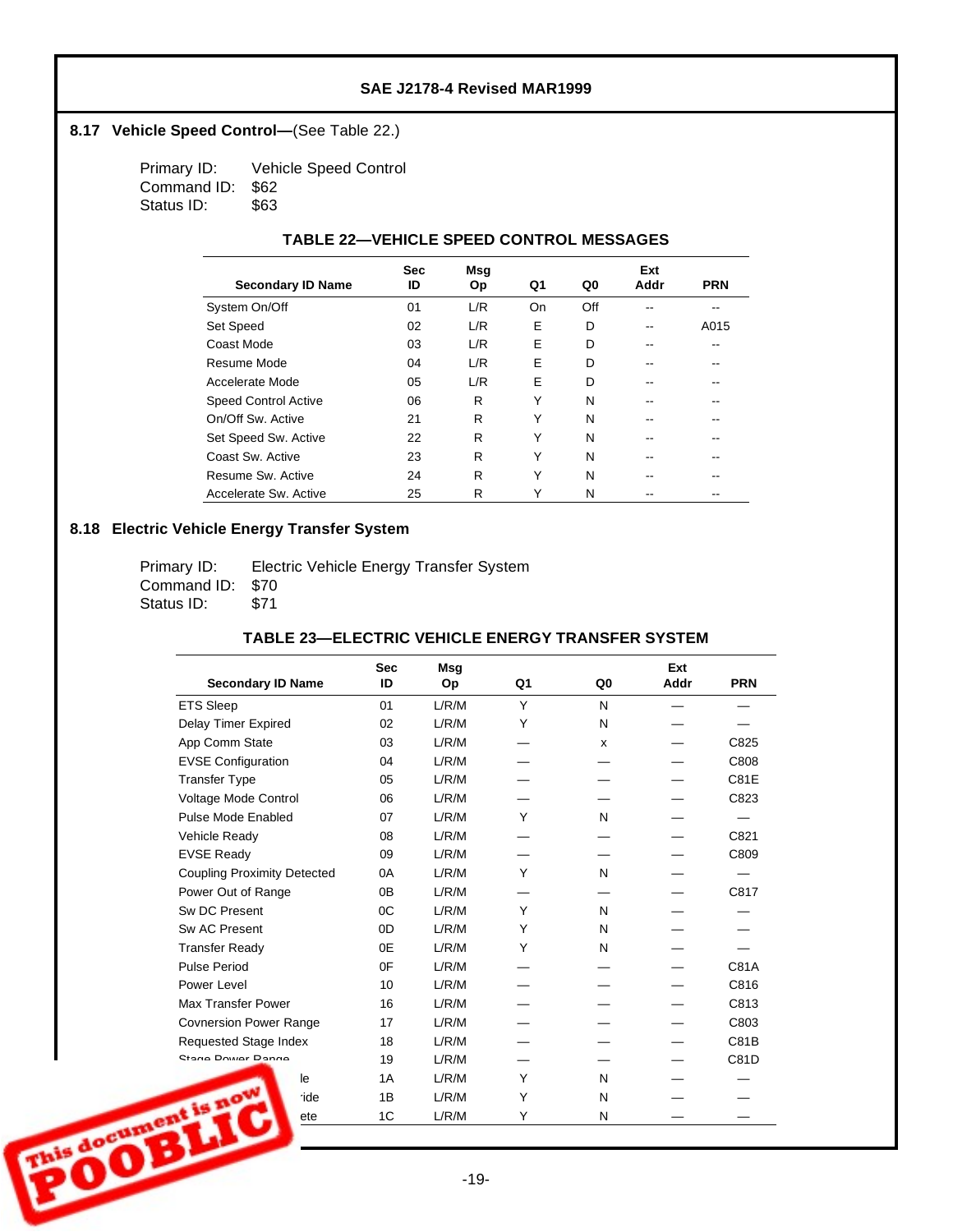## **TABLE 23— ELECTRIC VEHICLE ENERGY TRANSFER SYSTEM (CONTINUED)**

| <b>Secondary ID Name</b>            | <b>Sec</b><br>ID | <b>Msq</b><br>Op | Q1                       | Q <sub>0</sub> | Ext<br>Addr | <b>PRN</b>  |
|-------------------------------------|------------------|------------------|--------------------------|----------------|-------------|-------------|
| <b>Battery Design Capacity</b>      | 1D               | L/R/M            | $\overline{\phantom{0}}$ |                |             | C800        |
| <b>Battery SOC</b>                  | 1E               | L/R/M            |                          |                |             | C801        |
| <b>Conversion Load</b>              | 1F               | L/R/M            |                          |                |             | C802        |
| <b>Current Limit</b>                | 20               | L/R/M            |                          |                |             | C804        |
| <b>Current Limit Mandate</b>        | 21               | L/R/M            |                          |                |             | C805        |
| Delay Timer Count                   | 22               | L/R/M            |                          |                |             | C806        |
| Delay Timer Enable                  | 23               | L/R/M            | Y                        | N              |             |             |
| <b>Delay Timer Period</b>           | 24               | L/R/M            |                          |                |             | C807        |
| <b>EVSE Location</b>                | 25               | L/R/M            | <b>INDOOR</b>            | <b>OUTDOOR</b> |             |             |
| <b>LMS Current Limit Mandate</b>    | 26               | L/R/M            |                          |                |             | <b>C80A</b> |
| <b>LMS Current Limit Preference</b> | 27               | L/R/M            |                          |                |             | C80B        |
| <b>LMS Power Limit Mandate</b>      | 28               | L/R/M            |                          |                |             | C80C        |
| <b>LMS Power Limit Preference</b>   | 29               | L/R/M            |                          |                |             | C80D        |
| Max Power Level                     | 2A               | L/R/M            |                          |                |             | C80F        |
| Max Power Level Mandate             | 2B               | L/R/M            |                          |                |             | C810        |
| <b>Recovery Timeout</b>             | 2C               | L/R/M            | Υ                        | N              |             |             |
| <b>Stage Power LImited</b>          | 2D               | L/R/M            | Y                        | N              |             |             |
| <b>Transfer Type Valid</b>          | 2E               | L/R/M            | Υ                        | N              |             |             |
| Usage Mode                          | 2F               | L/R/M            |                          |                |             | C81F        |
| Usage Mode Time                     | 30               | L/R/M            |                          |                |             | C820        |
| Vent Fault                          | 31               | L/R/M            | Y                        | N              |             |             |
| Vent Required                       | 32               | L/R/M            | Υ                        | N              |             |             |
| App Service Request Enabled         | 33               | L/R/M            |                          |                |             | C827        |
| App Service Request                 | 34               | L/R/M            |                          |                |             | C826        |
| <b>Transfer Type Preference</b>     | 35               | L/R/M            |                          |                |             | C82C        |
| Vent Confirmed                      | 36               | L/R/M            | Y                        | N              |             |             |
| Vent Request                        | 37               | L/R/M            | Y                        | N              |             |             |

# 8.19 **Charging System**—(See Table 24.)

| Primary ID:      | <b>Charging System</b> |
|------------------|------------------------|
| Command ID: \$72 |                        |
| Status ID:       | \$73                   |

### **TABLE 24— CHARGING SYSTEM MESSAGES**

| <b>Secondary ID Name</b>       | <b>Sec</b><br>ID | Msg<br>Op | Q1                       | Q0 | Ext<br>Addr | <b>PRN</b> |
|--------------------------------|------------------|-----------|--------------------------|----|-------------|------------|
| <b>Charging Voltage</b>        | 01               | R         | $\overline{\phantom{m}}$ | x  | --          | 6035       |
| <b>Charging Current</b>        | 03               | R         | $\overline{\phantom{m}}$ | x  | --          | 6037       |
| <b>Battery Voltage</b>         | 09               | R         | $\overline{\phantom{m}}$ | x  | --          | 600A       |
| <b>Battery Current</b>         | 0A               | R         | $- -$                    | x  | --          | 6038       |
| <b>Battery Temperature</b>     | 10               | R         | --                       | x  | --          | 600B       |
| <b>Charging System Faulted</b> | 21               | R         | ٧                        | N  | --          | --         |

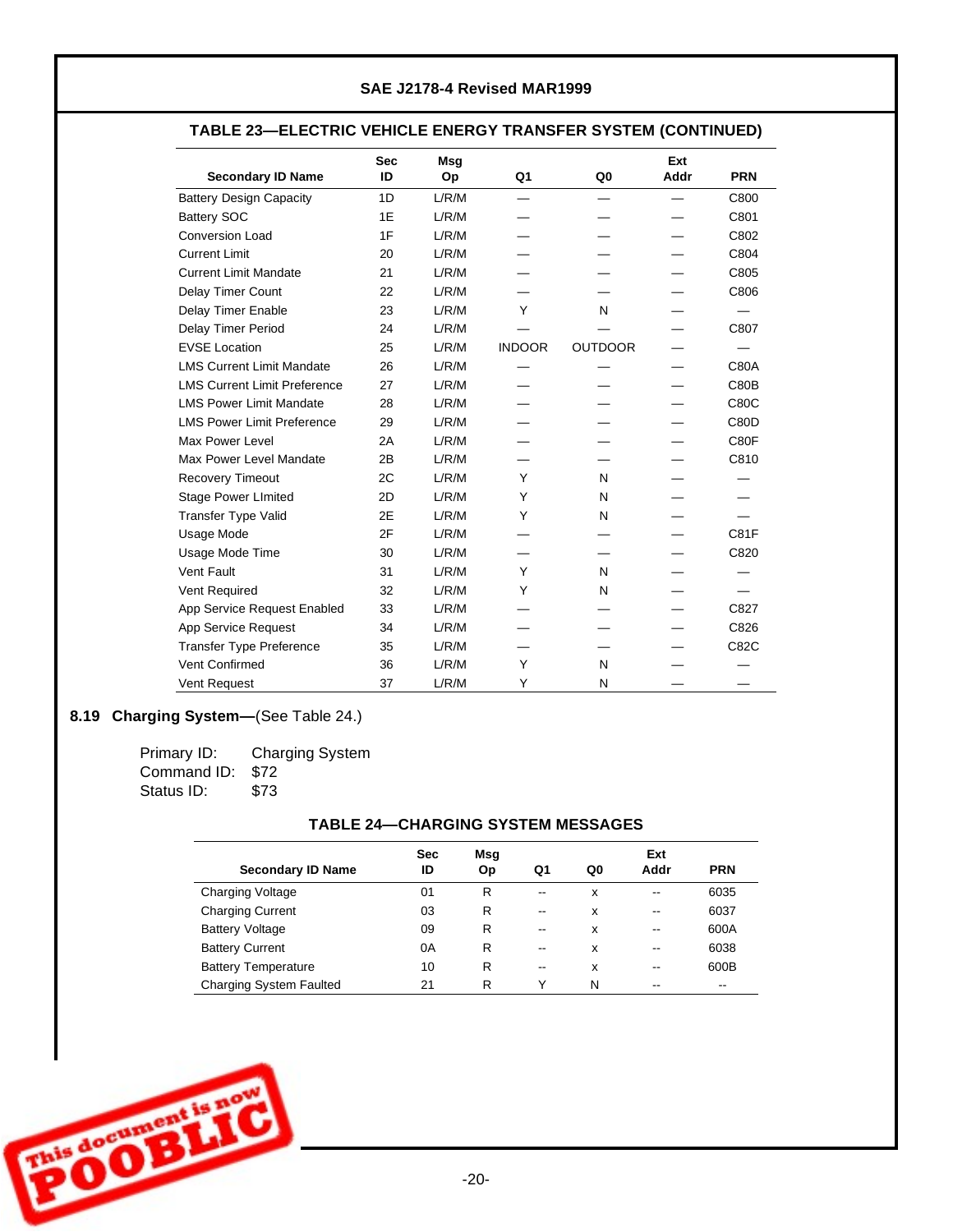### 8.20 **Electrical Energy Management**—(See Table 25.)

Primary ID: Electrical Energy Management Command ID: \$74 Status ID: \$75

#### **TABLE 25— ELECTRICAL ENERGY MANAGEMENT MESSAGES**

| <b>Secondary ID Name</b>  | <b>Sec</b><br>ID | Msg<br>Op | Q1 | Q0 | Ext<br>Addr | <b>PRN</b> |
|---------------------------|------------------|-----------|----|----|-------------|------------|
| Delayed Accessory         | 01               | /R        |    |    | $-1$        | $- -$      |
| <b>Short Term Storage</b> | 02               | L/R       |    |    | $-1$        | $- -$      |
| Long Term Storage         | 03               | _/R       |    |    | $-1$        | $- -$      |

### 8.21 **Odometer—** (See Table 26.)

| Primary ID:      | Odometer |
|------------------|----------|
| Command ID: \$7A |          |
| Status ID:       | \$7B     |

### **TABLE 26— ODOMETER MESSAGES**

|                          | <b>Sec</b> | Msg |                          |    | Ext   |            |
|--------------------------|------------|-----|--------------------------|----|-------|------------|
| <b>Secondary ID Name</b> | ID         | Op  | Q1                       | Q0 | Addr  | <b>PRN</b> |
| Vehicle Odometer         | 01         | R   | $\overline{\phantom{a}}$ | x  | $- -$ | 6004       |
| <b>Trip Reset</b>        | 03         | L/R | R                        | ~R | $- -$ | $- -$      |
| <b>Trip Odometer</b>     | 04         | R   | $\overline{\phantom{a}}$ | x  | $- -$ | 6039       |
| Trip Reset Sw. Active    | 20         | R   |                          | N  | $- -$ | $- -$      |

## 8.22 Fuel System-(See Table 27.)

| Primary ID:      | <b>Fuel System</b> |
|------------------|--------------------|
| Command ID: \$82 |                    |
| Status ID:       | \$83               |

#### **TABLE 27— FUEL SYSTEM MESSAGES**

| <b>Secondary ID Name</b>   | <b>Sec</b><br>ID | Msg<br><b>Op</b> | Q1    | Q0   | Ext<br>Addr | <b>PRN</b> |
|----------------------------|------------------|------------------|-------|------|-------------|------------|
| Average Fuel Economy       | 01               | R                | --    | x    |             | 6020       |
| Instant. Fuel Economy      | 05               | R                | --    | X    |             | 603A       |
| Average Fuel Economy Reset | 09               | L/R              | R     | $-R$ |             | --         |
| <b>Fuel Used - Percent</b> | 0B               | R                | --    | X    |             | 603B       |
| Fuel Used - Volume         | 0C               | R                | $- -$ | x    |             | 603C       |
| <b>Fuel Used Reset</b>     | 0F               | L/R              | R     | $-R$ |             | --         |
| <b>Fuel Temperature</b>    | 10               | R                | --    | X    |             | 1044       |
| <b>Fuel Pressure</b>       | 11               | R                | --    | X    |             | 000A       |
| Fuel Level - Percent       | 12               | R                | --    | X    |             | 6005       |
| Fuel Level - Volume        | 13               | R                | --    | X    |             | 6006       |
| <b>Fuel Capacity</b>       | 16               | R                | --    | x    |             | 6007       |
| Fuel Pump Low Speed        | 18               | L/R              | E     | D    |             |            |
| Fuel Pump High Speed       | 19               | L/R              | E     | D    |             |            |
| tive                       | 29               | R                | Υ     | N    |             |            |
| £                          | 2F               | R                | Υ     | N    |             |            |
| ant is now                 | 32               | R                | Y     | N    |             |            |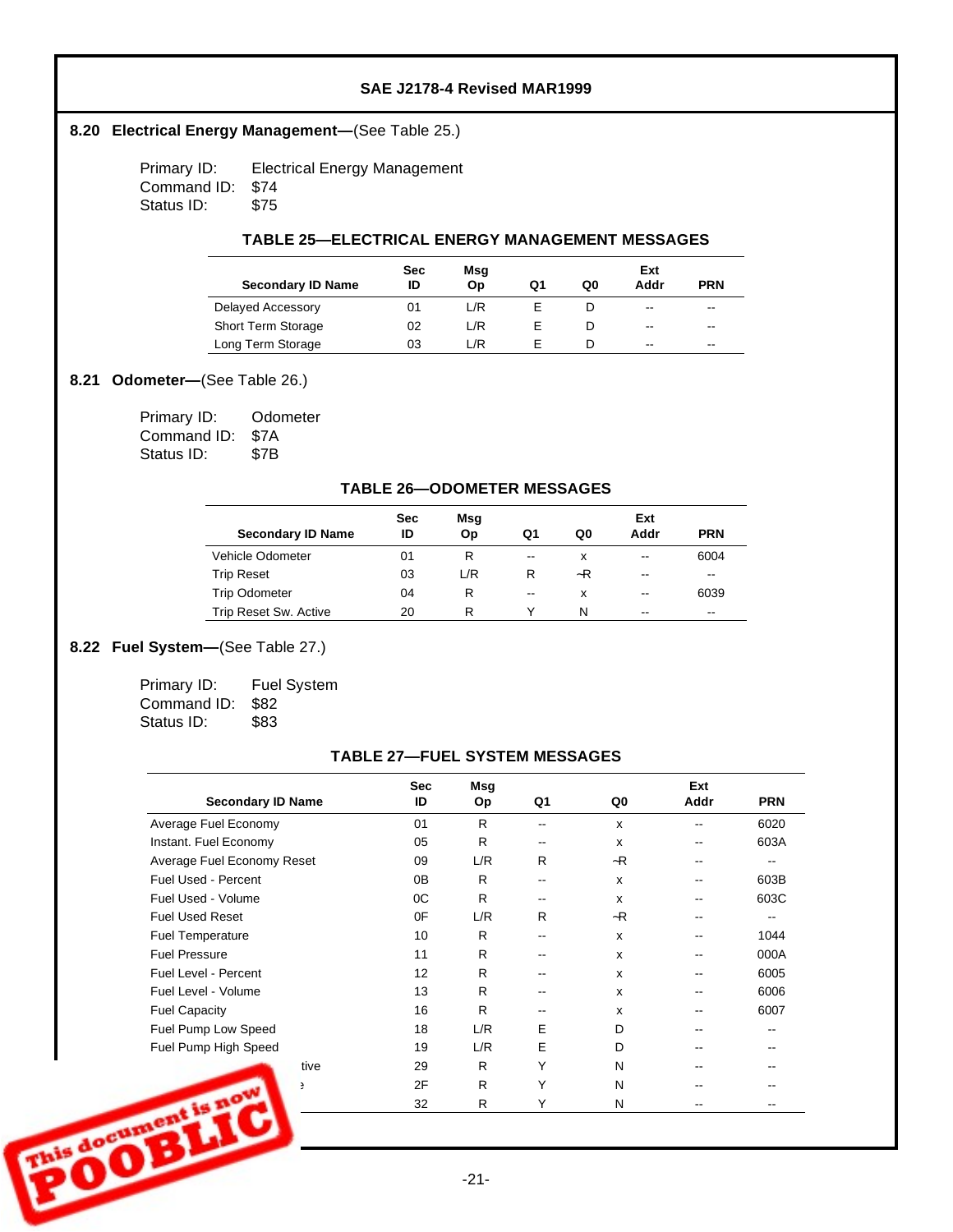## 8.23 **Ignition Switch/Starter**—(See Table 28.)

Primary ID: Ignition Switch / Starter Command ID: \$86 Status ID: \$87

#### **TABLE 28— IGNITION SWITCH/STARTER MESSAGES**

| <b>Secondary ID Name</b> | Sec<br>ID | Msg<br>Op | Q1  | Q0 | Ext<br>Addr              | <b>PRN</b> |
|--------------------------|-----------|-----------|-----|----|--------------------------|------------|
| Ignition Switch Position | 04        | R         | $-$ |    | $\overline{\phantom{a}}$ | 1047       |
| Key-In-Ignition          | 05        | R         |     | N  | $-$                      | $- -$      |

## **8.24 Tell Tales—(See Table 29.)**

| Primary ID:      | <b>Tell Tales</b> |
|------------------|-------------------|
| Command ID: \$88 |                   |
| Status ID:       | \$89              |

### **TABLE 29— TELL TALES MESSAGES**

|                                       | <b>Sec</b> | <b>Msg</b> |    |     | Ext  |                          |
|---------------------------------------|------------|------------|----|-----|------|--------------------------|
| <b>Secondary ID Name</b>              | ID         | Op         | Q1 | Q0  | Addr | <b>PRN</b>               |
| Seatbelt                              | 01         | L/R        | On | Off | --   | $\overline{\phantom{a}}$ |
| Service Engine Soon                   | 02         | L/R        | On | Off | --   |                          |
| Check Engine (MIL)                    | 03         | L/R        | On | Off | --   |                          |
| High Beam Indicator                   | 04         | L/R        | On | Off | --   |                          |
| Left Turn Indicator                   | 05         | L/R        | On | Off | --   |                          |
| <b>Right Turn Indicator</b>           | 06         | L/R        | On | Off | --   |                          |
| Airbag                                | 07         | L/R        | On | Off | --   | $- -$                    |
| Anti-Lock Brake System Failed         | 08         | L/R        | On | Off | --   |                          |
| <b>Traction Control System Failed</b> | 09         | L/R        | On | Off | --   |                          |
| Security                              | 0A         | L/R        | On | Off | --   | --                       |
| Low Fuel                              | 0B         | L/R        | On | Off | --   |                          |
| Low Coolant                           | 0C         | L/R        | On | Off | --   |                          |
| Low Oil                               | 0D         | L/R        | On | Off | --   |                          |
| Low Voltage                           | 0E         | L/R        | On | Off | --   | $-$                      |
| Upshift                               | 0F         | L/R        | On | Off | --   | --                       |
| Low Washer Fluid                      | 10         | L/R        | On | Off | --   |                          |
| <b>Traction Control Active</b>        | 11         | L/R        | On | Off | --   |                          |
| <b>Alternator Failure</b>             | 12         | L/R        | On | Off | --   | $-$                      |
| Low Brake Fluid                       | 13         | L/R        | On | Off | --   | --                       |
| Overdrive                             | 14         | L/R        | On | Off | --   |                          |
| <b>Traction Control Disabled</b>      | 15         | L/R        | On | Off | --   |                          |
| Convertible Latch Warning             | 21         | L/R        | On | Off | --   | $\overline{\phantom{a}}$ |
| Super Lock System Warning             | 22         | L/R        | On | Off | --   | --                       |
| Catalyst Overtemperature              | 23         | L/R        | On | Off |      |                          |
| <b>Vehicle Speed Control</b>          | 24         | L/R        | On | Off | --   |                          |

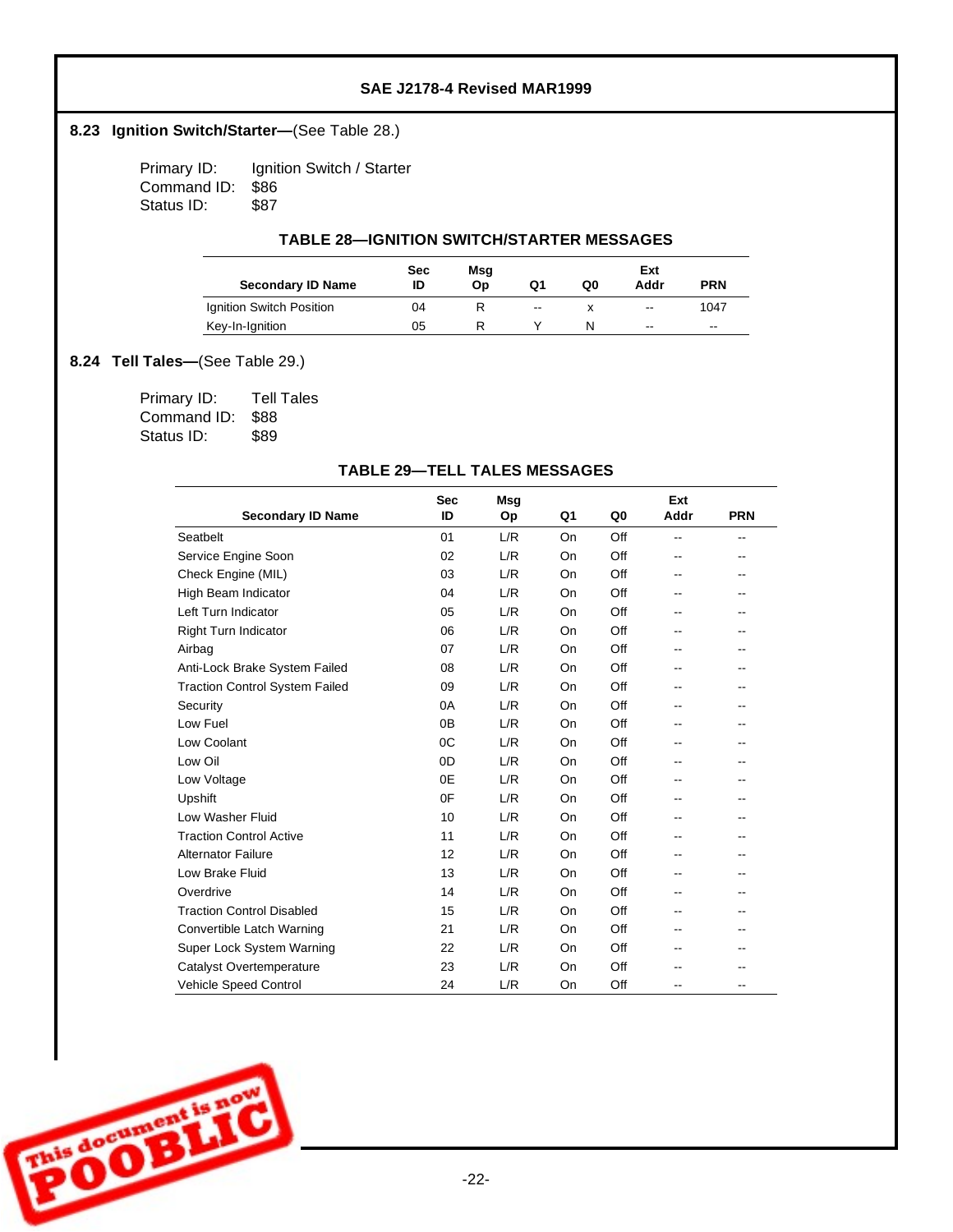### **8.25 Climate Control (HVAC)—(See Table 30.)**

Primary ID: Climate Control (HVAC) Command ID: \$B2 Status ID: \$B3

### **TABLE 30— CLIMATE CONTROL (HVAC) MESSAGES**

|                                | <b>Sec</b> | <b>Msg</b> |                          |              | Ext   |            |
|--------------------------------|------------|------------|--------------------------|--------------|-------|------------|
| <b>Secondary ID Name</b>       | ID         | <b>Op</b>  | Q1                       | Q0           | Addr  | <b>PRN</b> |
| <b>Blower Fan Speed</b>        | 02         | L/R        | $\overline{\phantom{a}}$ | X            | --    | --         |
| Multi-Zone Mode                | 06         | L/R        | E                        | D            | $- -$ |            |
| Low Refrigerant                | 07         | R          | Y                        | N            | $- -$ |            |
| <b>Fluid Life Reset</b>        | 09         | L/R        | R                        | $-R$         | $-$   |            |
| <b>HVAC Set Temperature</b>    | 0A         | L/R        | $\overline{\phantom{a}}$ | X            | 8.2   | 9820       |
|                                |            | M          | Inc                      | Dec          |       | --         |
| High Side Fluid Temperature    | 10         | R          | --                       | $\mathbf{x}$ | --    | 9808       |
| High Side Fluid Pressure       | 11         | R          | --                       | X            | $- -$ | 9813       |
| Fluid Charge - Percent         | 12         | R          | --                       | x            |       | 980B       |
| Fluid Charge - Weight          | 13         | R          | --                       | X            | --    | 980C       |
| <b>Fluid Remaining Life</b>    | 14         | R          |                          | $\mathsf{x}$ | --    | 980D       |
| Fluid Capacity - Weight        | 16         | R.         |                          | X            | --    | 980E       |
| Low Side Fluid Temperature     | 20         | R.         | --                       | X            | $- -$ | 9809       |
| Low Side Fluid Pressure        | 21         | R          | --                       | X            | --    | 980A       |
| Fan Increment Speed Sw. Active | 22         | R.         | Υ                        | N            | $- -$ | --         |
| Fan Decrement Speed Sw. Active | 23         | R          | Y                        | N            |       |            |
| Multi-Zone Mode Sw. Active     | 26         | R.         | Υ                        | N            | $-$   |            |
| Fluid Life Reset Sw. Active    | 29         | R.         | Υ                        | N            | $- -$ |            |
| Increment Temp Sw. Active      | 2A         | R.         | Υ                        | N            |       |            |
| Decrement Temp Sw. Active      | 2B         | R          | Y                        | N            |       |            |

## 8.26 Window Wiper/Washer-(See Table 31.)

Primary ID: Window Wiper/Washer Command ID: \$B8<br>Status ID: \$B9 Status ID:

#### **TABLE 31— WINDOW WIPER/WASHER MESSAGES**

|                          | <b>Sec</b> | Msg |    |     | Ext  |                          |
|--------------------------|------------|-----|----|-----|------|--------------------------|
| <b>Secondary ID Name</b> | ID         | Op  | Q1 | Q0  | Addr | <b>PRN</b>               |
| <b>Wiper Mode</b>        | 01         | L/R | -- | X   | 8.3  | A003                     |
| Washer On/Off            | 02         | L/R | On | Off | 8.3  | --                       |
| <b>Wiper Delay</b>       | 03         | L/R | E  | D   | 8.3  | A004                     |
| <b>Wiper Pulse</b>       | 04         | L/R | Е  | D   | 8.3  | $\overline{\phantom{m}}$ |
| <b>Fluid Temperature</b> | 10         | R   |    | X   | 8.3  | A006                     |
| <b>Fluid Pressure</b>    | 11         | R   | -- | X   | 8.3  | A007                     |
| Fluid Level - Percent    | 12         | R   | -- | X   | 8.3  | A008                     |
| Fluid Level - Volume     | 13         | R   | -- | X   | 8.3  | A009                     |
| <b>Fluid Capacity</b>    | 16         | R   | -- | X   | 8.3  | A00A                     |
| Washer On/Off Sw. Active | 22         | R   | Υ  | N   | 8.3  | --                       |
| Winner Dulco Cur Antive  | 24         | R   | Y  | N   | 8.3  | --                       |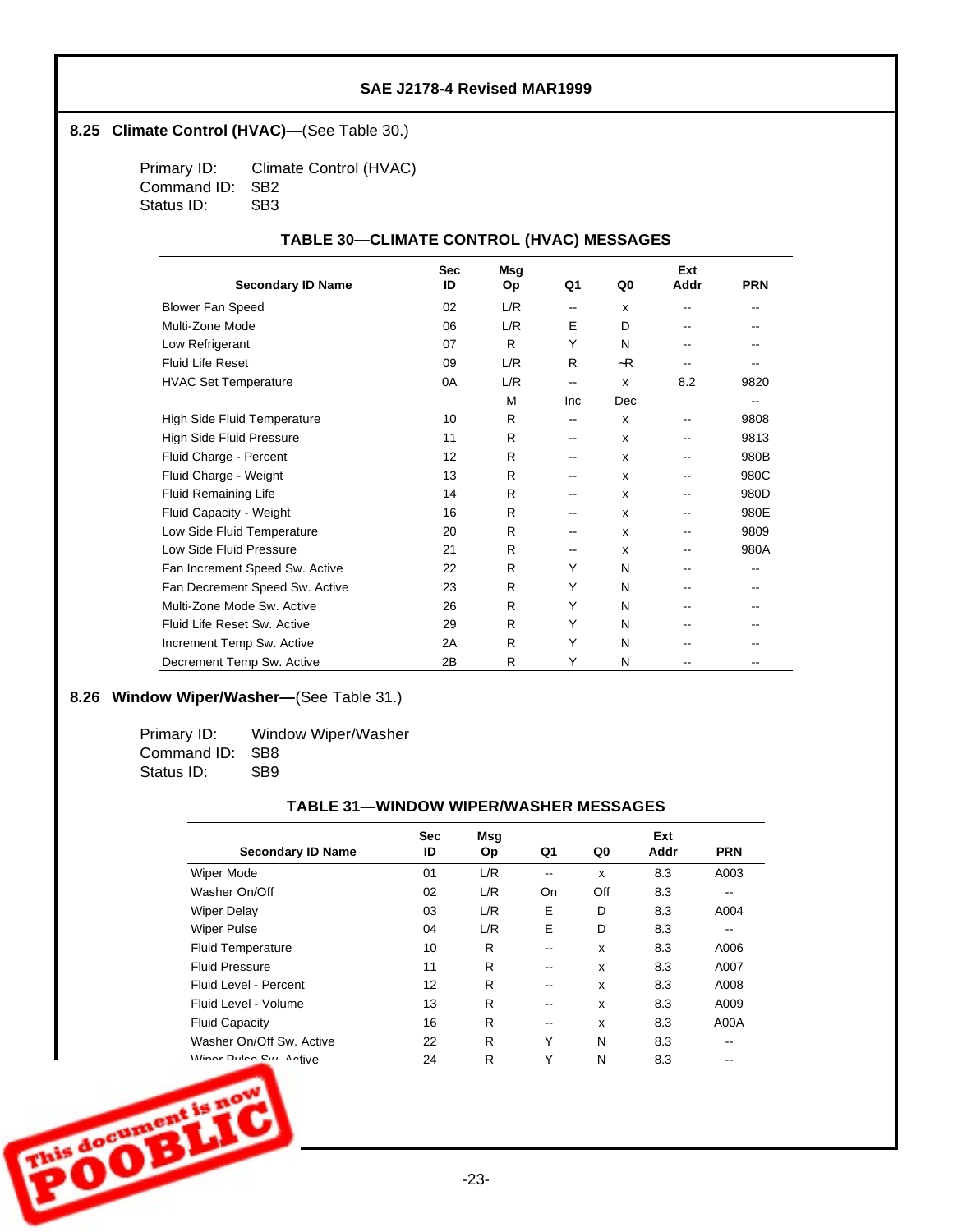## **8.27 Mirrors—** (See Table 32.)

Primary ID: Mirrors Command ID: \$C2<br>Status ID: \$C3 Status ID:

|                            | <b>Sec</b> | Msg |     |     | Ext  |            |
|----------------------------|------------|-----|-----|-----|------|------------|
| <b>Secondary ID Name</b>   | ID         | Op  | Q1  | Q0  | Addr | <b>PRN</b> |
| Up Motion                  | 01         | L/R | E   | D   | 8.4  | $- -$      |
| Down Motion                | 02         | L/R | E   | D   | 8.4  |            |
| <b>Right Motion</b>        | 03         | L/R | E   | D   | 8.4  |            |
| <b>Left Motion</b>         | 04         | L/R | E   | D   | 8.4  |            |
| <b>Retract Motion</b>      | 05         | L/R | E   | D   | 8.4  | --         |
| <b>Extend Motion</b>       | 06         | L/R | E   | D   | 8.4  | --         |
| <b>Horizontal Position</b> | 10         | L/R | --  | X   | 8.4  | A00D       |
| <b>Vertical Position</b>   | 11         | L/R | $-$ | X   | 8.4  | A00E       |
| Heater On/Off              | 17         | L/R | On  | Off | 8.4  | $- -$      |
| Nighttime On/Off           | 18         | R   | On  | Off | 8.4  | $- -$      |
| Dimming Level              | 19         | L/R | $-$ | X   | 8.4  | A00C       |
| Up Sw. Active              | 21         | R   | Υ   | N   | 8.4  | --         |
| Down Sw. Active            | 22         | R   | Υ   | N   | 8.4  | $- -$      |
| Right Sw. Active           | 23         | R   | Y   | N   | 8.4  | --         |
| Left Sw. Active            | 24         | R   | Y   | N   | 8.4  | --         |
| <b>Retract Sw. Active</b>  | 25         | R   | Υ   | N   | 8.4  | --         |
| <b>Extend Sw. Active</b>   | 26         | R   | Υ   | N   | 8.4  |            |
| Heater Sw. Active          | 27         | R   | Υ   | N   | 8.4  |            |

## 8.28 **Door Locks**—(See Table 33.)

| Primary ID:      | Door Locks      |
|------------------|-----------------|
| Command ID: \$C4 |                 |
| Status ID:       | SC <sub>5</sub> |

### **TABLE 33— DOOR LOCKS MESSAGES**

| <b>Sec</b> | Msg       |    |    | Ext  |            |
|------------|-----------|----|----|------|------------|
| ID         | <b>Op</b> | Q1 | Q0 | Addr | <b>PRN</b> |
| 01         | L/R       | L  | U  | 8.5  |            |
| 02         | L/R       | Е  | D  | 8.5  |            |
| 03         | R         | Υ  | N  | 8.5  |            |
| 04         | R         | Y  | N  | 8.5  |            |
| 05         | L/R       | L  | N  | 8.5  |            |
| 06         | R         | -- | x  | 8.5  | A010       |
| 07         | L/R       |    | U  | 8.5  |            |
| 08         | L/R       | L  | U  | 8.5  | C001       |
| 09         | L/R       |    | U  | 8.5  |            |
| 20         | R         | Υ  | N  | 8.5  |            |
| 21         | R         | Υ  | N  | 8.5  |            |
| 22         | R         | Υ  | N  | 8.5  |            |
| 25         | R         | Υ  | N  | 8.5  |            |
| 26         | R         | Υ  | N  | 8.5  |            |
|            |           |    |    |      |            |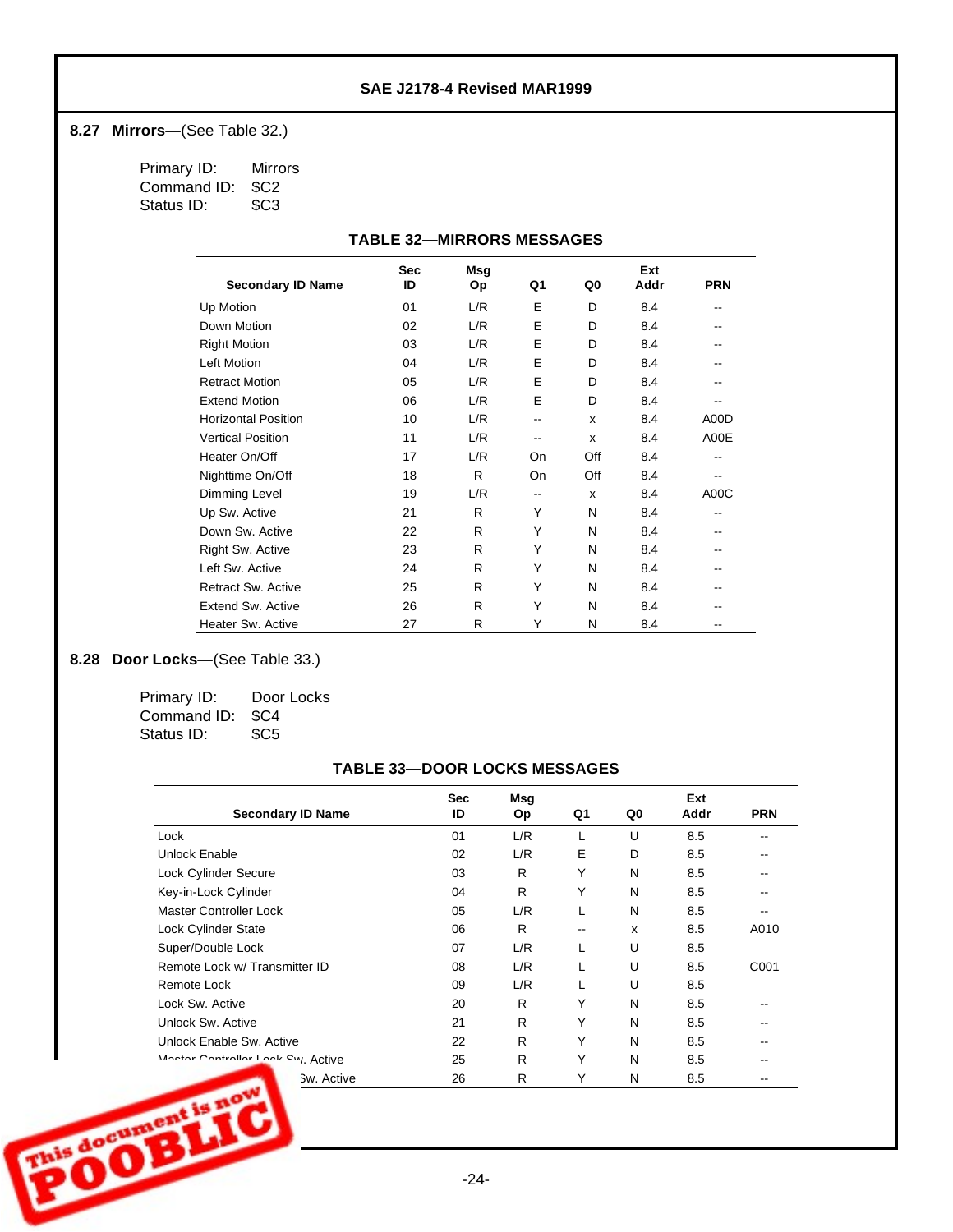## 8.29 **External Access**—(See Table 34.)

Primary ID: External Access Command ID: \$C6 Status ID: \$C7

### **TABLE 34— EXTERNAL ACCESS MESSAGES**

|                                     | <b>Sec</b> | Msg |    |    | Ext  |                          |
|-------------------------------------|------------|-----|----|----|------|--------------------------|
| <b>Secondary ID Name</b>            | ID         | Op  | Q1 | Q0 | Addr | <b>PRN</b>               |
| Open                                | 01         | L/R |    | N  | 8.5  | --                       |
| Close                               | 02         | L/R |    | N  | 8.5  | --                       |
| Remote Open/Close w/ Transmitter ID | 11         | L/R | O  | C  | 8.5  | C001                     |
| Remote Open/Close                   | 12         | L/R | O  | C  | 8.5  | --                       |
| Ajar Sw. Active                     | 21         | R   | Y  | N  | 8.5  | --                       |
| Door Handle Sw. Active              | 22         | R   |    | N  | 8.5  | --                       |
| Door Jamb Sw. Active                | 23         | R   |    | N  | 8.5  | $\overline{\phantom{m}}$ |

## 8.30 **Seat Motion/Control**—(See Table 35.)

| Primary ID:      | Seat Motion / Control |
|------------------|-----------------------|
| Command ID: \$C8 |                       |
| Status ID:       | \$C9                  |

### **TABLE 35— SEAT MOTION/CONTROL MESSAGES**

|                                 | <b>Sec</b> | Msg |     |     | Ext  |            |
|---------------------------------|------------|-----|-----|-----|------|------------|
| <b>Secondary ID Name</b>        | ID         | Op  | Q1  | Q0  | Addr | <b>PRN</b> |
| Horiz, Forward Motion           | 01         | L/R | E   | D   | 8.6  | --         |
| Horiz, Rearward Motion          | 02         | L/R | E   | D   | 8.6  |            |
| Vert. Up Motion                 | 03         | L/R | E   | D   | 8.6  | --         |
| Vert. Down Motion               | 04         | L/R | E   | D   | 8.6  | --         |
| Front Vert. Up Motion           | 05         | L/R | E   | D   | 8.6  |            |
| Front Vert. Down Motion         | 06         | L/R | E   | D   | 8.6  | --         |
| Rear Vert. Up Motion            | 07         | L/R | E   | D   | 8.6  |            |
| Rear Vert, Down Motion          | 08         | L/R | E   | D   | 8.6  | --         |
| <b>Recline Forward Motion</b>   | 09         | L/R | E   | D   | 8.6  | --         |
| <b>Recline Rearward Motion</b>  | 0A         | L/R | E   | D   | 8.6  |            |
| Lumbar Up Motion                | 0B         | L/R | E   | D   | 8.6  | --         |
| <b>Lumbar Down Motion</b>       | 0C         | L/R | E   | D   | 8.6  |            |
| Lumbar In Motion                | 0D         | L/R | E   | D   | 8.6  |            |
| <b>Lumbar Out Motion</b>        | 0E         | L/R | E   | D   | 8.6  |            |
| <b>Headrest Up Motion</b>       | 0F         | L/R | E   | D   | 8.6  | --         |
| <b>Headrest Down Motion</b>     | 10         | L/R | E   | D   | 8.6  | --         |
| Heater On/Off                   | 11         | L/R | On  | Off | 8.6  | --         |
| <b>Heater Temperature</b>       | 12         | L/R | --  | X   | 8.6  | A001       |
|                                 |            | M   | Inc | Dec |      |            |
| Occupied                        | 13         | R   | Y   | X   | 8.6  | --         |
| Upper Bolster In Motion         | 14         | L/R | E   | D   | 8.6  |            |
| <b>Upper Bolster Out Motion</b> | 15         | L/R | E   | D   | 8.6  | --         |
| Lower Bolster In Motion         | 16         | L/R | E   | D   | 8.6  | --         |
| I ower Poletor Out Motion       | 17         | L/R | E   | D   | 8.6  | --         |

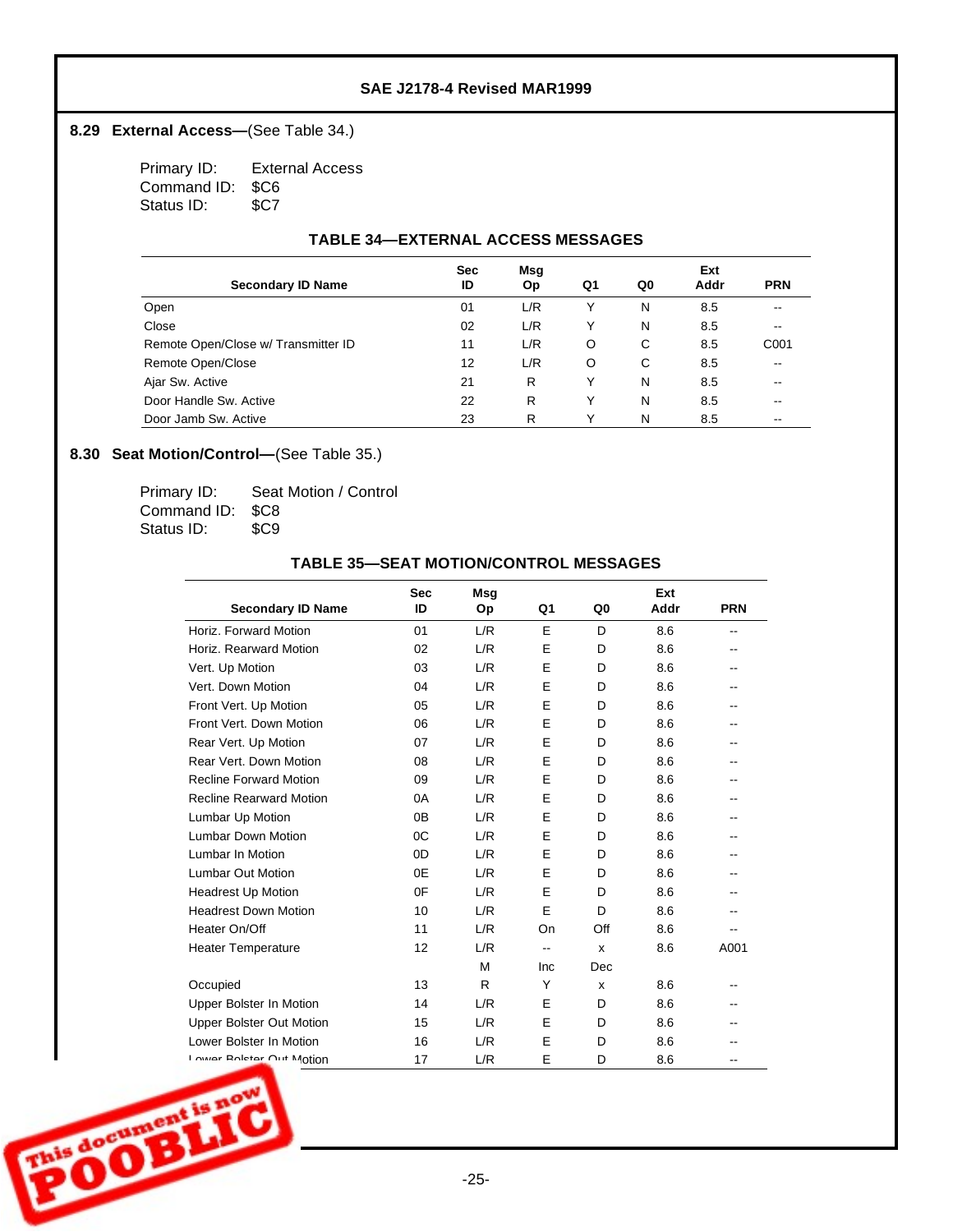## **8.31 Windows—(See Table 36.)**

| Primary ID: | Windows    |
|-------------|------------|
| Command ID: | <b>SCA</b> |
| Status ID:  | \$CB       |

### **TABLE 36— WINDOWS MESSAGES**

|                                    | <b>Sec</b> | Msg       |       |    | Ext  |            |
|------------------------------------|------------|-----------|-------|----|------|------------|
| <b>Secondary ID Name</b>           | ID         | <b>Op</b> | Q1    | Q0 | Addr | <b>PRN</b> |
| Open                               | 01         | L/R       | E     | D  | 8.7  |            |
| Close                              | 02         | L/R       | E     | D  | 8.7  | --         |
| <b>Operation Enable</b>            | 03         | L/R       | Е     | D  | 8.7  |            |
| Master Controller Open             | 04         | L/R       | Е     | D  | 8.7  | --         |
| Master Controller Close            | 05         | L/R       | E     | D  | 8.7  | --         |
| Position                           | 1A         | L/R       | $- -$ | x  | 8.7  | A00F       |
| Open Sw. Active                    | 21         | R         | Y     | N  | 8.7  | --         |
| Close Sw. Active                   | 22         | R         | Υ     | N  | 8.7  |            |
| Lockout Sw. Active                 | 23         | R         | Υ     | N  | 8.7  | --         |
| Master Controller Open Sw. Active  | 24         | R         | Υ     | N  | 8.7  |            |
| Master Controller Close Sw. Active | 25         | R         | Υ     | N  | 8.7  | --         |

## 8.32 **Steering Column**—(See Table 37.)

| Primary ID:      | <b>Steering Column</b> |
|------------------|------------------------|
| Command ID: \$CC |                        |
| Status ID:       | \$CD                   |

#### **TABLE 37— STEERING COLUMN MESSAGES**

|                            | <b>Sec</b> | <b>Msq</b> |    |    | Ext  |            |
|----------------------------|------------|------------|----|----|------|------------|
| <b>Secondary ID Name</b>   | ID         | Op         | Q1 | Q0 | Addr | <b>PRN</b> |
| Up Motion                  | 01         | L/R        | E  | D  |      |            |
| Down Motion                | 02         | L/R        | E  | D  |      |            |
| In Motion                  | 03         | L/R        | E  | D  |      |            |
| Out Motion                 | 04         | L/R        | Е  | D  |      | --         |
| <b>Vertical Position</b>   | 1А         | L/R        | -- | x  |      | A012       |
| <b>Horizontal Position</b> | 1B         | L/R        | -- | X  |      | A011       |
| Up Sw. Active              | 21         | R          | Υ  | N  |      |            |
| Down Sw. Active            | 22         | R          | Υ  | N  |      | --         |
| In Sw. Active              | 23         | R          | Υ  | N  |      | --         |
| Out Sw. Active             | 24         | R          | Υ  | N  |      | --         |

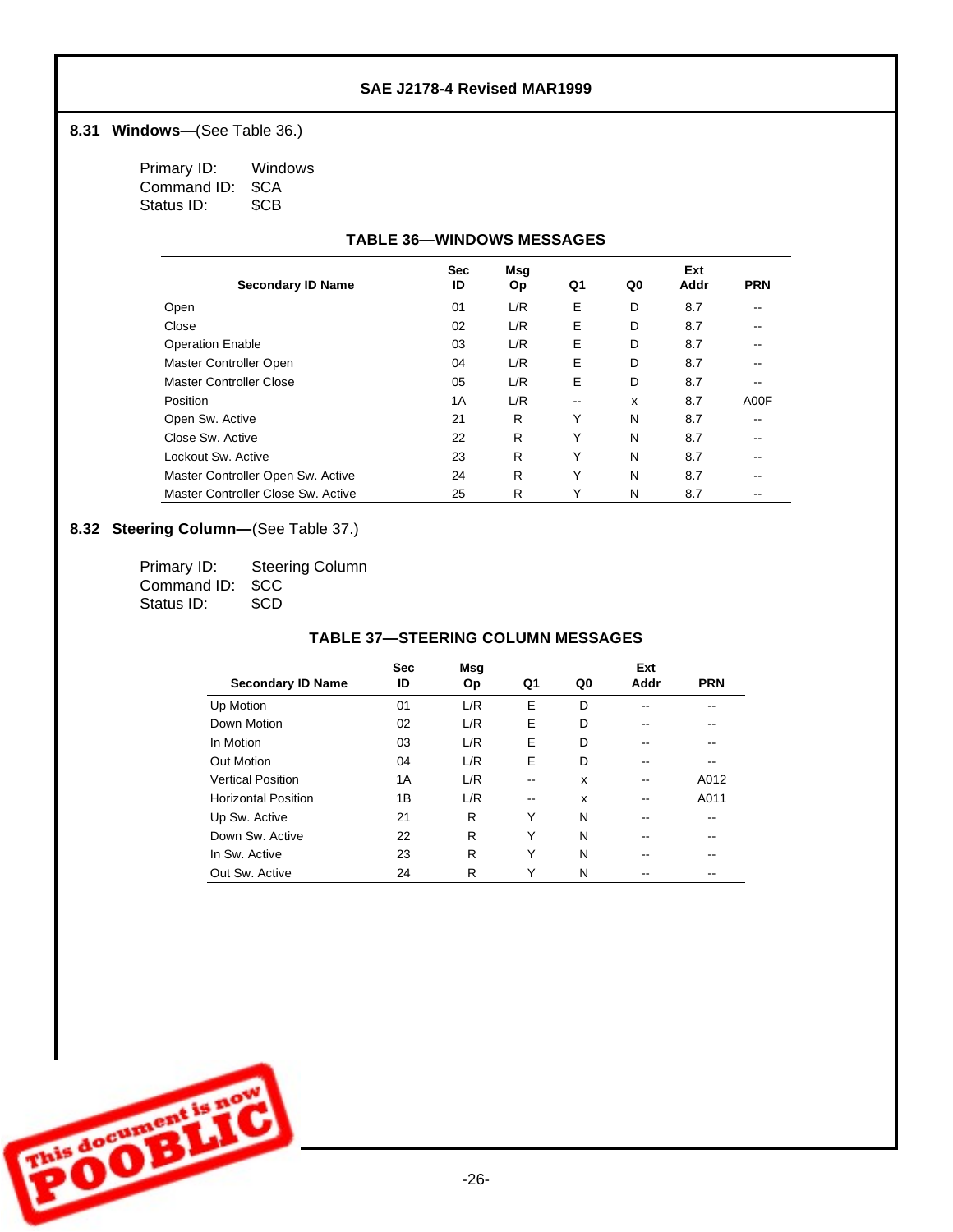## **8.33 Seat Switches—** (See Table 38.)

Primary ID: Seat Switches Command ID: \$D0 Status ID: \$D1

### **TABLE 38— SEAT SWITCHES MESSAGES**

|                                 | <b>Sec</b> | Msg |    |    | Ext  |            |
|---------------------------------|------------|-----|----|----|------|------------|
| <b>Secondary ID Name</b>        | ID         | Op  | Q1 | Q0 | Addr | <b>PRN</b> |
| Horz, Forward Sw. Active        | 01         | R   | Y  | N  | 8.6  | --         |
| Horz, Rearward Sw. Active       | 02         | R   | Y  | N  | 8.6  |            |
| Vert. Up Sw. Active             | 03         | R   | Y  | N  | 8.6  |            |
| Vert. Down Sw. Active           | 04         | R   | Y  | N  | 8.6  |            |
| Front Vert. Up Sw. Active       | 05         | R   | Y  | N  | 8.6  |            |
| Front Vert. Down Sw. Active     | 06         | R   | Y  | N  | 8.6  |            |
| Rear Vert. Up Sw. Active        | 07         | R   | Y  | N  | 8.6  |            |
| Rear Vert. Down Sw. Active      | 08         | R   | Y  | N  | 8.6  |            |
| Recline Forward Sw. Active      | 09         | R   | Y  | N  | 8.6  |            |
| Recline Rearward Sw. Active     | 0A         | R   | Y  | N  | 8.6  |            |
| Lumbar Up Sw. Active            | 0B         | R   | Y  | N  | 8.6  |            |
| Lumbar Down Sw. Active          | 0C         | R   | Y  | N  | 8.6  |            |
| Lumbar In Sw. Active            | 0D         | R   | Y  | N  | 8.6  |            |
| Lumbar Out Sw. Active           | 0E         | R   | Y  | N  | 8.6  |            |
| Headrest Up Sw. Active          | 0F         | R   | Y  | N  | 8.6  |            |
| <b>Headrest Down Sw. Active</b> | 10         | R   | Y  | N  | 8.6  |            |
| Heater On/Off Sw. Active        | 11         | R   | Y  | N  | 8.6  |            |
| Increment Temp. Sw. Active      | 12         | R   | Y  | N  | 8.6  |            |
| Decrement Temp. Sw. Active      | 13         | R   | Y  | N  | 8.6  |            |
| Upper Bolster In Sw. Active     | 14         | R   | Y  | N  | 8.6  |            |
| Upper Bolster Out Sw. Active    | 15         | R   | Y  | N  | 8.6  |            |
| Lower Bolster In Sw. Active     | 16         | R   | Y  | N  | 8.6  |            |
| Lower Bolster Out Sw. Active    | 17         | R   | Y  | N  | 8.6  | --         |

### **8.34 Restraints—** (See Table 39.)

| Primary ID:      | Restraints       |
|------------------|------------------|
| Command ID: \$D2 |                  |
| Status ID:       | \$D <sub>3</sub> |

### **TABLE 39— RESTRAINTS MESSAGES**

| <b>Secondary ID Name</b>          | <b>Sec</b><br>ID | Msg<br><b>Op</b> | Q1 | Q0 | Ext<br>Addr | <b>PRN</b> |
|-----------------------------------|------------------|------------------|----|----|-------------|------------|
| Passsive Restraint Engaged        | 01               | L/R              | Υ  | N  | 8.6         |            |
| Passive Restraint Retracted       | 02               | L/R              | Υ  | N  | 8.6         |            |
| Passive Restraint Attached        | 03               | R.               | Υ  | N  | 8.6         |            |
| Seatbelt Attached                 | 04               | R                | Υ  | N  | 8.6         |            |
| Shoulder Adjustment Up Motion     | 05               | L/R              | E  | D  | 8.6         |            |
| Shoulder Adjustment Down Motion   | 06               | L/R              | E  | D  | 8.6         |            |
| Air Bag Deployed                  | 07               | R                | Y  | N  | 8.6         |            |
| Chaulder Decition                 | 1A               | L/R              | -- | x  | 8.6         | 5801       |
| v. Active                         | 25               | R                | Υ  | N  | 8.6         |            |
| his document is now<br>Sw. Active | 26               | R                |    | N  | 8.6         |            |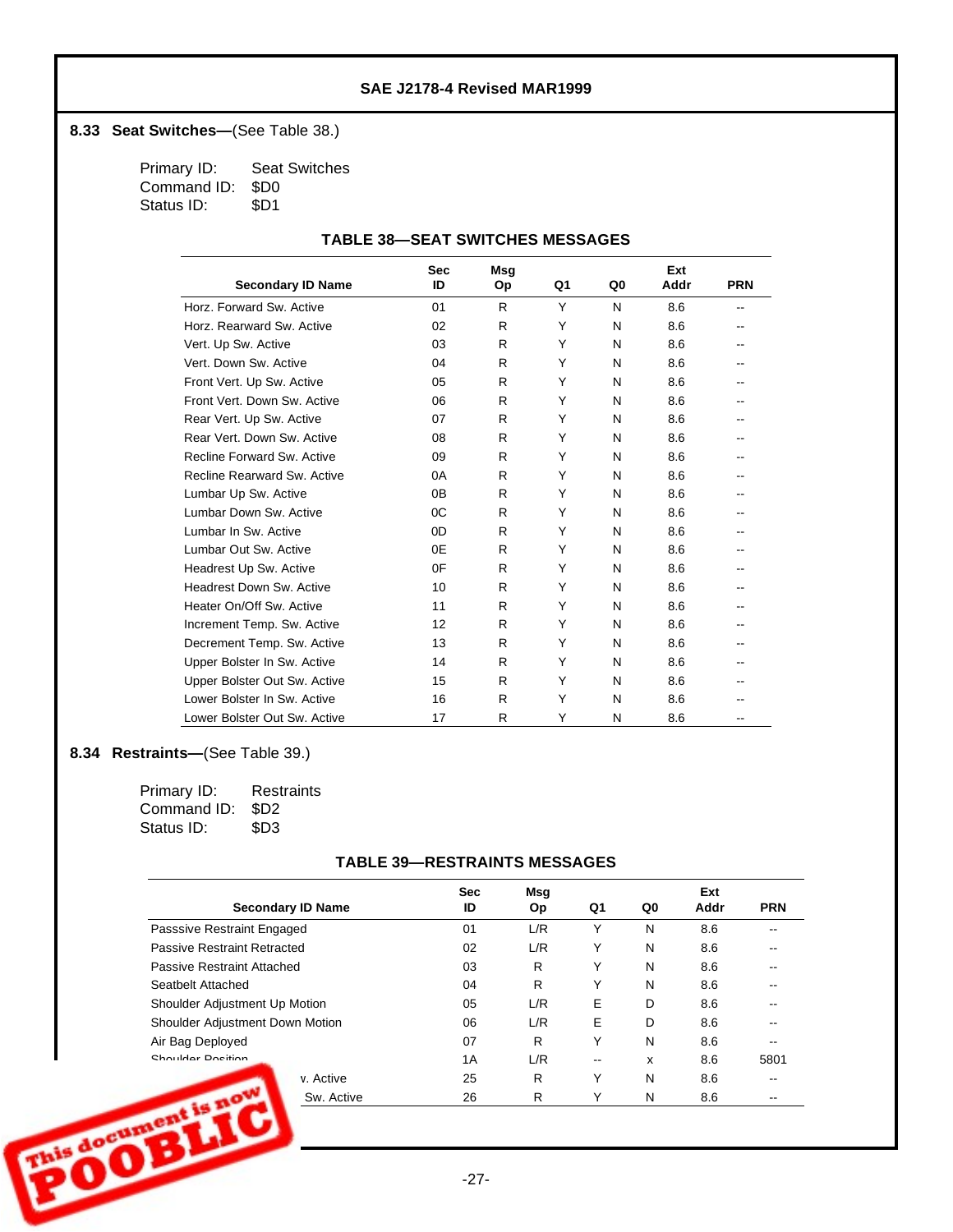## 8.35 **Exterior Lamps Outage—** (See Table 40.)

Primary ID: Exterior Lamps Outage Command ID: \$D8<br>Status ID: \$D9 Status ID:

### **TABLE 40—EXTERIOR LAMPS OUTAGE MESSAGES**

|                          | <b>Sec</b> | Msg |    |    | Ext  |            |
|--------------------------|------------|-----|----|----|------|------------|
| <b>Secondary ID Name</b> | ID         | Оp  | Q1 | Q0 | Addr | <b>PRN</b> |
| Headlamp OK              | 01         | R   | Υ  | N  | 8.8  |            |
| Tail Lamp OK             | 02         | R   | Y  | N  | 8.8  |            |
| Brake Lamp OK            | 03         | R   | Y  | N  | 8.8  |            |
| Park Lamp OK             | 04         | R   | Y  | N  | 8.8  |            |
| Turn Lamp OK             | 05         | R   | Y  | N  | 8.8  |            |
| High Beam Lamp OK        | 06         | R   | Y  | N  | 8.8  |            |
| Hazard Lamp OK           | 07         | R   | Υ  | N  | 8.8  |            |
| Reverse Lamp OK          | 08         | R   | Y  | N  | 8.8  |            |
| Fog Lamp OK              | 09         | R   | Y  | N  | 8.8  |            |
| Daytime Running Lamp OK  | 0A         | R   | Y  | N  | 8.8  |            |
| Spot Lamp OK             | 0B         | R   | Υ  | N  | 8.8  |            |
| Cargo Lamp OK            | 0C         | R   | Υ  | N  | 8.8  |            |
| Cornering Lamp OK        | 0D         | R   | Υ  | N  | 8.8  |            |
| Driving Lamp OK          | 0E         | R   | Υ  | N  | 8.8  |            |
| Coach Lamp OK            | 0F         | R   | Υ  | N  | 8.8  |            |

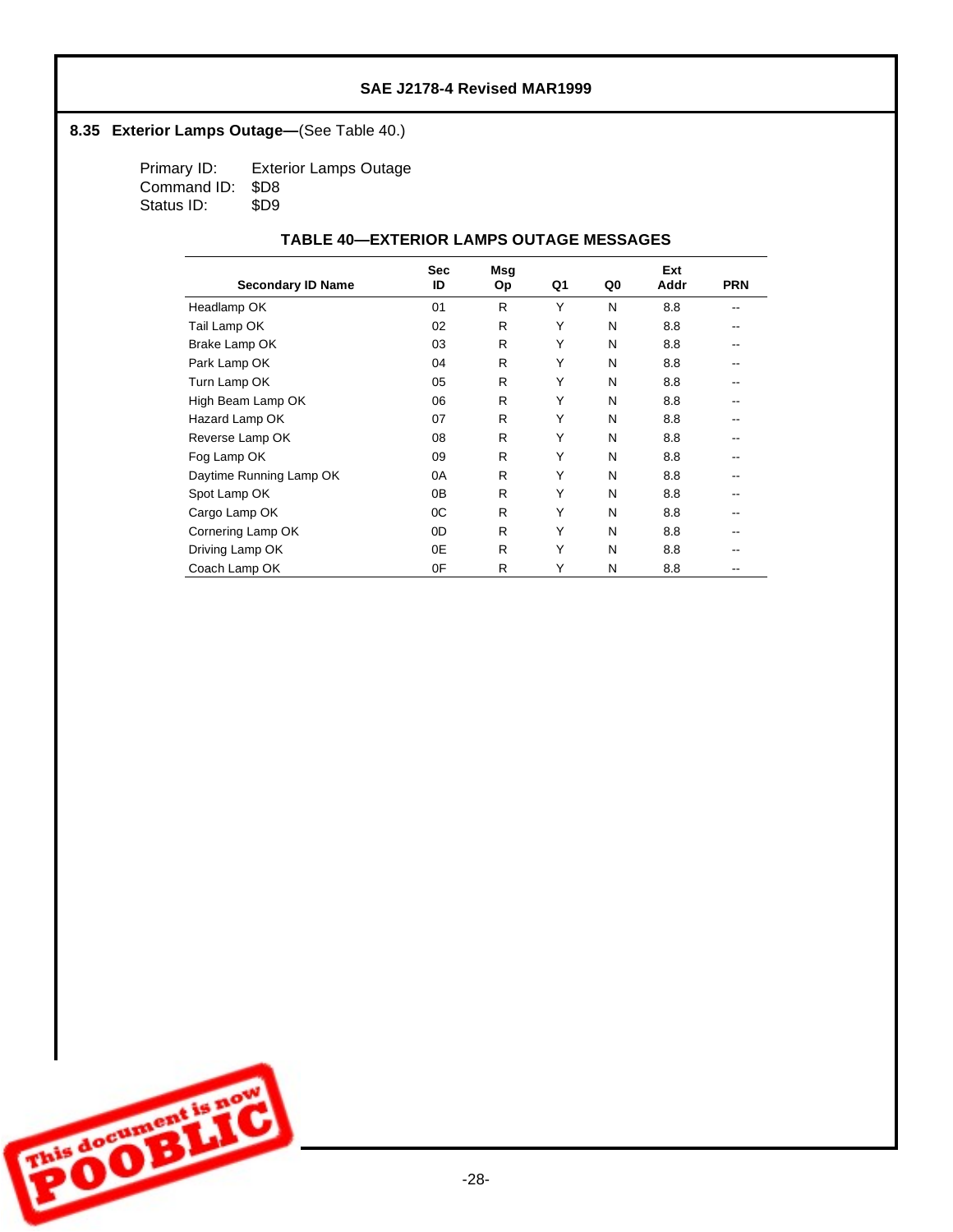## 8.36 **Exterior Lamps**—(See Table 41.)

Primary ID: Exterior Lamps Command ID: \$DA<br>Status ID: \$DB Status ID:

### **TABLE 41— EXTERIOR LAMPS MESSAGES**

|                                         | <b>Sec</b>     | Msg |           |     | Ext  |                          |
|-----------------------------------------|----------------|-----|-----------|-----|------|--------------------------|
| <b>Secondary ID Name</b>                | ID             | Op  | Q1        | Q0  | Addr | <b>PRN</b>               |
| Headlamp On/Off                         | 01             | L/R | <b>On</b> | Off | 8.8  | $\overline{\phantom{a}}$ |
| Tail Lamp On/Off                        | 02             | L/R | <b>On</b> | Off | 8.8  |                          |
| Brake Lamp On/Off                       | 03             | L/R | On        | Off | 8.8  |                          |
| Park Lamp On/Off                        | 04             | L/R | On        | Off | 8.8  |                          |
| Turn Lamp On/Off                        | 05             | L/R | <b>On</b> | Off | 8.8  |                          |
| High Beam Lamp On/Off                   | 06             | L/R | <b>On</b> | Off | 8.8  |                          |
| Hazard Lamp On/Off                      | 07             | L/R | On        | Off | 8.8  | $- -$                    |
| Reverse Lamp On/Off                     | 08             | L/R | <b>On</b> | Off | 8.8  |                          |
| Fog Lamp On/Off                         | 09             | L/R | On        | Off | 8.8  |                          |
| Daytime Running Lamp On/Off             | 0A             | L/R | On        | Off | 8.8  |                          |
| Spot Lamp On/Off                        | 0 <sub>B</sub> | L/R | <b>On</b> | Off | 8.8  |                          |
| Cargo Lamp On/Off                       | 0 <sub>C</sub> | L/R | <b>On</b> | Off | 8.8  |                          |
| Cornering Lamp On/Off                   | 0D             | L/R | <b>On</b> | Off | 8.8  |                          |
| Driving Lamp On/Off                     | 0E             | L/R | On        | Off | 8.8  |                          |
| Coach Lamp On/Off                       | 0F             | L/R | <b>On</b> | Off | 8.8  | --                       |
| Autolamp Delay                          | 10             | L/R | E         | D   | 8.8  | A014                     |
| Flash-to-Pass                           | 11             | L/R | E         | D   | 8.8  | $\overline{\phantom{a}}$ |
| Remote Headlamp On/Off w/Transmitter ID | 12             | L/R | On        | Off | 8.8  | C001                     |
| Remote Headlamp On/Off                  | 13             | L/R | <b>On</b> | Off | 8.8  |                          |
| Headlamp Sw. Active                     | 21             | R   | Y         | N   | 8.8  |                          |
| Right Turn Sw. Active                   | 22             | R.  | Y         | N   | 8.8  |                          |
| Park Lamp Sw. Active                    | 24             | R   | Y         | N   | 8.8  | --                       |
| Left Turn Sw. Active                    | 25             | R.  | Y         | N   | 8.8  |                          |
| High Beam Sw. Active                    | 26             | R.  | Y         | N   | 8.8  | --                       |
| Hazard Sw. Active                       | 27             | R   | Y         | N   | 8.8  |                          |
| Fog Lamp Sw. Active                     | 28             | R   | Υ         | N   | 8.8  |                          |
| Driving Lamp Sw. Active                 | 29             | R   | Y         | N   | 8.8  |                          |

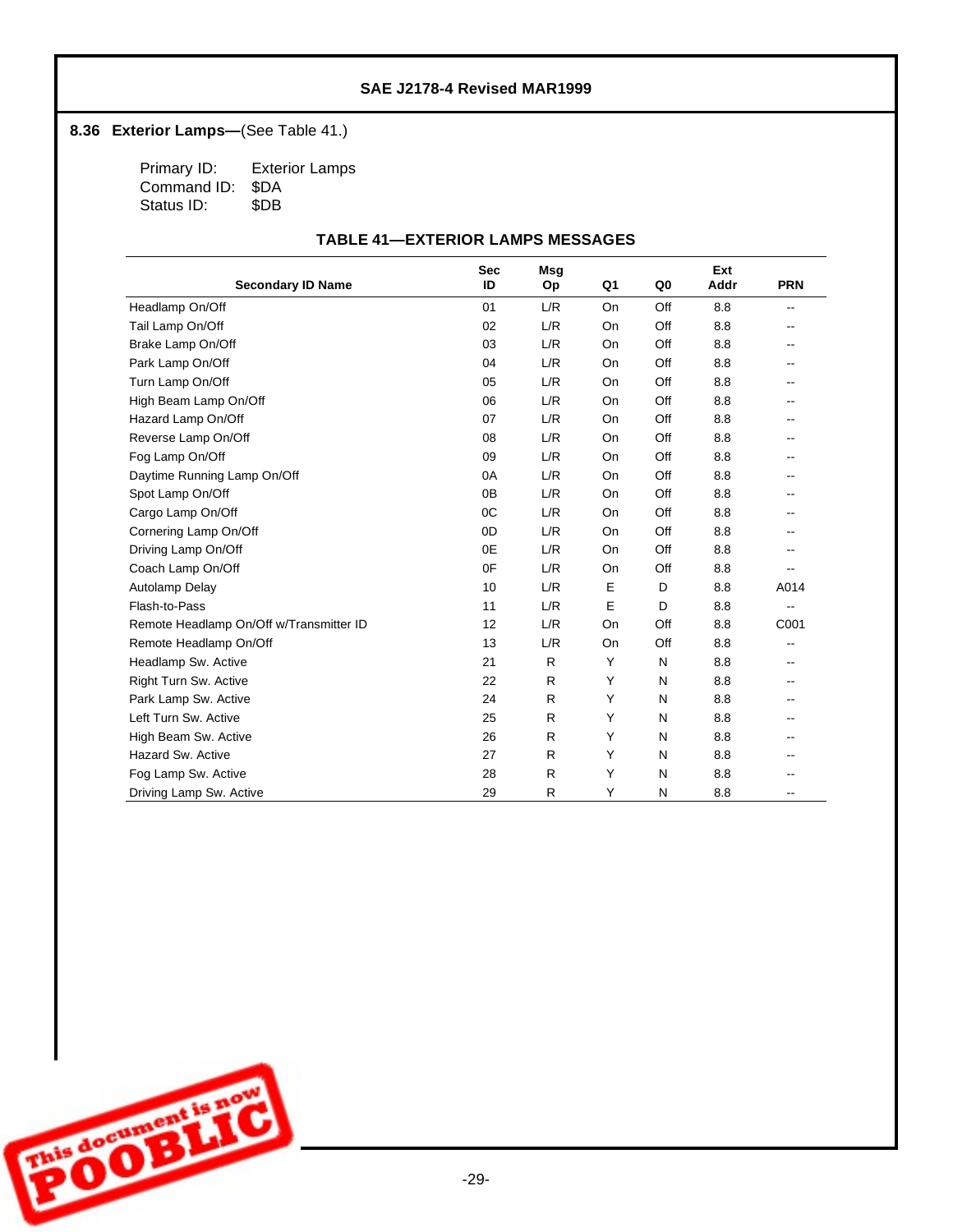## 8.37 **Interior Lamps Outage—** (See Table 42.)

Primary ID: Interior Lamps Outage Command ID: \$DC Status ID: \$DD

### **TABLE 42— INTERIOR LAMPS OUTAGE MESSAGES**

|                          | <b>Sec</b> | Msg |    |    | Ext  |            |
|--------------------------|------------|-----|----|----|------|------------|
| <b>Secondary ID Name</b> | ID         | Op  | Q1 | Q0 | Addr | <b>PRN</b> |
| Courtesy Lamp OK         | 01         | R   | Υ  | N  | 8.9  | --         |
| Dome Lamp OK             | 02         | R   | Υ  | N  | 8.9  | $- -$      |
| Puddle Lamp OK           | 03         | R   | Υ  | N  | 8.9  | --         |
| Vanity Mirror Lamp OK    | 04         | R   | Υ  | N  | 8.9  |            |
| Opera Lamp OK            | 05         | R   | Υ  | N  | 8.9  | --         |
| Reading Lamp OK          | 06         | R   | Υ  | N  | 8.9  | --         |
| Hood Lamp OK             | 07         | R   | Υ  | N  | 8.9  | --         |
| Trunk Lamp OK            | 08         | R   | Υ  | N  | 8.9  | --         |
| Glove Box Lamp OK        | 09         | R   | Y  | N  | 8.9  | --         |

### 8.38 **Interior Lamps**—(See Table 43.)

| Primary ID:      | <b>Interior Lamps</b> |
|------------------|-----------------------|
| Command ID: \$DE |                       |
| Status ID:       | \$DF                  |

#### **TABLE 43— INTERIOR LAMPS MESSAGES**

|                                            | <b>Sec</b> | Msg       |    |     | Ext  |                          |
|--------------------------------------------|------------|-----------|----|-----|------|--------------------------|
| <b>Secondary ID Name</b>                   | ID         | <b>Op</b> | Q1 | Q0  | Addr | <b>PRN</b>               |
| Courtesy Lamp On/Off                       | 01         | L/R       | On | Off | 8.9  | $\overline{\phantom{a}}$ |
| Dome Lamp On/Off                           | 02         | L/R       | On | Off | 8.9  | $- -$                    |
| Puddle Lamp On/Off                         | 03         | L/R       | On | Off | 8.9  |                          |
| Vanity Mirror Lamp On/Off                  | 04         | L/R       | On | Off | 8.9  | $-$                      |
| Opera Lamp On/Off                          | 05         | L/R       | On | Off | 8.9  |                          |
| Reading Lamp On/Off                        | 06         | L/R       | On | Off | 8.9  |                          |
| Hood Lamp On/Off                           | 07         | L/R       | On | Off | 8.9  | $- -$                    |
| Trunk Lamp On/Off                          | 08         | L/R       | On | Off | 8.9  |                          |
| Glove Box Lamp On/Off                      | 09         | L/R       | On | Off | 8.9  | --                       |
| <b>Illuminated Entry</b>                   | 10         | L/R       | Е  | D   | --   | --                       |
| Display Brightness & External Lamps On/Off | 11         | L/R       | On | Off | --   | 602B                     |
| Courtesy Lamp Sw. Active                   | 21         | R         | Y  | N   | 8.9  | --                       |
| Dome Lamp Sw. Active                       | 22         | R         | Y  | N   | 8.9  |                          |
| Puddle Lamp Sw. Active                     | 23         | R         | Υ  | N   | 8.9  | $\overline{\phantom{m}}$ |
| Vanity Mirror Sw. Active                   | 24         | R         | Υ  | N   | 8.9  | --                       |
| Opera Lamp Sw. Active                      | 25         | R         | Υ  | N   | 8.9  |                          |
| Reading Lamp Sw. Active                    | 26         | R         | Υ  | N   | 8.9  | $- -$                    |
| Hood Lamp Sw. Active                       | 27         | R         | Υ  | N   | 8.9  |                          |
| Trunk Lamp Sw. Active                      | 28         | R         | Υ  | N   | 8.9  |                          |
| Glove Box Lamp Sw. Active                  | 29         | R         | Υ  | N   | 8.9  |                          |

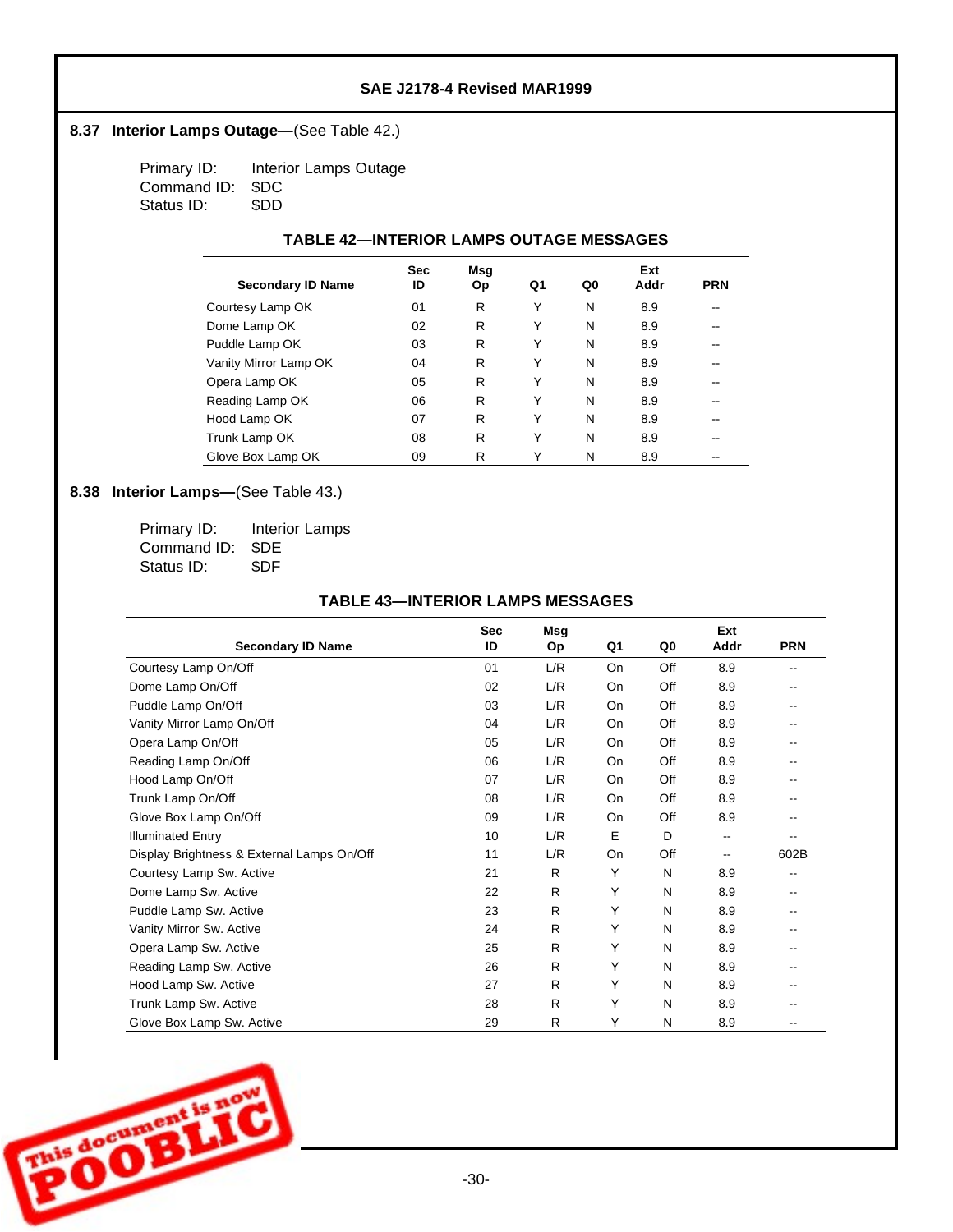**8.39 Tires—(See Table 44.)** 

Primary ID: Tires Command ID: \$E4 Status ID: \$E5

#### **TABLE 44— TIRES MESSAGES**

|                          | <b>Sec</b> | Msg |                          |    | Ext  |            |
|--------------------------|------------|-----|--------------------------|----|------|------------|
| <b>Secondary ID Name</b> | ID         | Op  | Q1                       | Q0 | Addr | <b>PRN</b> |
| Temperature              | 10         | R   | $- -$                    | x  | 8.1  | 2849       |
| Pressure                 | 11         | R   | $-$                      | x  | 8.1  | 2851       |
| Wear Level               | 14         | R   | $\overline{\phantom{a}}$ | x  | 8.1  | 2861       |
| <b>Spare Present</b>     | 15         | R   | v                        | N  | $-$  | $- -$      |

#### **8.40 Defrost-(See Table 45.)**

| Primary ID:      | Defrost |
|------------------|---------|
| Command ID: \$E6 |         |
| Status ID:       | SE7     |

#### **TABLE 45— DEFROST MESSAGES**

|                          | Sec | Msg  |    |     | Ext  |            |
|--------------------------|-----|------|----|-----|------|------------|
| <b>Secondary ID Name</b> | ID  | Op   | Q1 | Q0  | Addr | <b>PRN</b> |
| Defrost On/Off           | 01  | L/R  | On | Off | 8.3  | $- -$      |
| Defrost Pending          | 02  | 1 /R |    |     | 8.3  | $-$        |
| Defrost Switch           | 21  |      |    | N   | 8.3  | $- -$      |

## **8.41 Displays—** (See Table 46.)

| Primary ID:      | <b>Displays</b> |
|------------------|-----------------|
| Command ID: \$EA |                 |
| Status ID:       | \$EB            |

#### **TABLE 46— DISPLAYS MESSAGES**

| <b>Secondary ID Name</b> | Sec<br>ID | Msg<br>Op | Q1 | Q0 | Ext<br>Addr | <b>PRN</b> |
|--------------------------|-----------|-----------|----|----|-------------|------------|
| Metric Display           | 08        | /R        |    |    | $- -$       | $- -$      |

### **8.42 Exterior Environment—** (See Table 47.)

| Primary ID:      | <b>Exterior Environment</b> |
|------------------|-----------------------------|
| Command ID: \$F2 |                             |
| Status ID:       | \$F3                        |

## **TABLE 47— EXTERIOR ENVIRONMENT MESSAGES**

| <b>Secondary ID Name</b>   | <b>Sec</b><br>ID | Msg<br>Op | Q1    | Q0 | Ext<br>Addr | <b>PRN</b>               |
|----------------------------|------------------|-----------|-------|----|-------------|--------------------------|
| Outside Air Temperature    | 10               | R         | $- -$ | x  | $- -$       | 602E                     |
| <b>Barometric Pressure</b> | 11               | R.        | --    | x  | $- -$       | 1025                     |
|                            | 13               | R         | --    | x  | 8.3         | 9817                     |
|                            | 15               | R         | Υ     | N  | 8.3         | $\overline{\phantom{a}}$ |
| s document is now          |                  | $-31-$    |       |    |             |                          |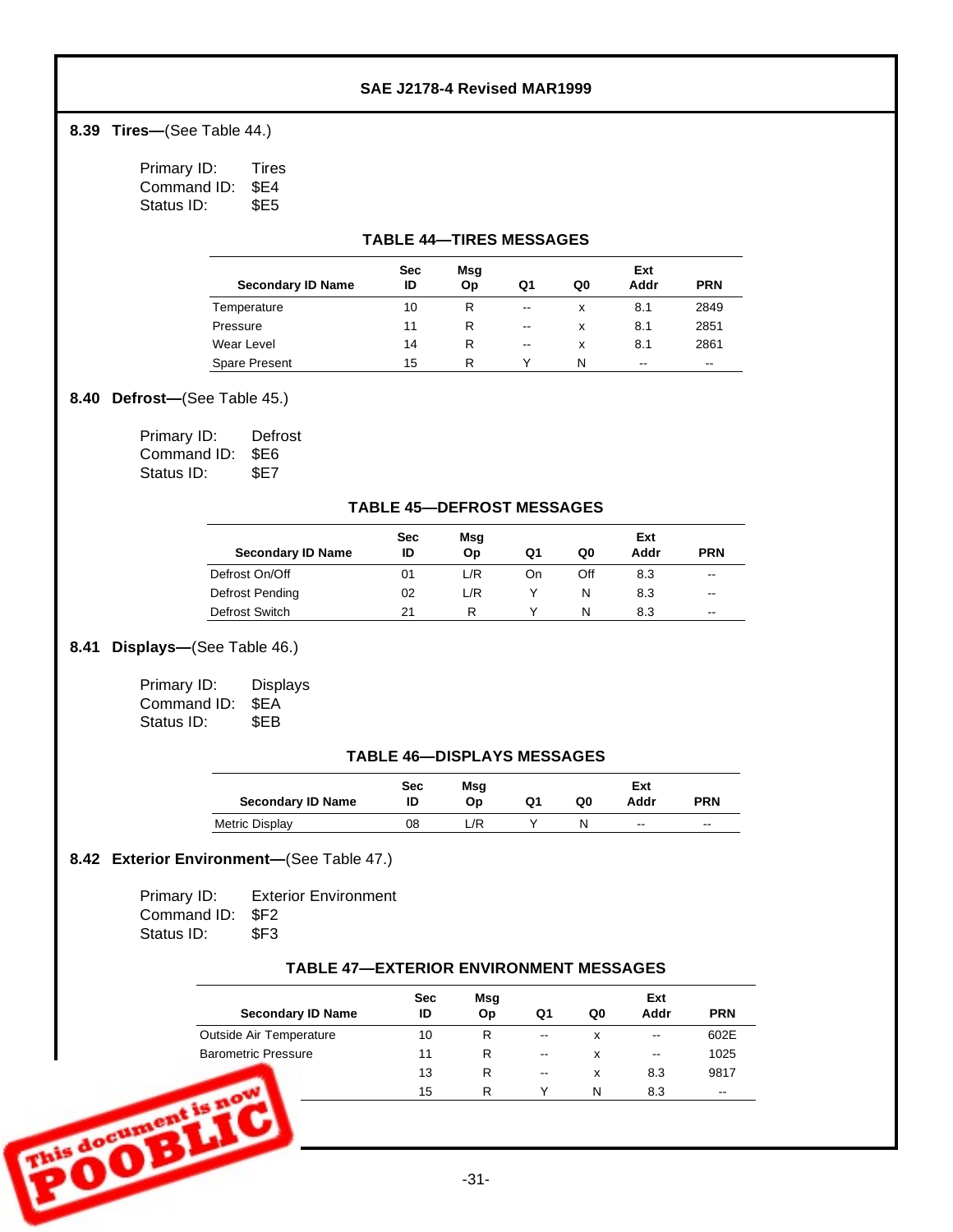### 8.43 **Interior Environment**—(See Table 48.)

Primary ID: Interior Environment Command ID: \$F4<br>Status ID: \$F5 Status ID:

#### **TABLE 48— INTERIOR ENVIRONMENT MESSAGES**

|                           | Sec | Msg |                          |     | Ext  |            |
|---------------------------|-----|-----|--------------------------|-----|------|------------|
| <b>Secondary ID Name</b>  | ID  | Op  | Q1                       | Q0  | Addr | <b>PRN</b> |
| Air Filtration On/Off     | 02  | L/R | On                       | Off | 8.2  | $-$        |
| Interior Air Temperature  | 10  | L/R | $\overline{\phantom{a}}$ | x   | 8.2  | 9830       |
| <b>Humidity Level</b>     | 12  | R   | $\overline{\phantom{a}}$ | x   | $-$  | 9815       |
| Air Filter Remaining Life | 14  | R   | $\overline{\phantom{a}}$ | x   | --   | 9816       |

### 8.44 **Time/Date**—(See Table 49.)

| Primary ID:      | Time / Date |
|------------------|-------------|
| Command ID: \$F8 |             |
| Status ID:       | \$F9        |

|                   | <b>Secondary ID Name</b> | <b>Sec</b><br>ID | Msg<br>Op    | Q <sub>1</sub>           | Q <sub>0</sub>     | Ext<br>Addr              | <b>PRN</b>               |
|-------------------|--------------------------|------------------|--------------|--------------------------|--------------------|--------------------------|--------------------------|
|                   | Alarm Time               | 03               | R            | Ξ.                       | x                  | $\overline{\phantom{a}}$ | 6047                     |
|                   |                          |                  | L            | $\overline{\phantom{a}}$ | x                  |                          | 6047                     |
|                   | Time of Day              | 05               | $\mathsf{R}$ | --                       | x                  | $\overline{\phantom{a}}$ | 6016                     |
|                   |                          |                  | L            | --                       | x                  |                          | 6016                     |
|                   | Hour of Day              | 06               | $\mathsf{R}$ | --                       | x                  | $-$                      | 6017                     |
|                   |                          |                  | L            | $\overline{\phantom{a}}$ | x                  |                          | 6017                     |
|                   |                          |                  | M            | Inc                      | Dec                |                          | $\sim$                   |
|                   | Minute of Hour           | 07               | R            | -−                       | X                  |                          | 6018                     |
|                   |                          |                  | L            | $\overline{\phantom{a}}$ | $\pmb{\mathsf{x}}$ |                          | 6018                     |
|                   |                          |                  | M            | Inc                      | Dec                |                          | $\sim$                   |
|                   | Second of Minute         | 08               | R            | --                       | $\pmb{\mathsf{x}}$ |                          | 6019                     |
|                   |                          |                  | L            | $\overline{\phantom{a}}$ | $\pmb{\mathsf{x}}$ |                          | 6019                     |
|                   |                          |                  | M            | Inc                      | Dec                |                          | $\sim$                   |
|                   | Date                     | 10               | R            | Ξ.                       | $\pmb{\mathsf{x}}$ |                          | 600D                     |
|                   |                          |                  | L            | -−                       | x                  |                          | 600D                     |
|                   | Day of Week              | 11               | R            | -−                       | x                  | $\overline{\phantom{a}}$ | 6013                     |
|                   |                          |                  | L            | Ξ.                       | x                  |                          | 6013                     |
|                   |                          |                  | M            | Inc                      | Dec                |                          | $\sim$                   |
|                   | Day of Month             | 12               | $\mathsf{R}$ | $\overline{\phantom{a}}$ | $\pmb{\times}$     |                          | 6015                     |
|                   |                          |                  | L            | Ξ.                       | x                  |                          | 6015                     |
|                   |                          |                  | M            | Inc                      | Dec                |                          | $\mathbf{u}$             |
|                   | Month of Year            | 13               | R            | Ξ.                       | $\pmb{\times}$     | $\overline{\phantom{a}}$ | 6011                     |
|                   |                          |                  | L            | Ξ.                       | $\pmb{\mathsf{x}}$ |                          | 6011                     |
|                   |                          |                  | M            | Inc                      | Dec                |                          | $\overline{\phantom{a}}$ |
|                   | Year                     | 14               | R            | $\overline{\phantom{a}}$ | x                  | $\overline{\phantom{a}}$ | 600E                     |
|                   |                          |                  | L            | $\overline{\phantom{a}}$ | $\pmb{\times}$     |                          | 600E                     |
|                   |                          |                  | M            | Inc                      | Dec                |                          | Ξ.                       |
| <b>SOOTHERNES</b> | ive                      | 25               | ${\sf R}$    | Y                        | ${\sf N}$          |                          | $\overline{\phantom{a}}$ |
|                   |                          |                  | $-32-$       |                          |                    |                          |                          |

#### **TABLE 49— TIME/DATE MESSAGES**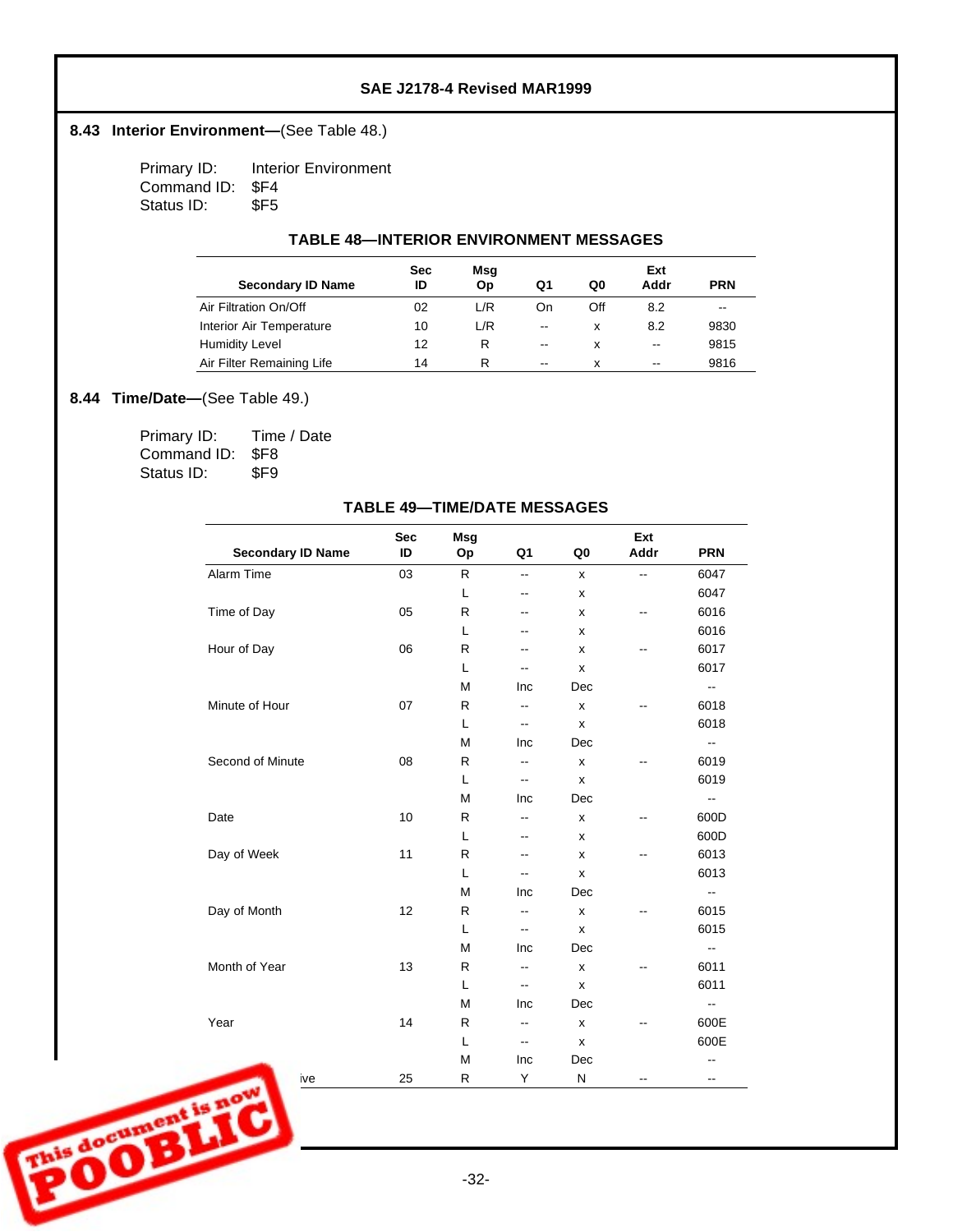### 8.45 Vehicle Identification-(See Table 50.)

Primary ID: Vehicle Identification Command ID: \$FA Status ID: \$FB

### **TABLE 50— VEHICLE IDENTIFICATION MESSAGES**

|                                    | <b>Sec</b> | Msg       |       |    |                   |            |
|------------------------------------|------------|-----------|-------|----|-------------------|------------|
| <b>Secondary ID Name</b>           | ID         | <b>Op</b> | Q1    | Q0 | Addr              | <b>PRN</b> |
| VIN Packet 1 (First digit)         | 01         | R         | $- -$ | x  | $\qquad \qquad -$ | E021       |
| VIN Packet 2 (digits $2-5$ )       | 02         | R         | $- -$ | x  | $\qquad \qquad -$ | E022       |
| VIN Packet 3 (digits $6 - 9$ )     | 03         | R         | $- -$ | x  | --                | E023       |
| VIN Packet 4 (digits $10 - 13$ )   | 04         | R         | $- -$ | x  | $\qquad \qquad -$ | E024       |
| VIN Packet 5 (digits $14 - 17$ )   | 05         | R         | $- -$ | x  | $\qquad \qquad -$ | E025       |
| VIN Packet 6 (reserved for future) | 06         | R         | $- -$ | x  | $\qquad \qquad -$ | E026       |
| VIN Packet 7 (reserved for future) | 07         | R         | --    | x  | --                | E027       |

## 8.46 **Network Control**—(See Table 51.)

| Primary ID:      | <b>Network Control</b> |
|------------------|------------------------|
| Command ID: \$FE |                        |
| Status ID:       | \$FF                   |

### **TABLE 51— NETWORK CONTROL MESSAGES**

|                          | <b>Sec</b> | Msg |    |    | Ext   |            |
|--------------------------|------------|-----|----|----|-------|------------|
| <b>Secondary ID Name</b> | ID         | Op  | Q1 | Q0 | Addr  | <b>PRN</b> |
| Bus Wake-up              | 02         | L/R |    |    | $- -$ | --         |
| Node Alive               | 03         |     |    | N  | $-$   | --         |
| Node Sleep               | 04         | 17R |    | N  | $- -$ | --         |

- 9. **Extended Address Assignments--** The following tables contain the extended address assignments categorized by function. These table are referenced by paragraph number in the message tables on the previous pages.
- **9.1 Brakes, Tires, and Wheels—** The extended address assignments for brakes, tires, and wheels are in Table 52.

| TABLE 52—EXTENDED ADDRESS ASSIGNMENTS FOR |
|-------------------------------------------|
| <b>BRAKES, TIRES, AND WHEELS</b>          |

| <b>Address</b> | <b>Description</b> |
|----------------|--------------------|
| 00             | ALL                |
| 10             | All Front          |
| 11             | Left Front         |
| 17             | <b>Right Front</b> |
| 30             | All Rear           |
| 31             | Left Rear          |
| 37             | <b>Right Rear</b>  |
| 3C             | <b>Spare Tire</b>  |

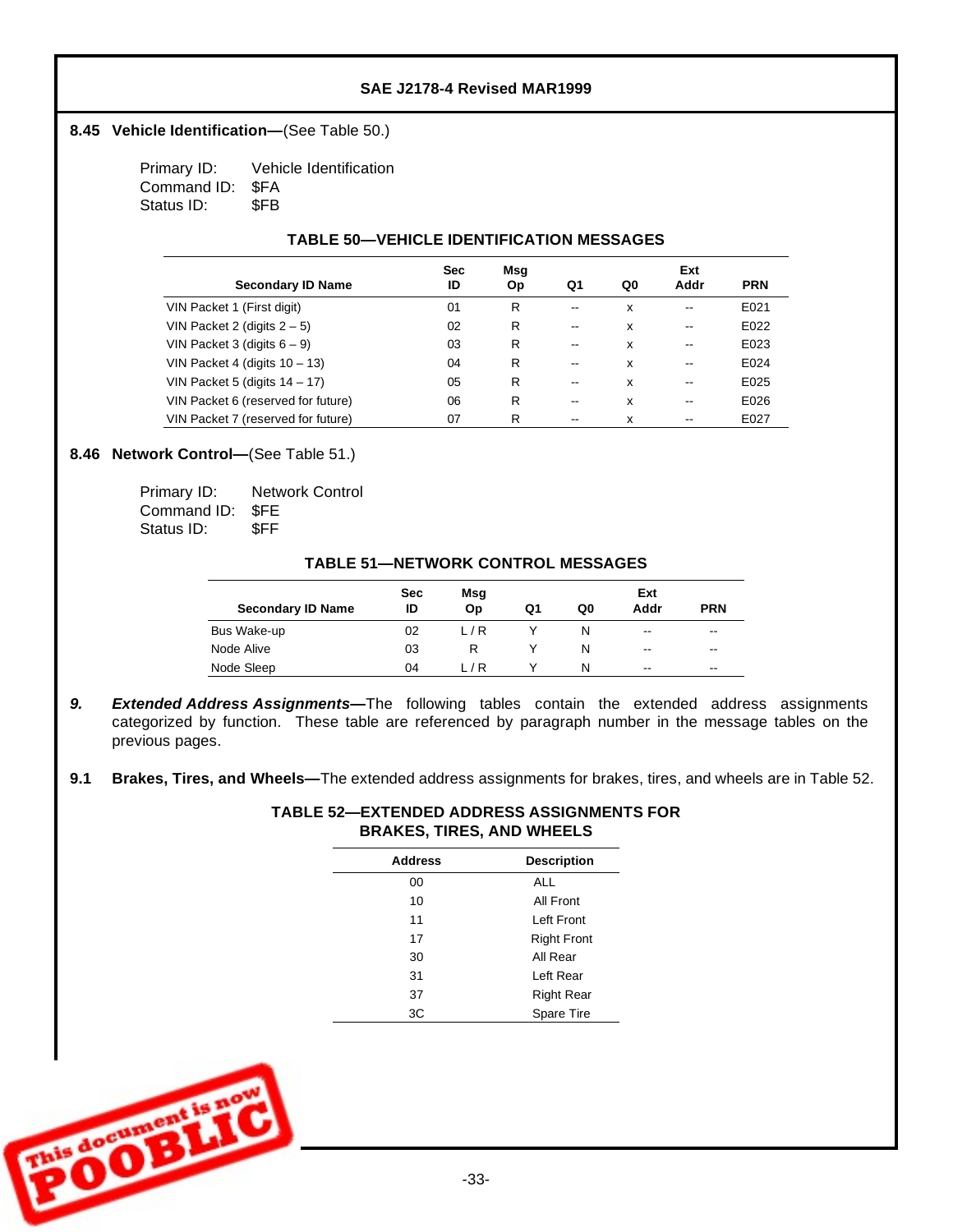| 9.2        | HVAC Zones-The extended address assignments for HVAC zones are in Table 53.                     |                            |                                                                                                 |                                                                                                |
|------------|-------------------------------------------------------------------------------------------------|----------------------------|-------------------------------------------------------------------------------------------------|------------------------------------------------------------------------------------------------|
|            |                                                                                                 |                            | <b>TABLE 53-EXTENDED ADDRESS ASSIGNMENTS FOR HVAC ZONES</b>                                     |                                                                                                |
|            |                                                                                                 | <b>Address</b>             | <b>Description</b>                                                                              |                                                                                                |
|            |                                                                                                 | 00                         | <b>ALL</b>                                                                                      |                                                                                                |
|            |                                                                                                 | 20                         | <b>All Front</b>                                                                                |                                                                                                |
|            |                                                                                                 | 22                         | <b>Driver Side Front</b>                                                                        |                                                                                                |
|            |                                                                                                 | 26<br>28                   | Passenger Side Front<br>All Rear                                                                |                                                                                                |
|            |                                                                                                 | 2A                         | <b>Driver Side Rear</b>                                                                         |                                                                                                |
|            |                                                                                                 | 2E                         | Passenger Side Rear                                                                             |                                                                                                |
| 9.3        | washer, defrost, and photocell are in Table 54.                                                 |                            | <b>TABLE 54-EXTENDED ADDRESS ASSIGNMENTS FOR WINDOW</b><br>WIPER/WASHER, DEFROST, AND PHOTOCELL | Window Wiper/Washer, Defrost, and Photocell-The extended address assignments for window wiper/ |
|            |                                                                                                 | <b>Address</b>             | <b>Description</b>                                                                              |                                                                                                |
|            |                                                                                                 | 00                         | All                                                                                             |                                                                                                |
|            |                                                                                                 | 1C                         | Front                                                                                           |                                                                                                |
|            |                                                                                                 |                            |                                                                                                 |                                                                                                |
|            | Mirrors-The extended address assignments for mirrors are in Table 55.                           | 34<br><b>Address</b><br>00 | Rear<br><b>TABLE 55-EXTENDED ADDRESS ASSIGNMENTS FOR MIRRORS</b><br><b>Description</b><br>ALL   |                                                                                                |
|            |                                                                                                 | 1A<br>1C                   | <b>Driver Side</b><br><b>Rear View</b>                                                          |                                                                                                |
|            | Doors and Door Locks-The extended address assignments for doors and door locks are in Table 56. | 1E                         | Passenger Side                                                                                  |                                                                                                |
| 9.4<br>9.5 |                                                                                                 |                            | TABLE 56-EXTENDED ADDRESS ASSIGNMENTS FOR DOORS AND DOOR LOCKS                                  |                                                                                                |
|            |                                                                                                 | <b>Address</b>             | <b>Description</b>                                                                              |                                                                                                |
|            |                                                                                                 | 00                         | <b>ALL</b>                                                                                      |                                                                                                |
|            |                                                                                                 | 14                         | Hood                                                                                            |                                                                                                |
|            |                                                                                                 | 1E                         | Passenger Side Glove Box                                                                        |                                                                                                |
|            |                                                                                                 | 20<br>22                   | All Front<br>Driver Side Front                                                                  |                                                                                                |
|            |                                                                                                 | 24                         | Convertible Top                                                                                 |                                                                                                |
|            |                                                                                                 | 26                         | Passenger Side Front                                                                            |                                                                                                |
|            |                                                                                                 | 28                         | All Rear                                                                                        |                                                                                                |
|            |                                                                                                 | 2A                         | Driver Side Rear                                                                                |                                                                                                |
|            |                                                                                                 | 2E                         | Passenger Side Rear                                                                             |                                                                                                |
|            |                                                                                                 | 31                         | Left Side Fuel Door                                                                             |                                                                                                |
|            |                                                                                                 | 34                         | Trunk                                                                                           |                                                                                                |
|            |                                                                                                 | 37<br>3C                   | Right Side Fuel Door<br>Only or Rear Center Fuel Door                                           |                                                                                                |

٢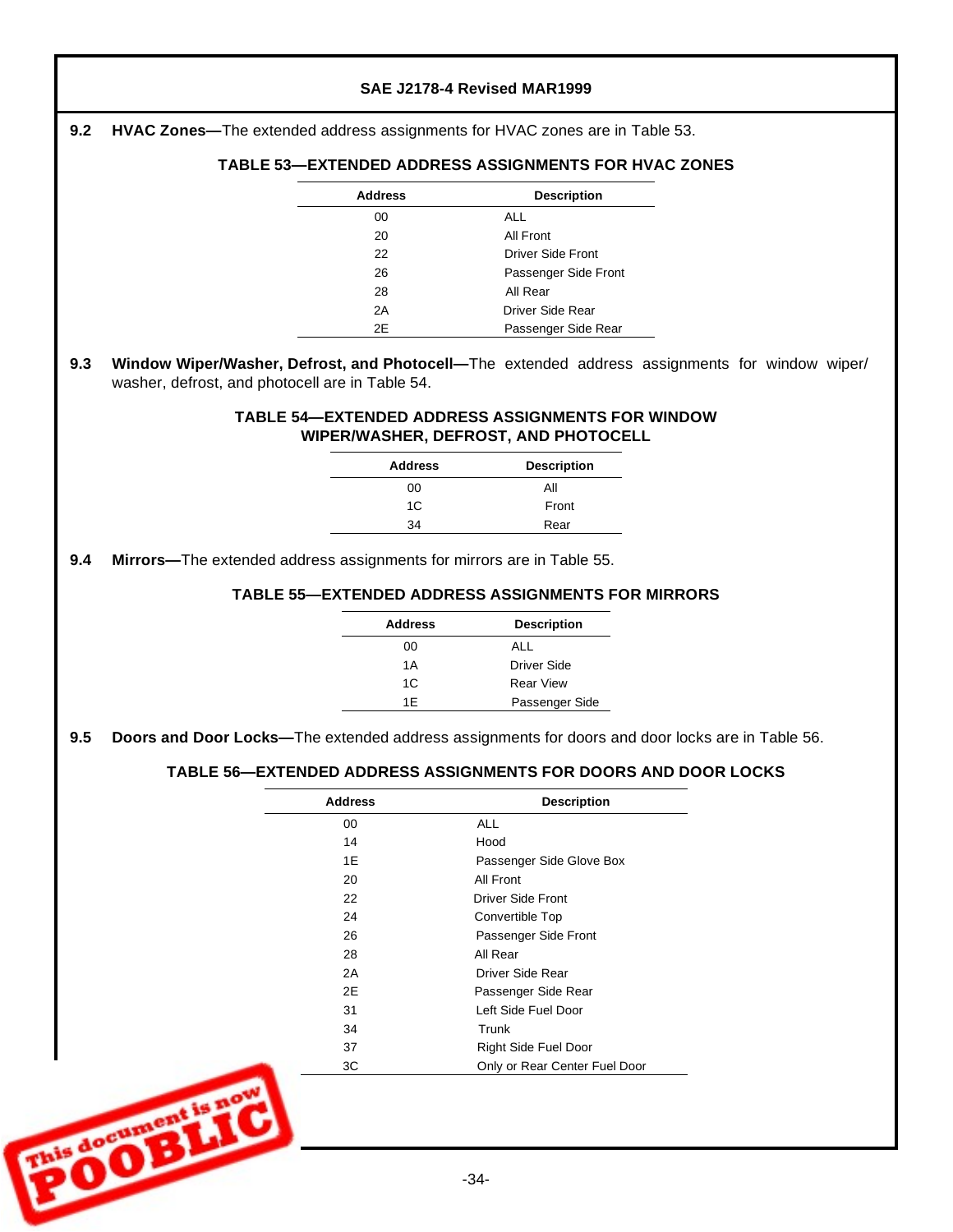# **SAE J2178-4 Revised MAR1999 9.6 Seats and Restraints—** The extended address assignments for seats and restraints are in Table 57. **9.7 Windows—** The extended address assignments for windows are in Table 58. **9.8 External Lamps—** The extended address assignments for external lamps are in Table 59. **TABLE 57— EXTENDED ADDRESS ASSIGNMENTS FOR SEATS AND RESTRAINTS Address Description** 00 ALL 20 All Front 22 Driver Side Front 24 Front Center 26 Passenger Side Front 28 All Rear 2A Driver Side Rear 2C Rear Center 2E Passenger Side Rear 30 All Rear - Rear (Van) 32 Driver Side Rear - Rear (Van) 36 Passenger Side Rear - Rear (Van) **TABLE 58— EXTENDED ADDRESS ASSIGNMENTS FOR WINDOWS Address Description** 00 ALL 20 All Front 22 Driver Side Front 24 Front Sun Roof 26 Passenger Side Front 28 All Rear 2A Driver Side Rear 2C Rear Sun Roof 2E Passenger Side Rear 34 Rear Windshield **TABLE 59— EXTENDED ADDRESS ASSIGNMENTS FOR EXTERNAL LAMPS Address Description** 00 ALL 01 Left Side (Turn Signal) 07 Right Side (Turn Signal) 08 All Front 09 Left Front 0F Right Front 38 All Rear 39 Left Rear 3C CHMSL 3F Right Rear

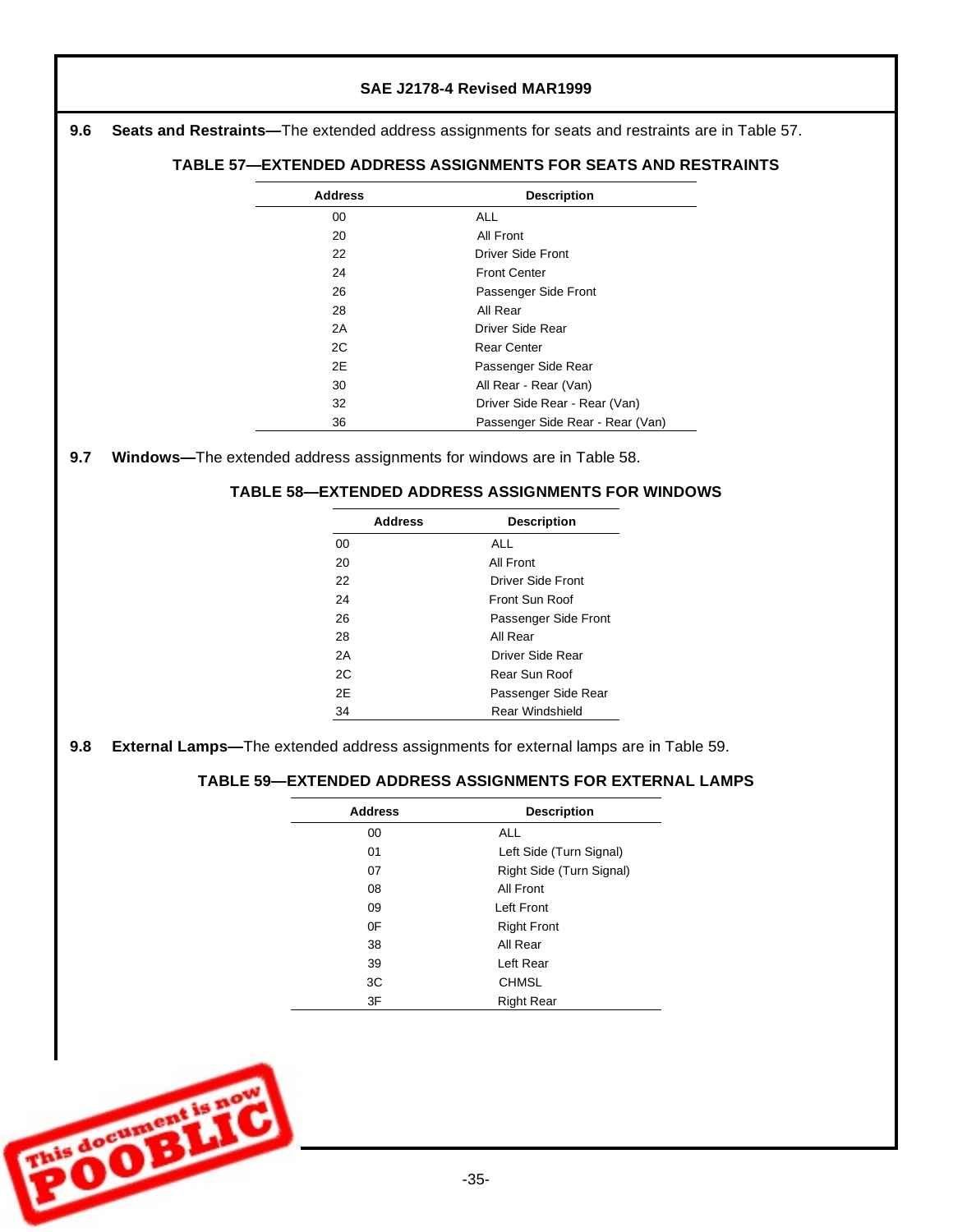### **9.9 Internal Lamps—** The extended address assignments for internal lamps are in Table 60.

## **TABLE 60— EXTENDED ADDRESS ASSIGNMENTS FOR INTERNAL LAMPS**

| <b>Address</b> | <b>Description</b>   |
|----------------|----------------------|
| 00             | ALL                  |
| 20             | All Front            |
| 22             | Driver Side Front    |
| 26             | Passenger Side Front |
| 28             | All Rear             |
| 2A             | Driver Side Rear     |
| 2C             | Dome Lamp            |
| 2Ε             | Passenger Side Rear  |

#### *10. Notes*

**10.1 Marginal Indicia—** The change bar (l) located in the left margin is for the convenience of the user in locating areas where technical revisions have been made to the previous issue of the report. An (R) symbol to the left of the document title indicates a complete revision of the report.

## PREPARED BY THE SAE VEHICLE NETWORK FOR MULTIPLEX AND DATA COMMUNICATION STANDARDS COMMITTEE